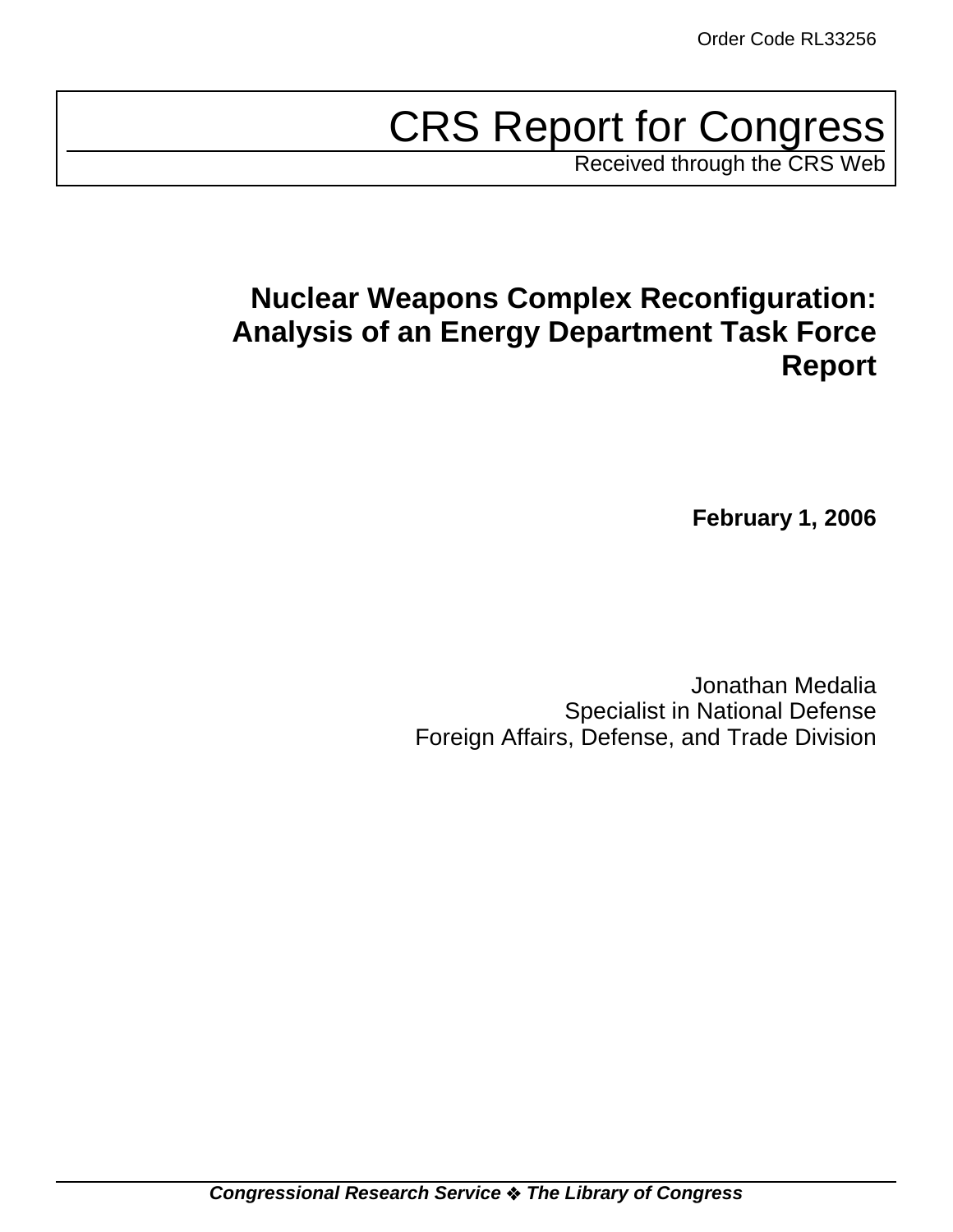## Nuclear Weapons Complex Reconfiguration: Analysis of an Energy Department Task Force Report

### **Summary**

Congress annually funds the nuclear weapons complex (the Complex), those sites that develop, maintain, manufacture, and dismantle nuclear weapons. In hearings held in 2004, the House Appropriations Committee pressed the Secretary of Energy "for a systematic review of requirements for the weapons complex over the next twenty-five years." The committee expressed its concern that the Complex is not well suited to the post-Cold War situation, and should reflect presidential decisions on the stockpile as well as issues of cost, security, and Complex size. In response, the Nuclear Weapons Complex Infrastructure Task Force of the Secretary of Energy Advisory Board prepared a report, released in final form in October 2005.

The report indicated that the Complex had redundant facilities, security concerns, high cost, excessive competition between the weapons labs, and inadequate equipment for the production plants. To redress these problems, the Task Force proposed restructuring the Complex. It would shift much production and some R&D to a new nuclear production center, probably close one or more plants, contract out some nonnuclear work, shrink the labs, consolidate facilities, and take steps to make governance more effective. It was concerned that current warheads, produced during the Cold War, are inappropriate for the current situation because they have more yield and efficiency than is needed, yet are more vulnerable to terrorist threats than is desirable, are hard to manufacture, are designed close to failure points, and will probably become harder to maintain. It recommends restructuring the nuclear arsenal by producing new-design Reliable Replacement Warheads (RRWs) with characteristics deemed more suitable to the current environment. The report links Complex and warheads: in the Task Force's view, RRWs would be easier to produce and maintain, permitting a smaller, more efficient, and less costly Complex.

Observers familiar with the current Complex raise several concerns. From their perspective, closing Complex sites and facilities might meet fatal political opposition. They maintain that the report seems to downplay the value of investments in Complex facilities over six decades, and projects large cost savings through 2030 based on questionable assumptions. They fear that shifting key tasks that the nuclear weapons labs perform to other sites could disrupt the labs' ability to do their work. The recommendation to proceed immediately with RRW deals with restructuring weapons rather than the Complex and, in this view, may go beyond the Task Force's mandate. A Department of Defense official stated that a Department of Defense-Department of Energy agency did not approve the Task Force's proposed 3-step transition to RRW, despite the report's strong implication to the contrary. While any final decision on deploying RRWs must await completion of studies that might possibly reject RRW, the Task Force assumes RRW will proceed and does not examine how its restructured Complex would support current warheads. Some express concern that Task Force recommendations may be at odds with U.S. nuclear nonproliferation policy.

This report will not be updated.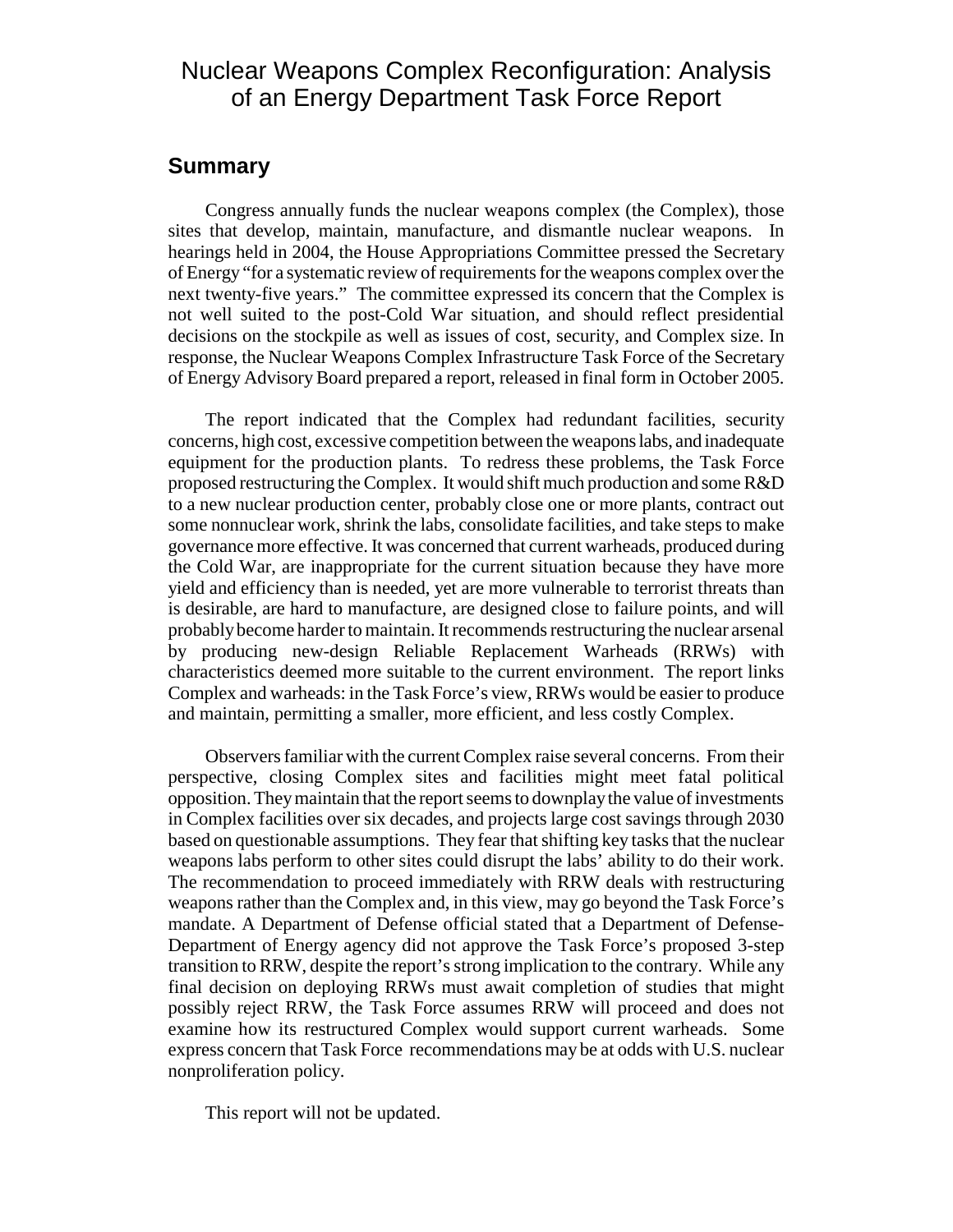## **Contents**

| Reliable Replacement Warhead program recommendations 7       |  |
|--------------------------------------------------------------|--|
|                                                              |  |
|                                                              |  |
|                                                              |  |
| Implications for the nuclear weapons laboratories 18         |  |
|                                                              |  |
|                                                              |  |
|                                                              |  |
|                                                              |  |
|                                                              |  |
|                                                              |  |
| Appendix: Nuclear Weapons and the Nuclear Weapons Complex 37 |  |
|                                                              |  |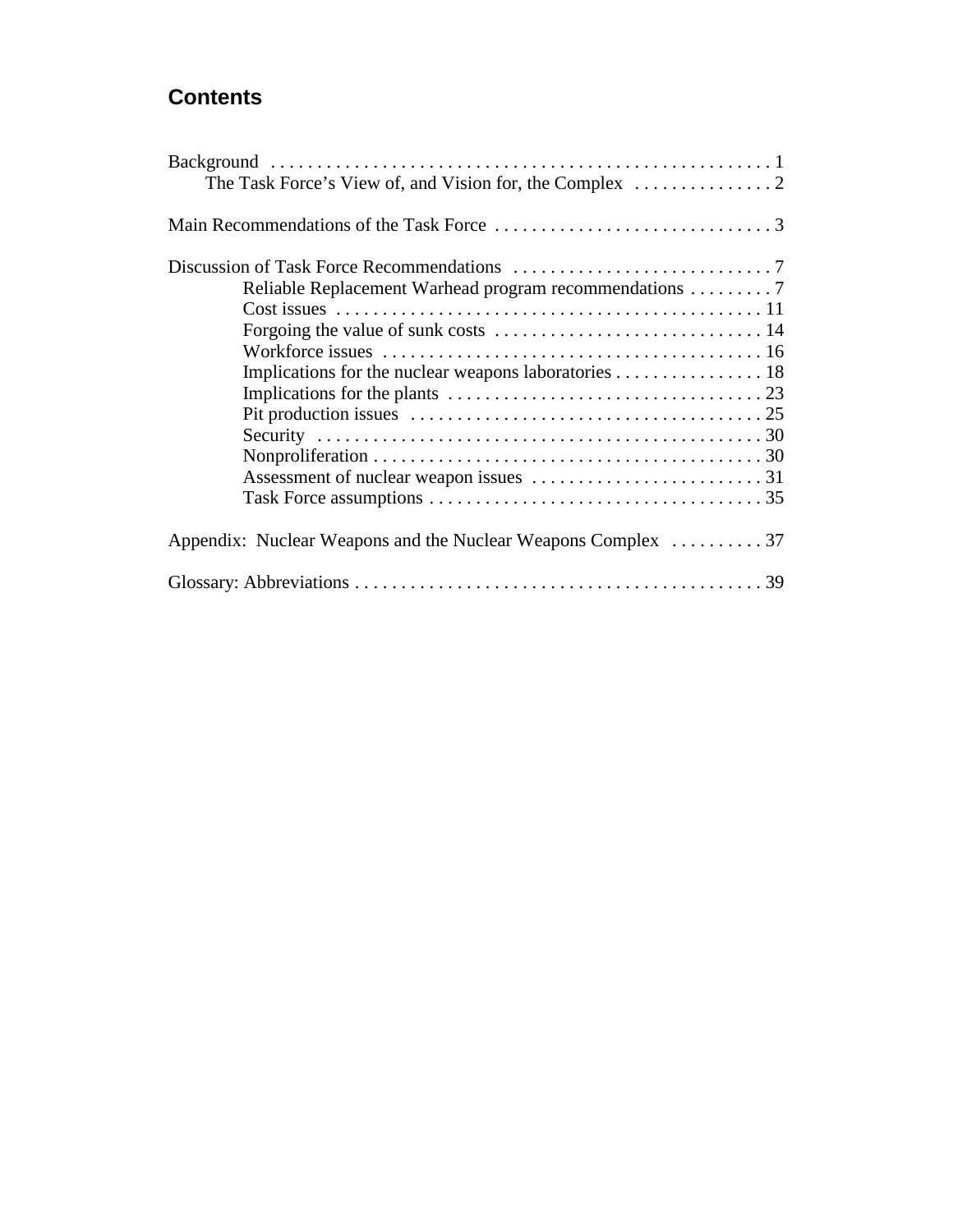## Nuclear Weapons Complex Reconfiguration: Analysis of an Energy Department Task Force Report

## **Background**

The U.S. nuclear weapons complex (the Complex) consists of eight government-owned, contractor-operated sites (see Appendix) that study, maintain, and disassemble U.S. nuclear weapons. The National Nuclear Security Agency (NNSA), a semiautonomous part of the Department of Energy (DOE), manages it. Some in Congress have expressed concern that the U.S. nuclear stockpile and the Complex are becoming increasingly difficult and costly to maintain, that security costs are rising sharply, and that the Complex is not sufficiently responsive to the needs of its "customer," the Department of Defense (DOD). Further, they maintain, it is difficult for Congress to judge the merits of various large expenditures for the Complex, such as for major research facilities, without a long-term road map. (In this report, "site" refers to an entire laboratory or plant, or the Nevada Test Site, while "facility" refers to a structure within a site, such as for production of a specific item or for experiments or computation.)

To address these concerns, the House Energy and Water Development Appropriations Subcommittee asked the Secretary of Energy to conduct a study of the Complex looking out 25 years, and to make recommendations on restructuring the Complex. The committee's report stated:

During the fiscal year 2005 budget hearings, the Committee pressed the Secretary on the need for a systematic review of requirements for the weapons complex over the next twenty-five years, and the Secretary committed to conducting such a review. The Secretary's report should assess the implications of the President's decisions on the size and composition of the stockpile, the cost and operational impacts of the new Design Basis Threat, and the personnel, facilities, and budgetary resources required to support the smaller stockpile. The report should evaluate opportunities for the consolidation of special nuclear materials, facilities, and operations across the complex to minimize security requirements and the environmental impact of continuing operations.

The Secretary should assemble a team of outside experts to assist with this review. Prior reviews have largely been conducted by insiders from the weapons complex, who produce the predictable but not very credible recommendation that the Department should preserve the status quo and maintain all existing facilities and capabilities. As part of the five-year integrated budget plan for the entire Department that is directed elsewhere in this report, the Secretary will have to balance NNSA requirements against competing needs for other DOE programs.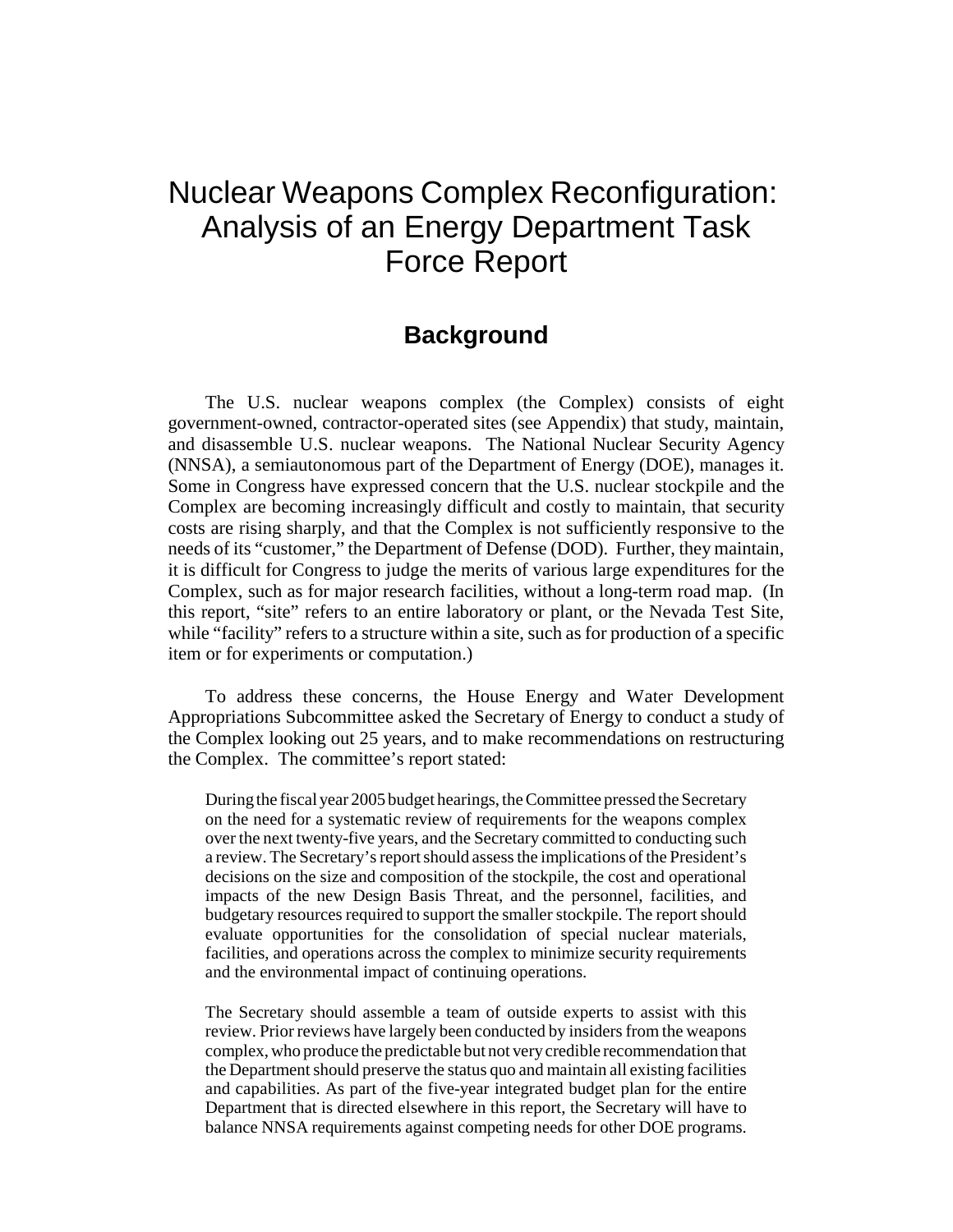This will require an objective review that is only possible with the help of independent experts who are not, and have not been, part of the NNSA weapons complex.

The Committee directs the Secretary to submit a written report on his findings and recommendations on the NNSA complex to the House and Senate Committees on Appropriations and Armed Services not later than April 30,  $2005.<sup>1</sup>$ 

In response, the Secretary of Energy in January 2005 had the Secretary of Energy Advisory Board (SEAB) form the Nuclear Weapons Complex Infrastructure Task Force (hereinafter referred to as the "Task Force" or "TF"). It issued a "draft final report" in July 2005.<sup>2</sup> After receiving comments, it transmitted the final report to SEAB on October 4 with no changes from the July version. A letter from David Overskei, Chairman of the Task Force, included clarifications on nuclear weapon storage and on production of a key component. Also on October 4, SEAB transmitted the report to the Secretary of Energy.<sup>3</sup>

## **The Task Force's View of, and Vision for, the Complex**

The TF reported that there was no master plan guiding the Complex. Instead, it stated that there were redundant facilities within the Complex; excessive competition between the weapons labs; an imbalance between the labs, with state-ofthe-art experimental facilities, and the production plants, with archaic equipment; and special nuclear material (SNM; see Appendix) at six of the eight Complex sites, increasing vulnerability to terrorist attack and raising security costs. The TF also found current warheads to have undesirable characteristics, such as designs offering less safety and less control over unauthorized use than DOD and DOE wanted, designs that approached too closely the point at which they would fail, components that were difficult to manufacture, excessive use of exotic or hazardous materials, and maintenance that would probably become ever more costly. These problems resulted in high costs. As a result, the Task Force concluded, "the status quo is neither technically credible, nor financially sustainable." (ix) (Throughout this report, numbers in parentheses refer to pages in the Task Force's report.)

The TF had a vision of a different Complex. "The Complex of 2030 should be an integrated, interdependent enterprise. The technical acuity and scientific

<sup>&</sup>lt;sup>1</sup> U.S. Congress. House. Committee on Appropriations. *Energy and Water Development Appropriations Bill, 2005, H.Rept. 108-554, to accompany H.R. 4614, 108<sup>th</sup> Congress, 2<sup>nd</sup>* Session, 2004, p. 111.

<sup>&</sup>lt;sup>2</sup> U.S. Department of Energy. Secretary of Energy Advisory Board. Nuclear Weapons Complex Infrastructure Task Force. *Recommendations for the Nuclear Weapons Complex of the Future,* draft final report, July 13, 2005,  $xi + 33 p + 14$  appendixes; available at [http://www.seab.doe.gov/publications/NWCITFRept-7-11-05.pdf].

<sup>&</sup>lt;sup>3</sup> Letter from Dr. David O. Overskei, Chairman, SEAB Nuclear Weapons Complex Infrastructure Task Force, to M. Peter McPherson, Chairman, Secretary of Energy Advisory Board, October 4, 2005, 1 p., and letter from Peter McPherson, Chairman, Secretary of Energy Advisory Board, to The Honorable Samuel W. Bodman, Secretary of Energy, October 4, 2005, 1 p.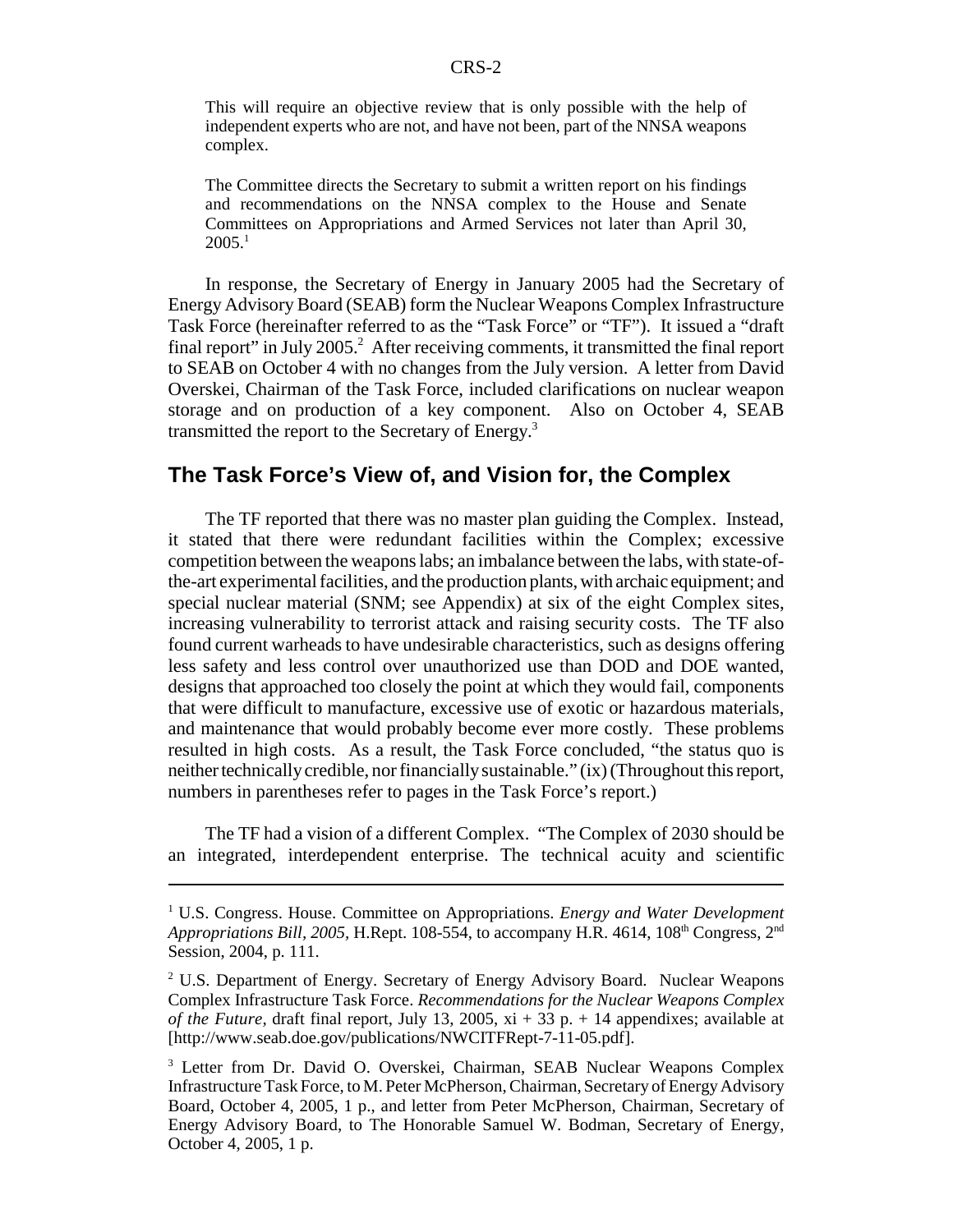innovation to meet unforeseen challenges and threats to the nation's security are sustained by a Complex operating interactively and continuously conducting research, nonnuclear testing and weapon modernization, production, and dismantlement." (4) It would be responsive to the needs of its customer, DOD.

As a measure of responsiveness, the Complex will be designed to respond to any needed design change in less than 18 months, field a prototype [nuclear weapon] in less than 36 months, and go into full production in less than 48 months, and perform an underground test at the [Nevada Test Site] within 18 months. By 2030 the Complex would be in equilibrium, producing and dismantling at a rate of 125 devices per year. (4)

The TF would restructure the Complex, closing some sites, building another, relocating some experimental facilities, and making other such facilities available for use by Complex personnel. It would dismantle all Cold War-era weapons (the current stockpile) by 2030. The replacement warheads and restructured Complex would, according to the TF, be safer, more secure, and less costly. The TF recommended proceeding briskly to implement this vision. "The Task Force vision is best achieved at the lowest risk to the nation's nuclear deterrent through an aggressive schedule for achieving the 2030 vision, with near-term budget increases resulting in substantially larger accumulated long-term budget reductions." (5)

## **Main Recommendations of the Task Force**

To remedy the perceived problems and implement its vision, the TF made two main, related recommendations. First, it created a master plan that would restructure the entire Complex. The plan has several key elements.

• A Consolidated Nuclear Production Center (CNPC) would produce all components in the "nuclear explosive package," or NEP (see Appendix), including those made from uranium, plutonium, and high explosives, and would assemble complete nuclear weapons. While Pantex would dismantle current warheads by 2030, CNPC would dismantle the next generation of warheads. (vii, 4) CNPC would include a facility for fabrication of plutonium components; a separate facility for fabrication of uranium components; a materials research laboratory; a facility for machining and testing all the insensitive high explosive for the Complex, though the explosive itself might be procured from outside vendors or DOD; a building for weapons assembly and disassembly; areas to store plutonium and pits; another building to store uranium and secondaries; and several other facilities. (14-16) CNPC would not store deployed warheads.4

<sup>&</sup>lt;sup>4</sup> The Task Force "specifically wish[es] to point out that the Consolidated Nuclear Production Center is not proposed as a location to consolidate the storage of nuclear weapons that are in the deployed stockpile." Letter from Dr. David O. Overskei, Chairman, SEAB Nuclear Weapons Complex Infrastructure Task Force, to M. Peter McPherson, Chairman, Secretary of Energy Advisory Board, Department of Energy, October 4, 2005, p. 1.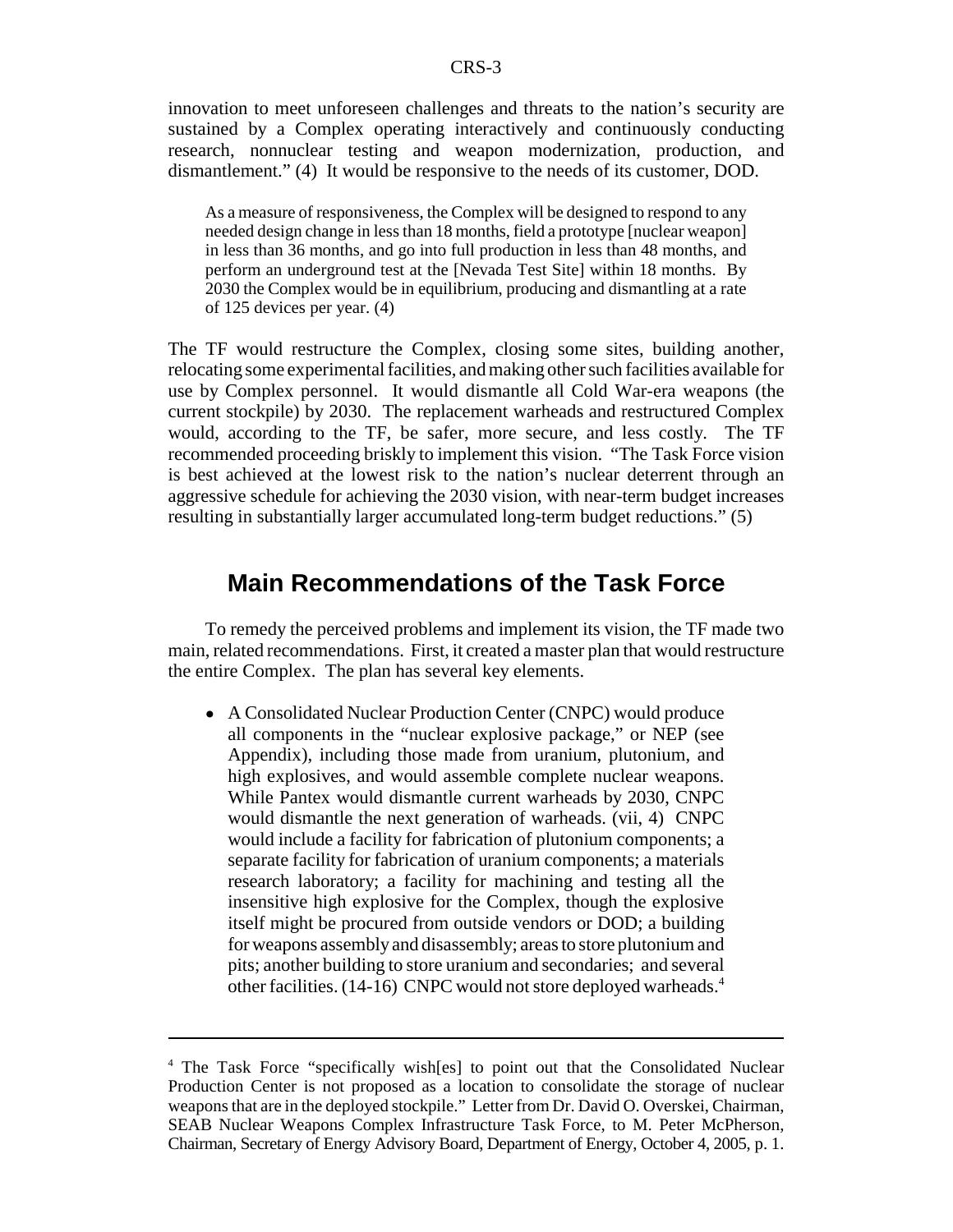- The Y-12 Plant fabricates and stores uranium components, and assembles and stores secondaries. These functions would move to CNPC. It thus appears likely that Y-12 would close.
- Pantex could close. The TF states, "Upon dismantlement of the last of the Cold war weapons, Pantex, if not the site of the CNPC, could be decommissioned." (19) While "dismantlement of the last Cold war weapon [is] envisioned to occur by 2030," (4) the TF also emphasizes accelerating dismantlement. (E2)
- Kansas City Plant would not be part of CNPC. It would continue to produce nonnuclear components (batteries, fuzes, bomb casings, etc.), but "as many components as practical [would] be procured from commercial vendors." (22)
- The labs would become smaller. The TF states:

Technical staffing levels at the design laboratories can be significantly reduced as the Complex leverages the years of investment in new, automated test and computational capabilities at the design laboratories. Perhaps greater impact on Complex staffing levels will be the efficiency realized by personnel moving into continuous design, plus weapon production and manufacturing cycles, which evolve into a family of modular nuclear weapons.  $(23)$ 

Some large experimental and scientific facilities might move to CNPC or NTS, and duplicative facilities at more than one lab might be closed and the remaining facility of each type made into a user facility, i.e., available to staff of all labs. (viii, J1-J3) The TF raises the prospect that one of the two nuclear weapon physics labs — Los Alamos National Laboratory (LANL) and Lawrence Livermore National Laboratory (LLNL) — might close: "the long-term requirement for two physics design laboratories will be determined through overall Complex performance and needs." (4) Some lab facilities under consideration would move to CNPC. For example, the Chemistry and Metallurgy Research Replacement (CMRR) building at LANL for R&D on uranium and plutonium, for which construction began in January 2006, would instead be built at CNPC on grounds that other facilities to be placed in CNPC would have a similar capability. LANL would instead have a "'CMRR lite,' designed for only laboratory sample levels of material and amenable to commercial security." (21)

- One lab would house high-end computing for the entire Complex, and Complex staff at other sites could use that site's resources by remote connection (20).
- The Nevada Test Site might gain several experimental facilities (J1-J3), and is a possible site for CNPC.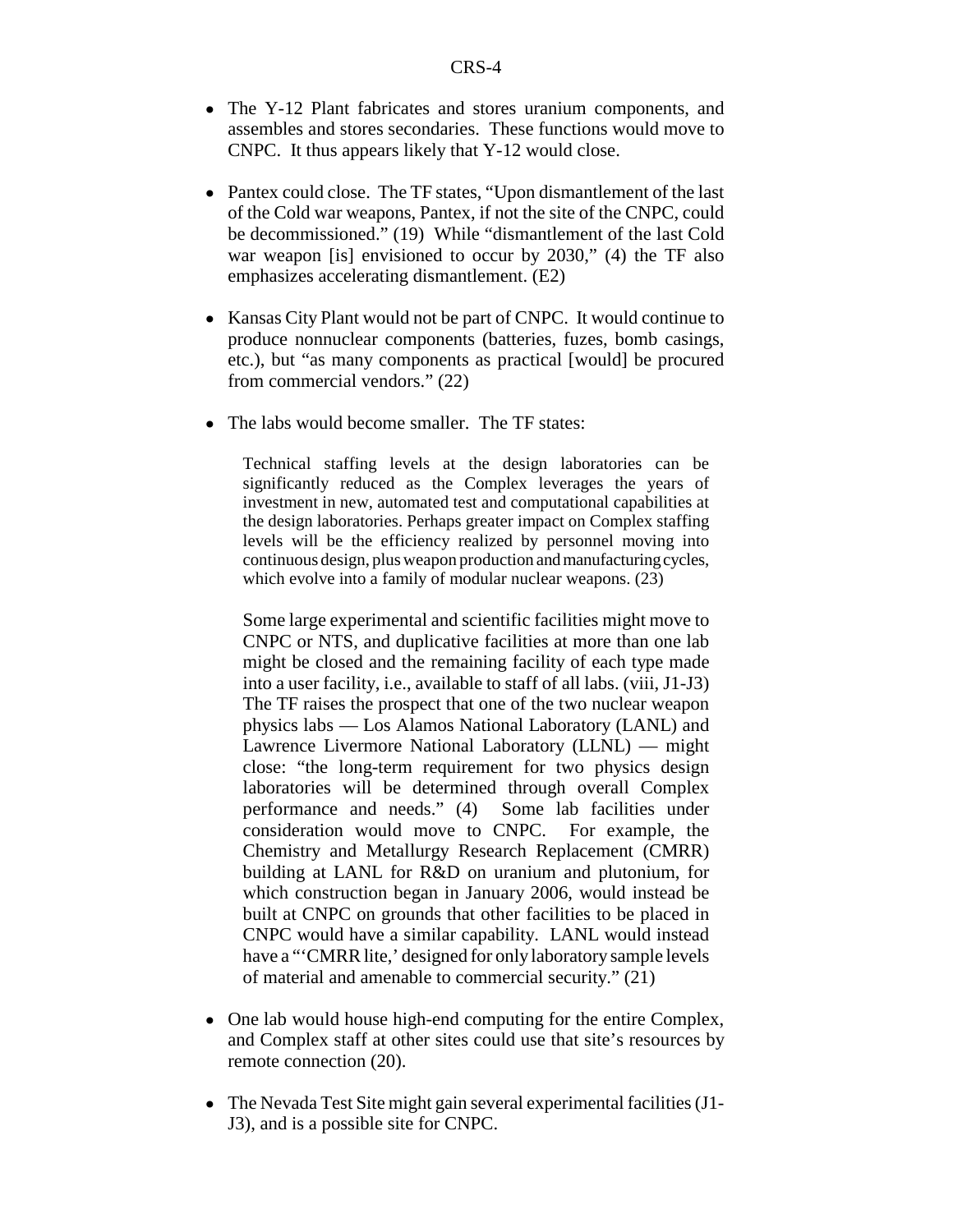! Governance would be made more effective, in the TF's view, so as to "enable the transformations needed for the Complex and the Stockpile." (25). DOD/NNSA Project Officers' Groups, which "are key elements in managing integration of a warhead with the weapon system throughout the entire life cycle," would have representation from the plants, (25) as is being done with the Reliable Replacement Warhead program described below; NNSA would have more independence within DOE (26); NNSA offices at Complex sites would report to the Deputy Administrator for Defense Programs rather than to the NNSA Administrator (27); business practices would change (27-32); and an Office of Transformation would be the "change agent" (viii) that would conduct risk-benefit and other analyses to support transformation of the Complex (33).

The problems that the TF found with the Complex are intertwined with the products the Complex supports. Accordingly, the second main recommendation of the Task Force is to proceed promptly with a "family" of warheads designed to meet a different set of requirements and constraints than current warheads. (For a detailed discussion of Reliable Replacement Warhead (RRW) program and the Life Extension Program (LEP), discussed in the balance of this section, see CRS Report RL32929, *Nuclear Weapons: The Reliable Replacement Warhead Program*, by Jonathan Medalia.)

Current warheads were designed and manufactured during the Cold War to meet Cold War requirements within the constraints of the time. DOD needed warheads with high explosive yield and that had high yield to weight, that is, they achieved their yield in the lightest package. They were also tightly constrained as to size and shape. To meet those goals, nuclear weapon designers used sophisticated design features, exotic and hazardous materials, and hard-to-produce components, and pushed designs close to points where they would fail. While these weapons are complex, nuclear testing gave designers confidence in their performance.

However, the last U.S. nuclear test was held in September 1992; the United States has observed a test moratorium since then. To maintain Cold War-era weapons without testing, the Complex undertakes LEPs. When certain key weapon components deteriorate or otherwise need replacement, an LEP seeks to remanufacture these components as closely as possible to the original specifications. The reason is that nuclear testing confirmed the safety and reliability of the designs; now, without testing, NNSA chooses to minimize loss of confidence in warheads that use remanufactured components by minimizing changes so as to keep the components as close to their original test-proven "pedigree" as possible.

There is considerable debate about whether LEPs will be able to maintain existing warheads indefinitely. Supporters argue that for nine years the Secretaries of Energy and Defense have been able to certify that the stockpile remains safe and reliable without resorting to nuclear testing. They have been able to do this because of the existing Stockpile Stewardship Program (SSP) and key parts of it, surveillance of warheads to monitor for defects and Life Extension Programs. These various programs have greatly increased knowledge of weapons performance and potential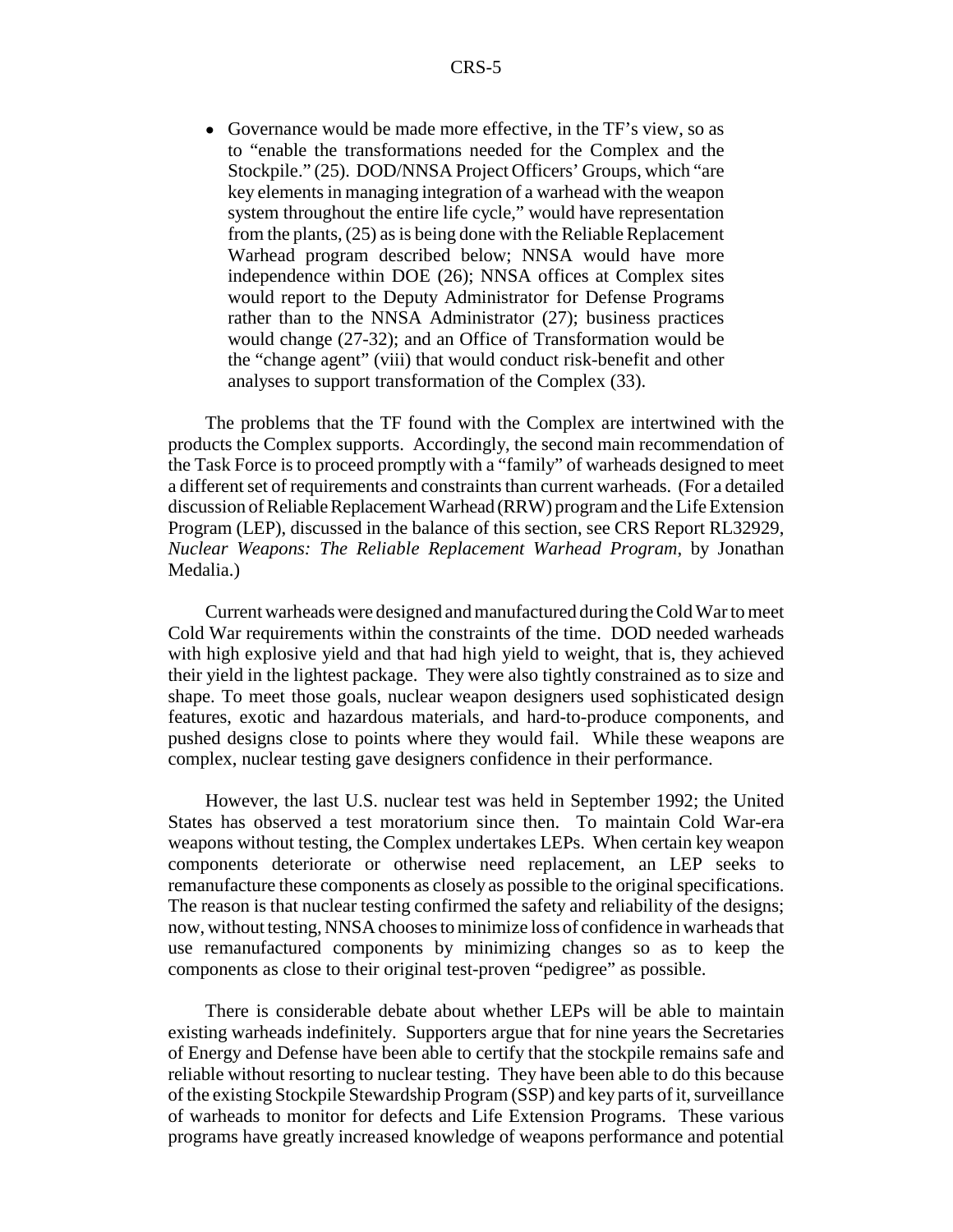problems, and knowledge of specific weapon types has likewise increased with experience. Supporters therefore believe that LEP should enable the United States to maintain warheads indefinitely without testing.

NNSA questions the long-term viability of LEP. According to Ambassador Linton Brooks, Administrator of NNSA, "it is becoming more difficult and costly to certify warhead remanufacture. The evolution away from tested designs resulting from the inevitable accumulations of small changes over the extended lifetimes of these systems means that we can count on increasing uncertainty in the long-term certification of warheads in the stockpile."5 LEP also, it is argued, imposes high costs on the Complex. The TF states, "To support this unique stockpile, the Complex must maintain parts, materials, processes, and even tools that are no longer in common use to ensure a capability to respond to any stockpile problems. Thus, our current stockpile is extraordinarily expensive to monitor and to maintain." (11)

Because of the costs and potential uncertainties associated with the types of warheads being maintained, Representative David Hobson, Chairman of the House Energy and Water Development Appropriations Subcommittee, proposed a new approach, the Reliable Replacement Warhead (RRW) program. The FY2005 budget request had included no funds for RRW, and other committee reports for FY2005 had not referenced it. Instead, RRW made its first legislative appearance in the FY2005 Consolidated Appropriations Act, P.L. 108-447, which provided \$9.0 million for the purpose. For FY2006, NNSA requested \$9.4 million for RRW and Congress appropriated \$25.0 million.

The RRW program would design warheads taking into account the great changes in requirements and missions affecting warheads since the end of the Cold War. There is less need for high yield or for a high yield-to-weight ratio. Accepting reductions in yield and yield-to-weight, it is argued, would enable weapon designers to move away from the complicated designs, hard-to-manufacture components, and exotic materials that characterized Cold War weapons. Instead, the TF recommends setting a number of design parameters, including "certification without [underground nuclear testing] ... inexpensive manufacture and disassembly ... ease of maintenance ... maximizing component reuse and minimizing life-cycle costs." (8) The TF views "[i]mmediate design of a Reliable Replacement Warhead" as "the most important element for transforming the Stockpile." (13)

RRW advocates believe that these characteristics would benefit the Complex. In their view, simpler, easier-to-manufacture designs could be made with simpler equipment, would use less floor space, and would have higher throughput. Reduction in hazardous and exotic materials would reduce the threat to worker and environmental safety, permitting a reduction in equipment and floor space. Designing nuclear explosive packages to incorporate use control and use denial

<sup>&</sup>lt;sup>5</sup> "Statement of Ambassador Linton F. Brooks, Administrator, National Nuclear Security Administration, U.S. Department of Energy, before the Senate Armed Services Committee, Subcommittee on Strategic Forces," Apr. 4, 2005, p. 3.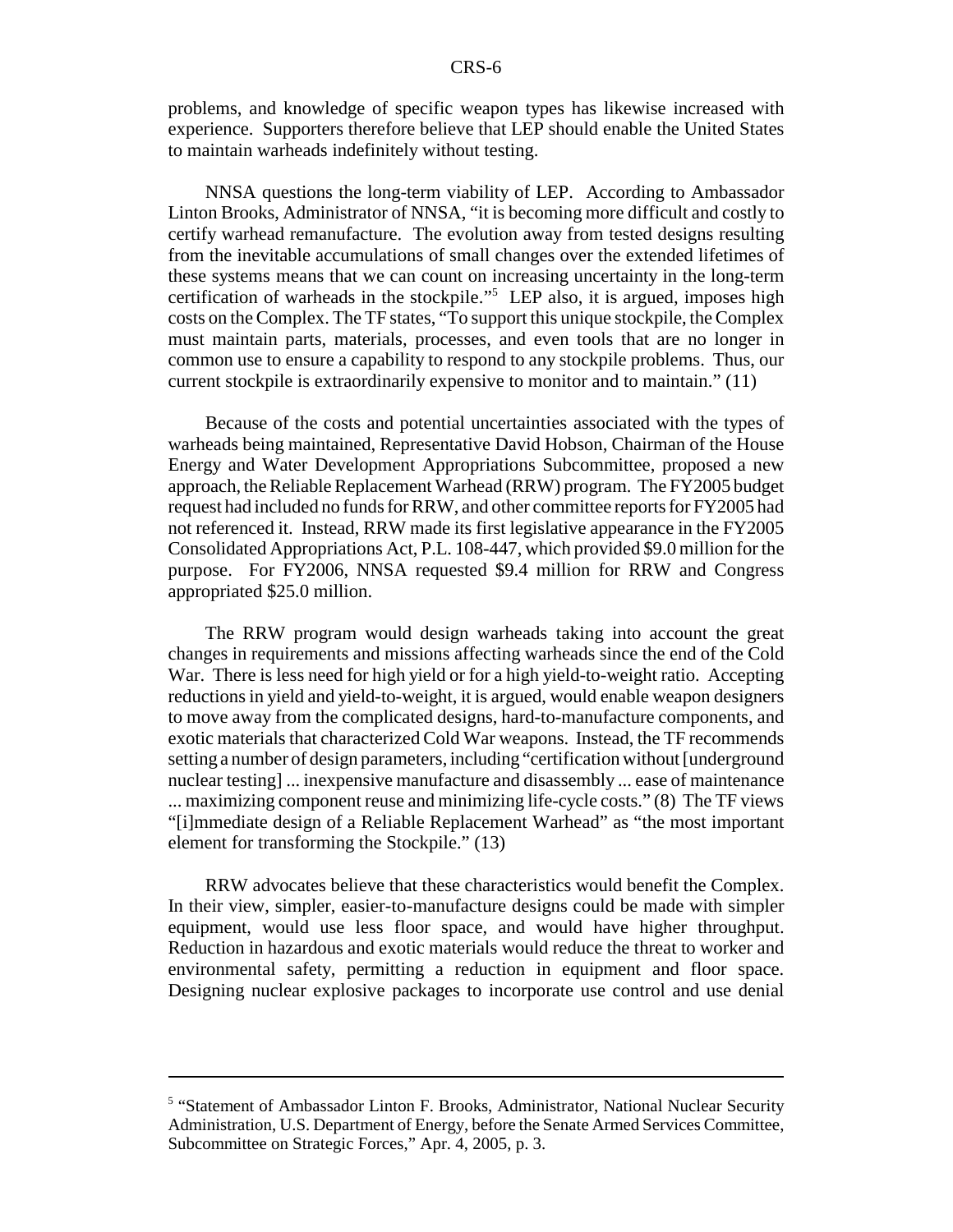features would reduce the amount of physical security required.<sup>6</sup> These factors would also be expected to reduce cost.

## **Discussion of Task Force Recommendations**

In the Task Force scenario, construction of a modernized Complex would be simpler and less costly with several facilities built at a single site. The TF anticipates that operating costs would be lower for a single new CNPC than for several facilities dating back a half-century or more. With security designed into warheads and facilities alike, rather than retrofitted, the TF projects that physical security costs would be lower. It holds that new equipment should be more efficient than a combination of new and old equipment, and that removing most fissile material from Los Alamos and Livermore should reduce their security costs. Making many experimental facilities into user facilities, to the extent that that differs from current practice, might reduce costs. Further, in this view, the shift to RRW could offer savings and increased confidence in design, production, maintenance, and certification. Yet some observers maintain that some TF recommendations may prove difficult or impossible to implement. The balance of this report discusses some of the Task Force recommendations.

**Reliable Replacement Warhead program recommendations.** The TF makes a recommendation that it believes "is the most important element for transforming the Stockpile":

The Task Force endorses the immediate initiation of the modernization of the stockpile through the design of the Reliable Replacement Warhead. This should lead to a family of modern nuclear weapons, designed with greater margin to meet military requirements while incorporating state-of-the-art surety requirements. ... The Task Force recommends that a new version of the RRW, incorporating new design concepts and surety features, [be] initiated on planned five-year cycles. This family of weapons will form the basis of the sustainable stockpile of the future. (13)

Congressional language calling for the TF report stated that the report "should assess the implications of the President's decisions on the size and composition of the stockpile ..."7 These decisions were to be inputs for the TF, which would then determine how to restructure the Complex to implement them. Similarly, the Secretary of Energy, in a letter to the TF chair, wanted the TF to provide "options and recommendations by the end of April 2005 to modernize, consolidate, and where

<sup>&</sup>lt;sup>6</sup> According to Ambassador Linton Brooks, "If we were designing the stockpile today, we would apply new technologies and approaches to warhead-level use control as a means to reduce physical security costs." "Statement of Ambassador Linton F. Brooks, Administrator, National Nuclear Security Administration, U.S. Department of Energy, before the Senate Armed Services Committee, Subcommittee on Strategic Forces," Apr. 4, 2005, p. 4.

<sup>7</sup> U.S. Congress. House. Committee on Appropriations. *Energy and Water Development Appropriations Bill, 2005, H.Rept. 108-554, to accompany H.R. 4614, 108<sup>th</sup> Congress, 2<sup>nd</sup>* Session, 2004, p. 111.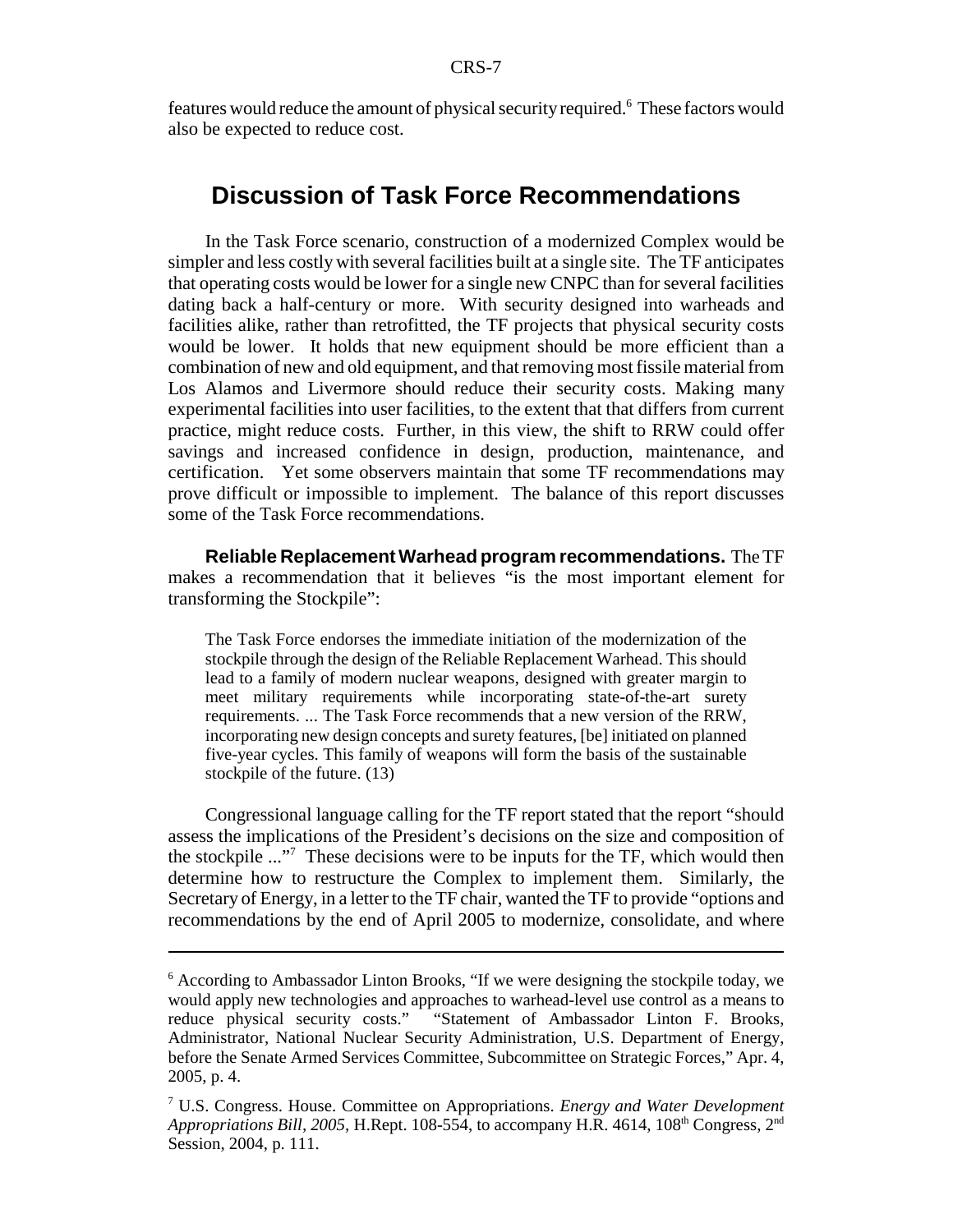possible, reduce costs of the infrastructure and facilities across the NWC [nuclear weapons complex] based on recent stockpile reductions and new security Design Basis Threat requirements."8 While the TF made numerous recommendations on the Complex, key recommendations concerned the stockpile itself — that NNSA proceed with RRW and that DOD change the characteristics it required of warheads in order to facilitate manufacture: "The DOD should work to relax the military characteristics of its nuclear weapons, in order to generate the design space necessary for NNSA to develop high-margin, manufacturable designs for the future stockpile." (34) Some feel the TF may have exceeded its mandate by recommending how to redesign nuclear weapons. For example, SEAB noted concerns about the TF's work on RRW: "A number of SEAB members believe that the issue of a Reliable Replacement Warhead (RRW) will need further study by the Department of Energy and the Administration."<sup>9</sup>

On the other hand, Complex and warheads are linked. The goal of the Complex is to design and manufacture a product, and characteristics of the product will necessarily shape the Complex. A Complex intended to produce reliable replacement warheads would be expected to differ from one intended to conduct life extension programs. There is a case to be made for shaping the Complex to support RRWs. The TF finds "the status quo is neither technically credible, nor financially sustainable." (ix) Further, Ambassador Linton Brooks, Administrator of NNSA, said that the current stockpile is the wrong one for today's needs technically, militarily, and politically, and from the standpoints of longevity, cost, and physical security.<sup>10</sup> If current warheads are as problematic as claimed — though others disagree, as noted earlier — perhaps it makes sense to design a Complex to support an alternative warhead type.

Yet it may well have been appropriate for the TF to have shaped a Complex to support LEPs as well as RRWs, perhaps with a path for the Complex to transition to supporting only RRWs if Congress and the Administration later decide to proceed exclusively with that warhead type. While Congress and the Administration support RRW at this early stage, that is not the same as a commitment to deploy even one RRW type, let alone an all-RRW stockpile. It may turn out that the future stockpile will be all-RRW, but no final decision on whether to manufacture and deploy even the first RRW can be made for several years or more. Indeed, no choice among RRW design options is expected until November  $2006<sup>11</sup>$  If for some reason the Administration decides not to proceed with RRW, a likely fallback position would

<sup>&</sup>lt;sup>8</sup> Letter from Secretary of Energy Spencer Abraham to Dr. David Overskei, January 26, 2005, p. 1.

<sup>&</sup>lt;sup>9</sup> Letter transmitting the Task Force report, from Peter McPherson, Chairman, Secretary of Energy Advisory Board, to The Honorable Samuel W. Bodman, Secretary of Energy, October 4, 2005, 1 p.

<sup>&</sup>lt;sup>10</sup> "Statement of Ambassador Linton F. Brooks, Administrator, National Nuclear Security Administration, U.S. Department of Energy, before the Senate Armed Services Committee, Subcommittee on Strategic Forces," Apr. 4, 2005, p. 2-4.

<sup>11</sup> U.S. Congress. Committee of Conference. *Making Appropriations for Energy and Water Development for the Fiscal Year Ending September 30, 2006, and for Other Purposes,* H.Rept. 109-275, to accompany H.R. 2419,  $109<sup>th</sup>$  Congress,  $1<sup>st</sup>$  Session, 2005, p. 159.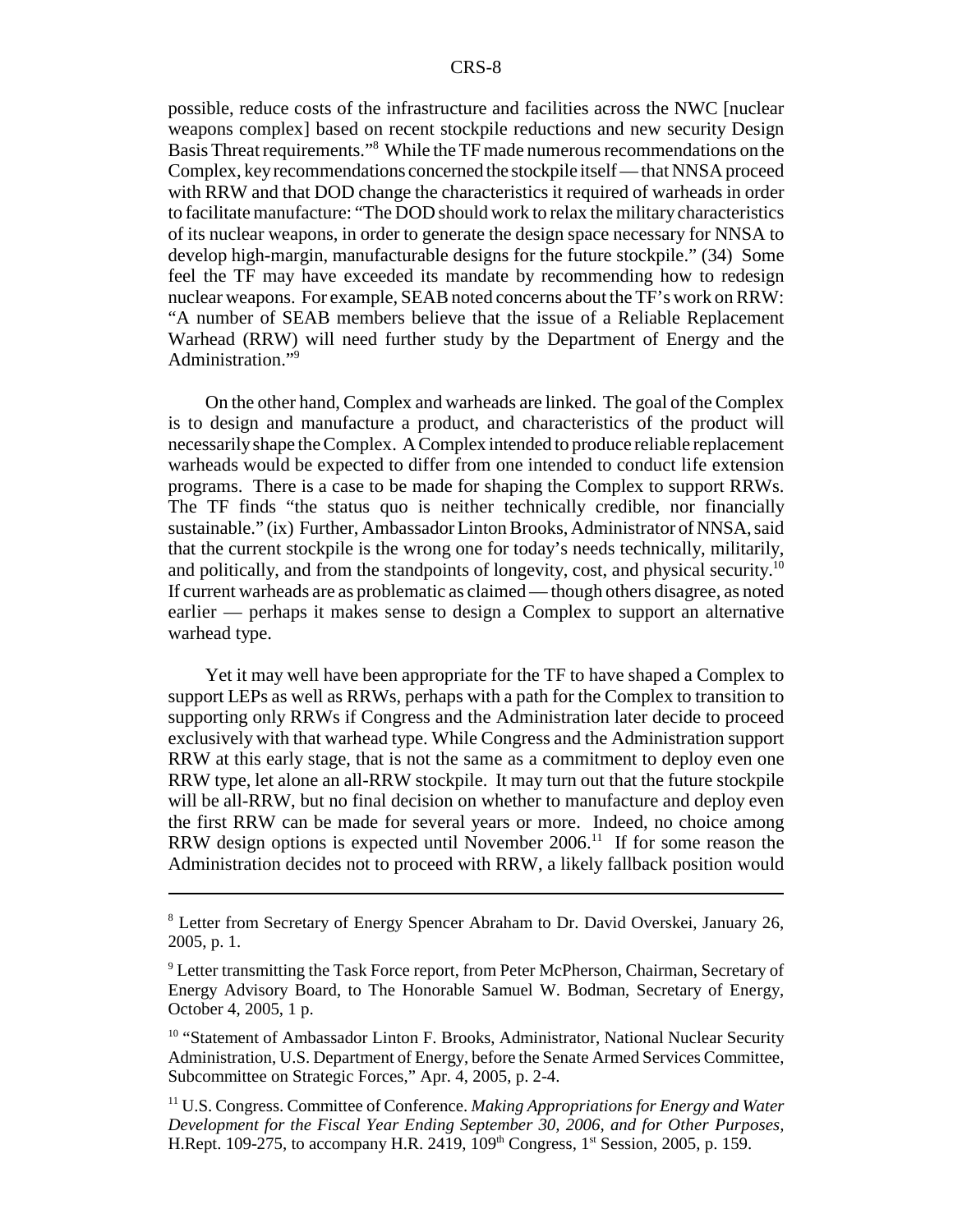be to continue maintaining existing warheads using LEP. In any event, the Complex will probably conduct LEPs of current warheads for many years. It thus can be argued that it is premature to design a Complex based on the assumption that RRW will proceed.

The five-year cycle plan that the TF suggests could offer significant benefits for DOD and NNSA. Continuous design, certification, production, and deployment of nuclear weapons would exercise the Complex, provide real-world training to scientific and production staff, minimize age-related defects in weapons, and permit the introduction of new design features into the stockpile. Developing and maintaining skills would increase DOD's confidence in the Complex. Confidence that the Complex could produce warheads in time to respond to adversary efforts to develop threats to the United States — the responsive infrastructure that the December 2001 Nuclear Posture Review called for — would permit DOD to reduce the number of reserve warheads it maintains as a hedge to augment the force if needed. Confidence in the reliability of the new warheads would permit DOD to reduce the number of warheads it maintains as reliability backups in case problems emerge with deployed warheads. Reducing warhead numbers and incorporating new use-control features could reduce DOD's security costs, saving large sums.

In other ways, however, continuous design and production might impose high costs. (a) RRWs are supposed to be easier to maintain than current warheads. Replacing one generation of RRWs with another, as the TF suggests (7), rather than maintaining the first would appear to forgo the maintenance advantage while incurring large costs for designing and producing new warheads and dismantling those being replaced. (b) Some claim that RRW might permit a stockpile of fewer designs. While at least two warhead types are currently available for each type of delivery system, one RRW design might be used on more than one type of delivery system. That approach could save money by reducing the number of designs and spare units in the stockpile, simplifying production and maintenance, and permitting a smaller Complex. That advantage could be lost if a steady stream of RRW designs entered and left the stockpile. (c) First-generation RRWs would presumably incorporate large gains in technology made since the last warhead was designed two decades ago. If those RRWs meet the high standards required to be certified for the stockpile, though, technical gains from subsequent generations might be modest. (d) An ongoing production and replacement program would require a larger and more costly Complex than that needed to produce first-generation RRWs and maintain them for decades through LEPs. (e) Such a program might raise proliferation concerns, as discussed below.

The TF introduces a new element into the RRW program, a block transition.

A transition strategy emerging from the DOD would put the nation on a new path toward the sustainable stockpile. This strategy, already endorsed by the Nuclear Weapons Council<sup>[12</sup>], is based on the RRW concept. An RRW weapon design is

 $12$  Author's note: The Joint Nuclear Weapons Council is a small DOD-DOE agency established by 10 USC 179 that coordinates nuclear weapons activities between the two departments.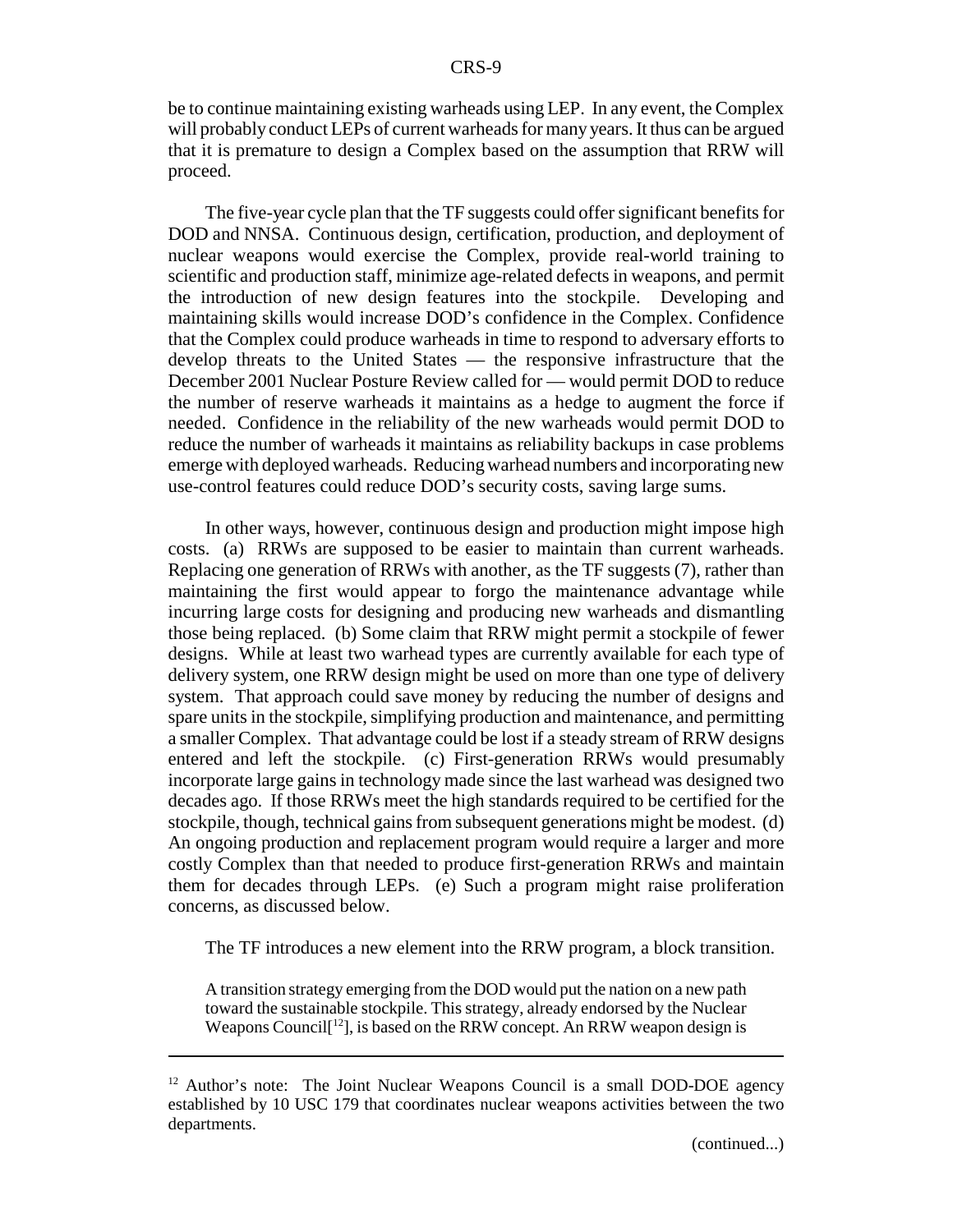responsive to an existing weapon mission, but moves the stockpile toward the sustainable stockpile of the future. Its introduction is made possible by segmenting the current LEPs into discrete "blocks." Block 1 would incorporate the current LEP design but would be truncated much sooner than normally planned and transitioned to the block 2 design (RRW-1), which would include some, but probably not all, attributes of the future stockpile. As soon as practical, block 2 would be transitioned to block 3 (RRW-2), which would incorporate all the attributes of the future stockpile. Implementation of this RRW block change strategy, system by system, would ensure a smooth transition to a sustainable nuclear stockpile, and eventually to a stockpile designed for modern deterrence. (12-13)

Block 2 could provide a faster route to upgrading the stockpile than a move directly to Block 3. It would presumably incorporate features that were easier to design and manufacture, leaving more difficult ones for Block 3. As a steppingstone to Block 3, Block 2 would in effect function as a pilot project that would reveal potential difficulties in design and manufacture, thus facilitating design and manufacture of subsequent RRWs and lowering their costs. Block 2 would also be consistent with the TF's proposal for an ongoing cycle of design and manufacture, with Block 2 warheads done in the first cycle and Block 3 warheads in the next.

It is, however, hard to know if these advantages would materialize because the TF does not provide a clear definition of Block 2. Even though Block 2 could involve billions of dollars for new warheads, the only references to it in the entire report are in the paragraph quoted above (along with a brief mention on page 34). Block 2 warheads would apparently include some features of current designs and some features of RRW designs, but it is not clear which changes would render a warhead "Block 2."

- ! Warheads using components outside the nuclear explosive package, such as radars, that have been modified from the original design would probably not be considered as Block 2. Such components are tested extensively in the laboratory as part of existing LEPs.
- Warheads designed around newly-made pits of selected old designs might be counted as Block 2. Because the state of the art in design and manufacture has advanced considerably over the years, pit designs from several decades ago might be simpler to manufacture than current designs that press the state of the art. The fact that they have been tested would facilitate certification. On the other hand, they would not have some key RRW features and would divert resources from Block 3 RRWs.
- Warheads designed around old pits might be considered as Block 2, but in addition to the drawbacks noted above the warheads would have a short service life if the pits used were near the end of their service lives.

 $12$  (...continued)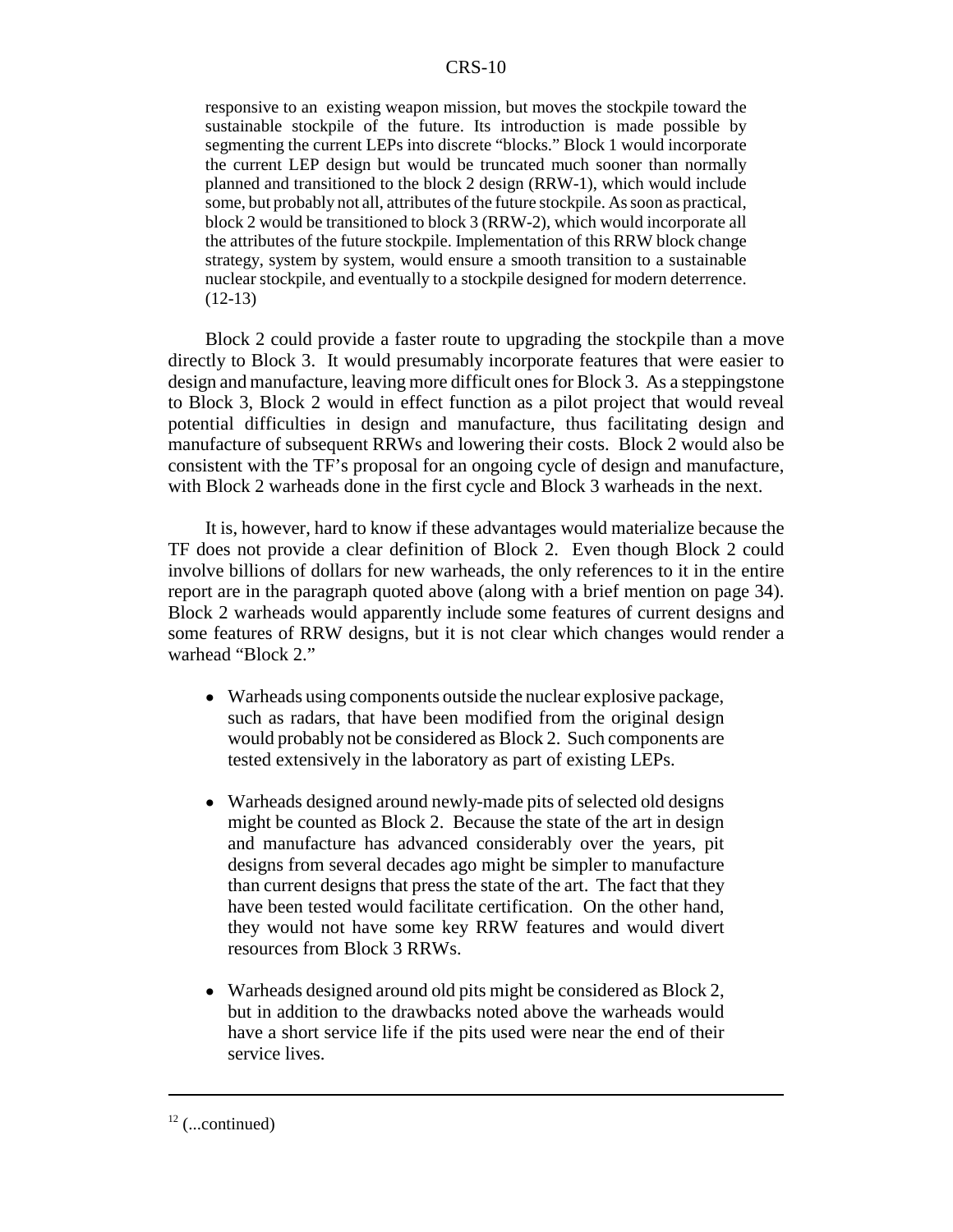The most certain approaches to certifying a replacement warhead without nuclear testing are, at one extreme, to replicate the original design as closely as possible or, at the other, to create a new design that is simple enough to permit high confidence. In order to maximize yield to weight and achieve other design goals, all components of Cold War-era warheads are designed to work together with little performance margin to spare. With such tight design, small changes in materials or manufacturing processes can reduce confidence in performance. That is why the Complex goes to great lengths to minimize differences from original specifications when designing and producing replacement components. Despite the absence of nuclear testing, the labs have been certifying, for continued use in the stockpile, current warhead designs that incorporate replacement components that are not exact replications. At the same time, the labs believe that they will be able to certify RRWs without testing by designing in greater performance margins. In contrast, the labs have said nothing to indicate that they could certify anything between these extremes, such as Block 2 warheads. As a result, any potential advantages from a Block 2 replacement warhead might be lost owing to difficulty in certification or in acceptability to DOD. It might be argued that a surer path to confidence in replacement warheads would be to skip Block 2 and move to Block 3 directly.

Even if the three-block approach could be done successfully, it would apparently result in three distinct designs — one LEP, one RRW, and one in between — for each warhead type, for example, W76 Block 1, 2, and 3. Block 2 would be neither the original weapon, with which the Complex has extensive experience, nor the final RRW, which would be in the stockpile for years to come, but a transient, interim design. Sustaining, producing, and maintaining the three designs would appear to require far more Complex resources than would be required for one design per warhead type.

Steve Henry, Deputy Assistant to the Secretary of Defense for Nuclear Matters, in the Office of the Secretary of Defense, stated that the Nuclear Weapons Council voted to study the feasibility of a Reliable Replacement Warhead and, if the study proved successful, to endorse a transition directly from LEPs of current-design warheads to the RRW program. A Council study group considered other options, including Block 2, but did not recommend them to the Council because those options could not achieve critical RRW program goals such as enhancements to safety and use control. In addition, the study group was concerned that pursuing a Block 2 option would be costly and could delay the RRW program beyond the time when nuclear weapon designers with underground test experience would retire, raising certification difficulties.13 Therefore, Block 2 is only a recommendation of the Task Force, not of the Nuclear Weapons Council.

**Cost issues.** To analyze costs of its recommendations, the TF set forth three cases.

 $13$  The preceding information in this paragraph was provided in personal communications, November and December 2005.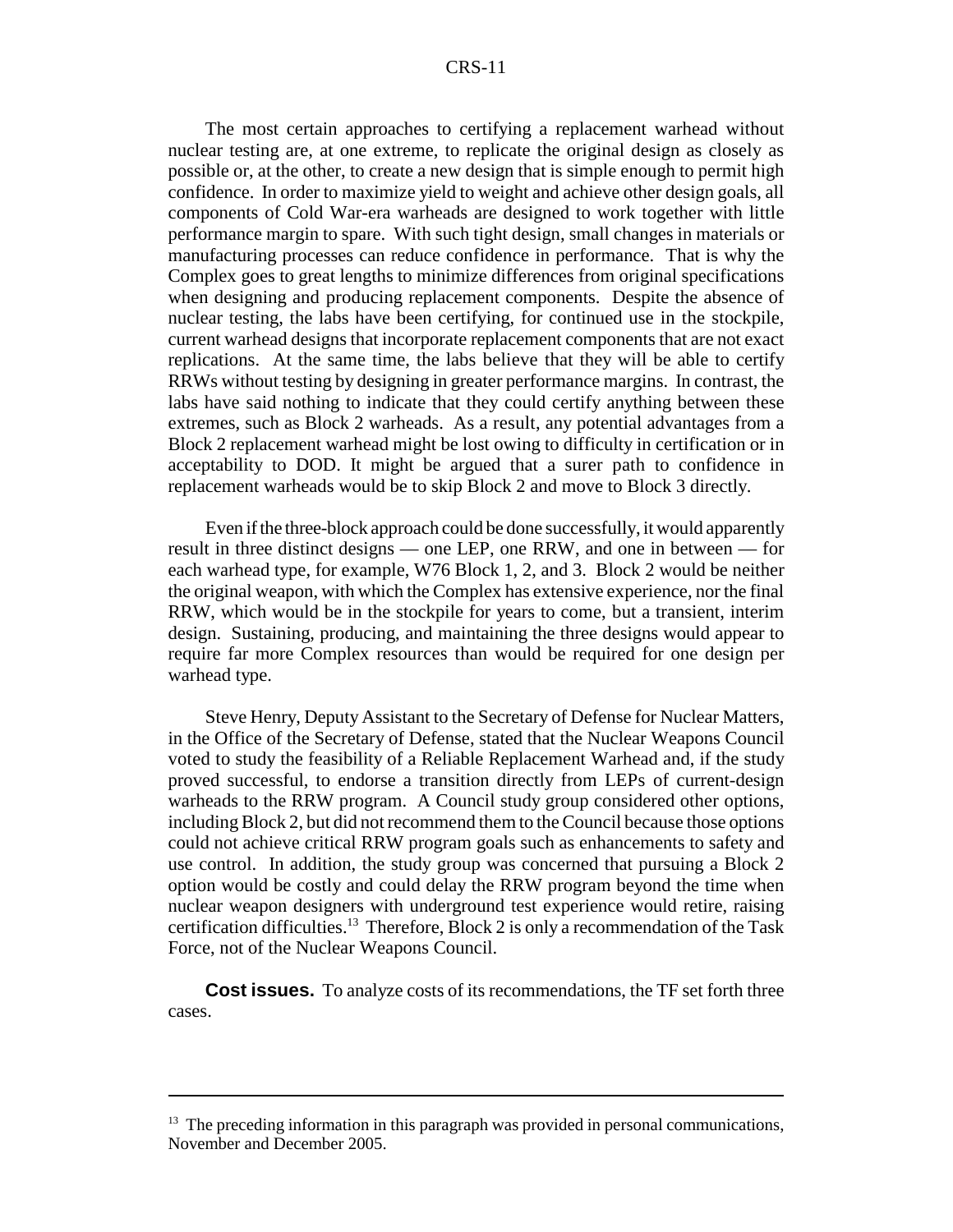- A baseline case with a flat budget in FY2005 dollars for the period 2006-2030. If the baseline budget is the FY2006 request for the Complex, the TF finds that the total cost for 2006-2030 would be some \$170 billion. The TF rejects this case because it would not lead to the TF's vision for the future Complex, "thereby representing a very high risk option for maintaining the nation's nuclear deterrent." (E1)
- ! A "Complex Transformation in Place" case involving minor changes to the Complex and the stockpile. There would be no consolidation of SNM, and no CNPC. Existing production facilities would continue in place. RRW begins, but most LEPs continue. Like the baseline, this case would not lead to the TF vision for the future Complex because "the physical plant, especially the production facilities, will not be transformed into the  $21<sup>st</sup>$  Century." The TF states that this option involves risks, especially beyond 2020 when pit lifetime, warhead reliability, and dismantlement become issues. The TF calculates that this case would cost about \$5 billion more than the baseline case in 2005 dollars. (E1)
- A "Revolutionary Complex Transformation" case involving consolidation of SNM, maximum acceleration of CNPC, and implementation of the other TF recommendations. The TF finds this case would cost \$10 billion total above the baseline case for the period 2006-2015, but would save \$25 billion for 2016-2030, saving \$15 billion over the 25-year period. About half the extra \$10 billion is to accelerate dismantlement, and half to accelerate CNPC. The case would manage risk by having RRW proceed "on a responsive schedule." The results are sensitive to assumptions on the extent of LEPs, CNPC operating efficiencies, reductions in physical security costs, and efficiencies from improved business practices. Costs could be reduced by delaying the start of CNPC operations, closing some facilities, and reductions in force at the labs, etc., but the TF finds that such steps would increase risk. (E2-E3)

In its analysis, the TF judges that the baseline case involves high risks, that minor tweaks to the Complex in the Transformation in Place case increase cost and risk, that a large upfront investment would yield large savings some years from now, and that the calculated costs and savings depend heavily on various assumptions. Its Revolutionary Transformation case shows that proceeding with Complex modernization and RRW in tandem would reduce both cost and risk. The latter case makes a \$5 billion investment to accelerate dismantlement of warheads. The TF concludes that so doing "reduces the significant security and storage cost burden on the Complex." (24) Further, the TF would have Pantex dismantle existing weapons, and "Upon dismantlement of the last of the Cold war weapons, Pantex, if not the site of the CNPC, could be decommissioned." (19) Finding that savings from accelerating dismantlement would exceed the \$5 billion that the TF allocates to that purpose would be significant.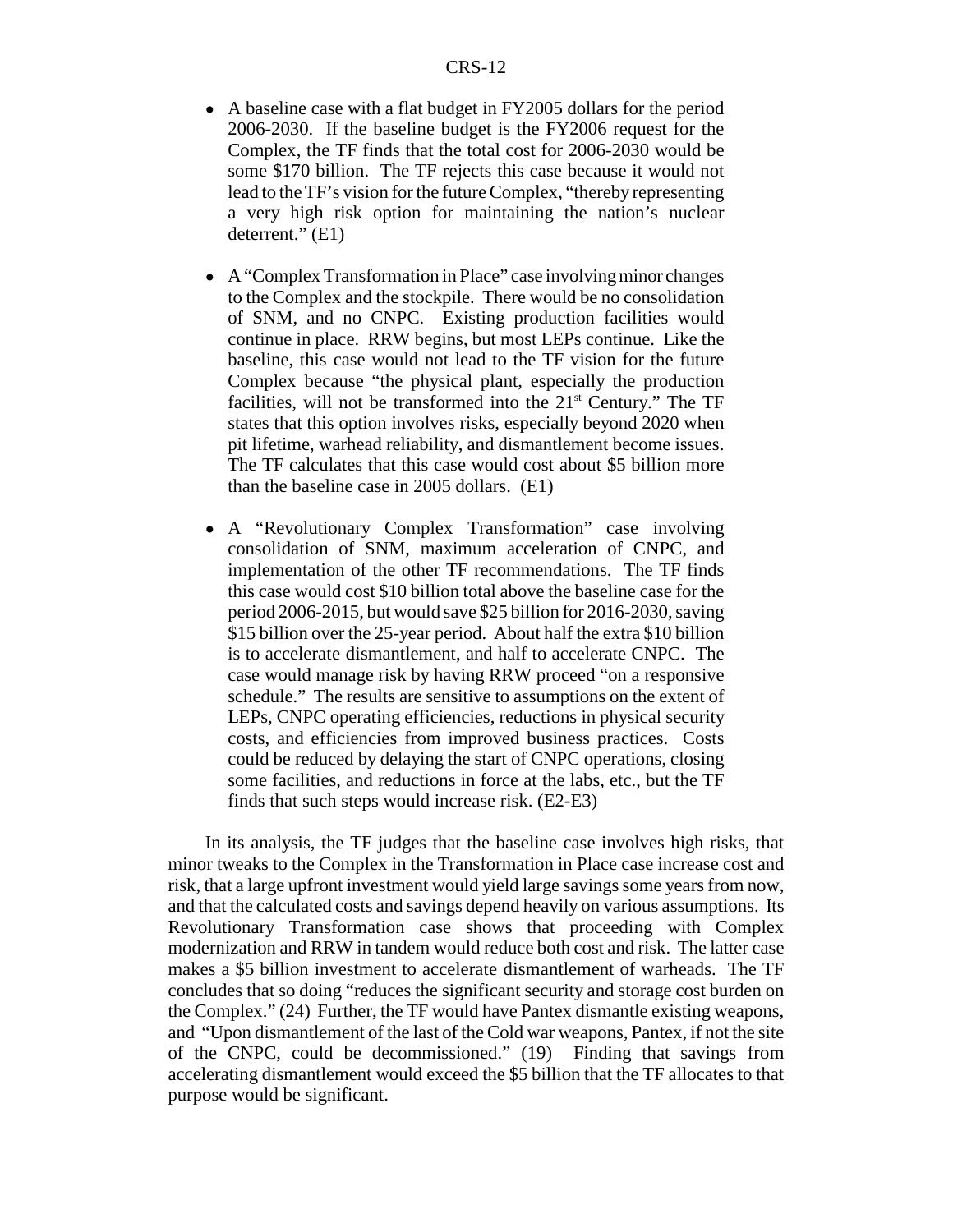These cost and schedule estimates, however, could prove optimistic for a number of reasons.

- Because the TF plan would represent a major change to Complex sites, their operation, and their facilities, under current law DOE would have to prepare a programmatic environmental impact statement (EIS). Because the plan would affect facilities and missions of several sites, DOE would have to prepare site-wide EISs for sites with new facilities. DOE would also have to prepare sitespecific EISs for individual facilities. Meeting the various requirements of the National Environmental Policy Act (NEPA) is time-consuming. DOE would also be required to comply with environmental laws of states in which facilities would be built, $14$ which could lead to further delays.
- Lawsuits have been used to challenge EISs dealing with nuclear matters. A lawsuit over an EIS led to a preliminary injunction that halted construction of a major experimental facility at LANL (the Dual-Axis Radiographic Hydrotest Facility) from January 1995 to April 1996, for example.<sup>15</sup> Any lawsuits would add to the cost of the TF alternative, and would cause delays.
- The TF states, "Historically, DOE projects are either 'under-estimated' or have 'scope creep' that drive the projects above their budgeted estimates. Historical DOE completed construction costs are in the range of \$13,900 to \$33,000 per square foot of construction. This wide range calls into question the accuracy of estimates of CNPC cost, and thus of savings. The TF projects MPF [Modern Pit Facility; see "Pit Production Issues," below] to cost in the range of \$14,400 to \$19,400 per square foot." (H2) Estimating MPF cost at the bottom of the historical range of DOE construction costs seems highly optimistic given that it is probably the facility within CNPC that would have the highest requirements for safety and security, and produces one of the most difficult-to-manufacture components of a nuclear weapon.
- ! A combination of delays and cost growth would increase investment costs and shorten the period through 2030 in which operational savings could accrue, tipping the balance between investment costs and operational savings toward the former.
- The TF proposes reducing the footprint of MPF as one option to reduce cost. (H5) Much of the cost of a Complex facility is for planning, proceeding through the NEPA process, selecting a site,

<sup>&</sup>lt;sup>14</sup> For background on this point, see U.S. Congress. Congressional Research Service. *Enforcement of Environmental Laws at Federal Facilities: Legal Issues,* CRS Report 90-390 A, August 16, 1990, 18 p., by Robert Meltz.

<sup>&</sup>lt;sup>15</sup> "Mello Attacks Test Facility Anew," Associated Press Newswires, May 15, 1997.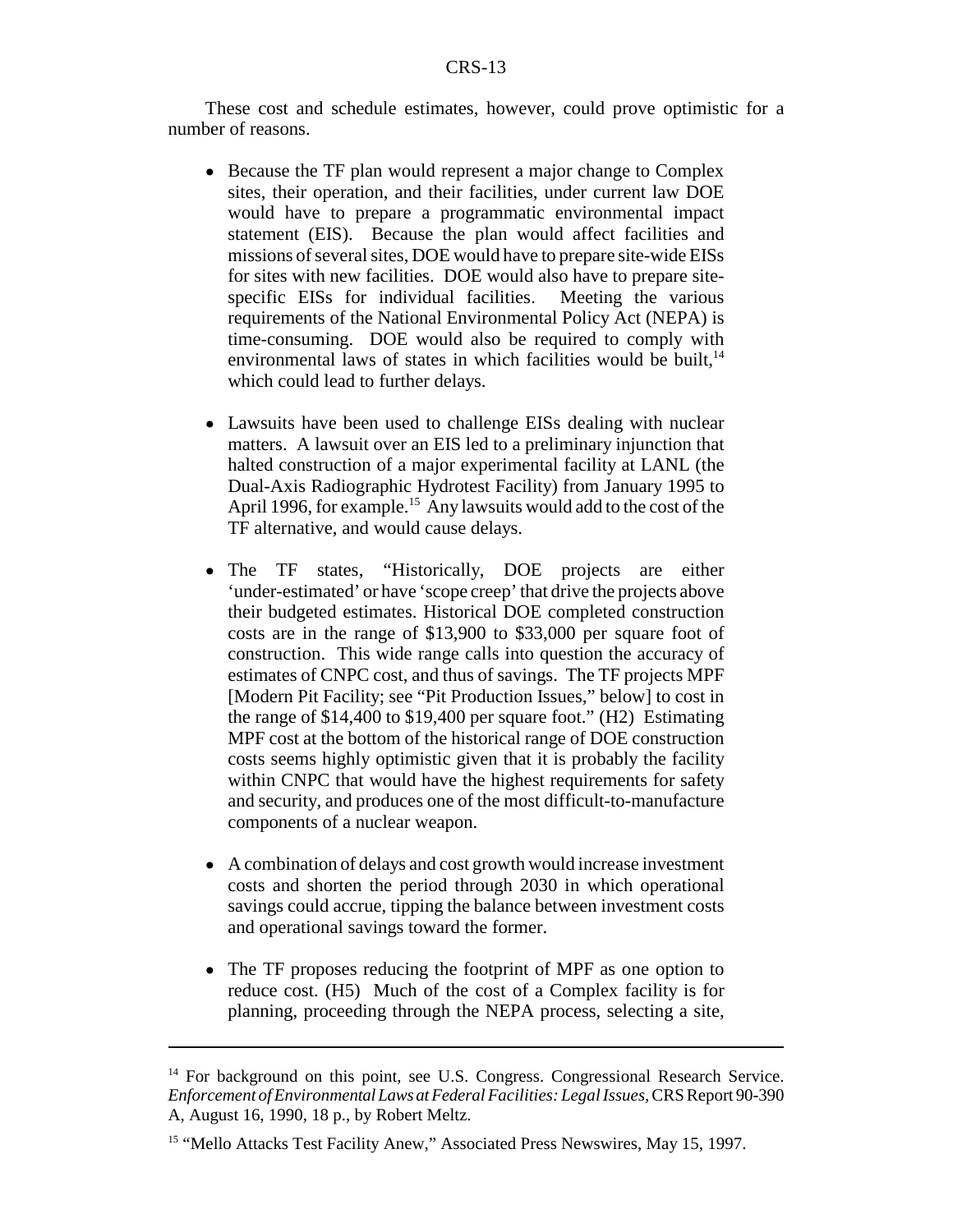obtaining the needed permits, designing the facility, and (especially for SNM facilities) providing the requisite security. If NNSA later needed to add capacity at MPF, it would be much more costly and time-consuming to secure any needed permits, perhaps repeat the NEPA process, redesign the facility, shut it down if construction so required, and finally undertake the construction, than it would be to build extra floor space at the outset and install equipment later if required. It is thus arguable that MPF should be built with more floor space than is needed initially, rather than the minimum.

• According to the report, "[t]he Task Force used budget details from the FY 2006 NNSA Congressional budget submission (Appendix D) to form the basis of financial comparisons and estimates made within this report." (xi) The FY2006 NNSA budget submission goes through FY2010; it seems an insufficient basis for estimating costs and savings going out a quarter-century. That document also appears to have limited value for estimating RRW expenses even for the period it covers. The projected RRW budget for FY2006- FY2010 in the FY2006 request simply uses the amounts that would have been allocated to the Advanced Concepts Initiative, a nuclear weapons research and study program that Congress terminated in the FY2005 Consolidated Appropriations Act (P.L. 108-447), because NNSA did not have sufficient time between the signing of that act in early December 2004, which contained initial funds for RRW, and the submission of the budget request in early February 2005 to prepare a detailed program and budget for RRW.

**Forgoing the value of sunk costs.** The Complex has developed over more than 60 years. During that time, it has accumulated many buildings and much equipment and infrastructure. Given that history, the Complex is probably far less efficient than a Complex of new design and construction would be. The Complex that the TF recommends would incorporate new facilities, eliminate redundant ones, and probably close some sites. These steps are predicted to reduce operational costs, including security. The TF anticipates that conducting manufacturing using modern processes, in new buildings, making easier-to-manufacture components for RRWs, would save large sums.

On the other hand, the United States has invested many billions of dollars in the Complex over the years. It could be argued that abandoning some of this investment — which has been built and is now operating — on the basis of an analysis showing reduced operating costs over the long run would be taking a budgetary risk. By closing some major facilities, and perhaps some sites, sunk costs would certainly be lost; whether reduced operating costs would exceed the costs of closing existing facilities and building new ones is less certain and, as the TF notes, depends heavily on the assumptions used. Following are examples of sites and facilities whose sunk costs might be lost under the TF plan.

• LANL has spent more than a decade to restore pit production operations at its Technical Area 55 (TA-55) facility. LANL delivered a certifiable pit in 2003 and expects to deliver a certified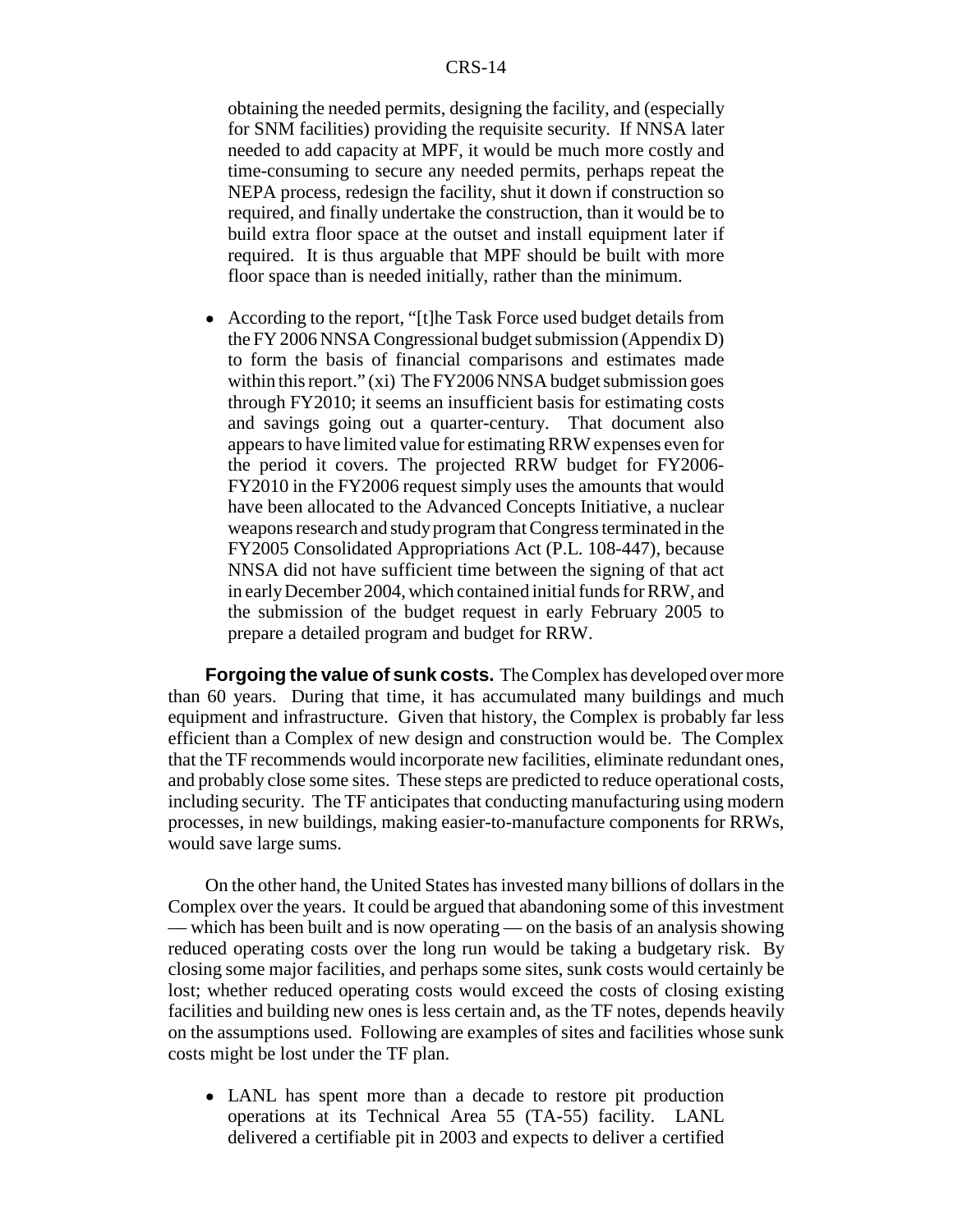pit for the W88 warhead in 2007. The TF estimates that TA-55 is operating at about 5 percent efficiency. (H1) It states, "Modern manufacturing techniques ... if applied rigorously could yield unprecedented reductions in TA-55 pit manufacturing costs and cycle time." (H1) While the base rate is unclear, if TA-55 could produce pits at a 20-fold higher rate, should MPF be built? The TF would upgrade TA-55 for production, no doubt at considerable expense. Yet it appears that the TF would not use TA-55 for pit production once CNPC is operational. The SNM manufacturing facility at CNPC "will be ... the sole SNM production and manufacturing facility for the Complex" (15); "NNSA should contract for the management of pit production at the new CNPC that also covers interim pit production at TA-55"; "NNSA should focus TA-55 on pit production until CNPC is fully operational ..." (35); and "NNSA should commit to producing 50 production pits per year that go into the stockpile from TA-55 beginning in 2012 and continuing until a replacement pit production facility can meet the needs of the stockpile." (34) Bringing in a separate contractor to manage pit production at TA-55 (and CNPC), as the TF recommends (35), might disrupt ongoing pit operations. Once NNSA halted pit production at TA-55, more expense would presumably be incurred to convert its production space back to R&D.

- The TF envisions decommissioning Pantex after it completes dismantlement of Cold War weapons, unless Pantex is the site of CNPC. (19) But Pantex could still perform weapons assembly and disassembly. It also stores thousands of pits from dismantled weapons. Would any security and operations savings resulting from building a Pantex-like facility at CNPC outweigh the investment costs of that new facility, as well as the cost of decontaminating and decommissioning Pantex and moving pits stored at Pantex to CNPC?
- One type of experiment that LANL and LLNL perform is hydrodynamic testing, in which a pit using surrogate material instead of plutonium is imploded and measurements are taken using powerful high-speed x-rays and other types of diagnostic equipment. These experiments are conducted at two large, costly facilities: the Dual Axis Radiographic Hydrodynamic Test (DARHT) Facility at LANL and at the Contained Firing Facility (CFF) at LLNL's Site 300, some 15 miles from the  $lab.^{16}$ . These sites conduct many smaller-scale experiments as well. "The Task Force believes that the NTS should become the only Complex site for combined HE and

<sup>16</sup> See "Indoor Testing Begins Soon at Site 300," *Science and Technology Review,* May 2001, and Carol Wilkinson, "Dual Axis Radiographic Hydrodynamic Testing: The DARHT Project," September 9, 2003, 29 briefing slides, available at [http://www.ligo.caltech.edu/ LIGO\_web/seminars/pdf/wilkinson.pdf].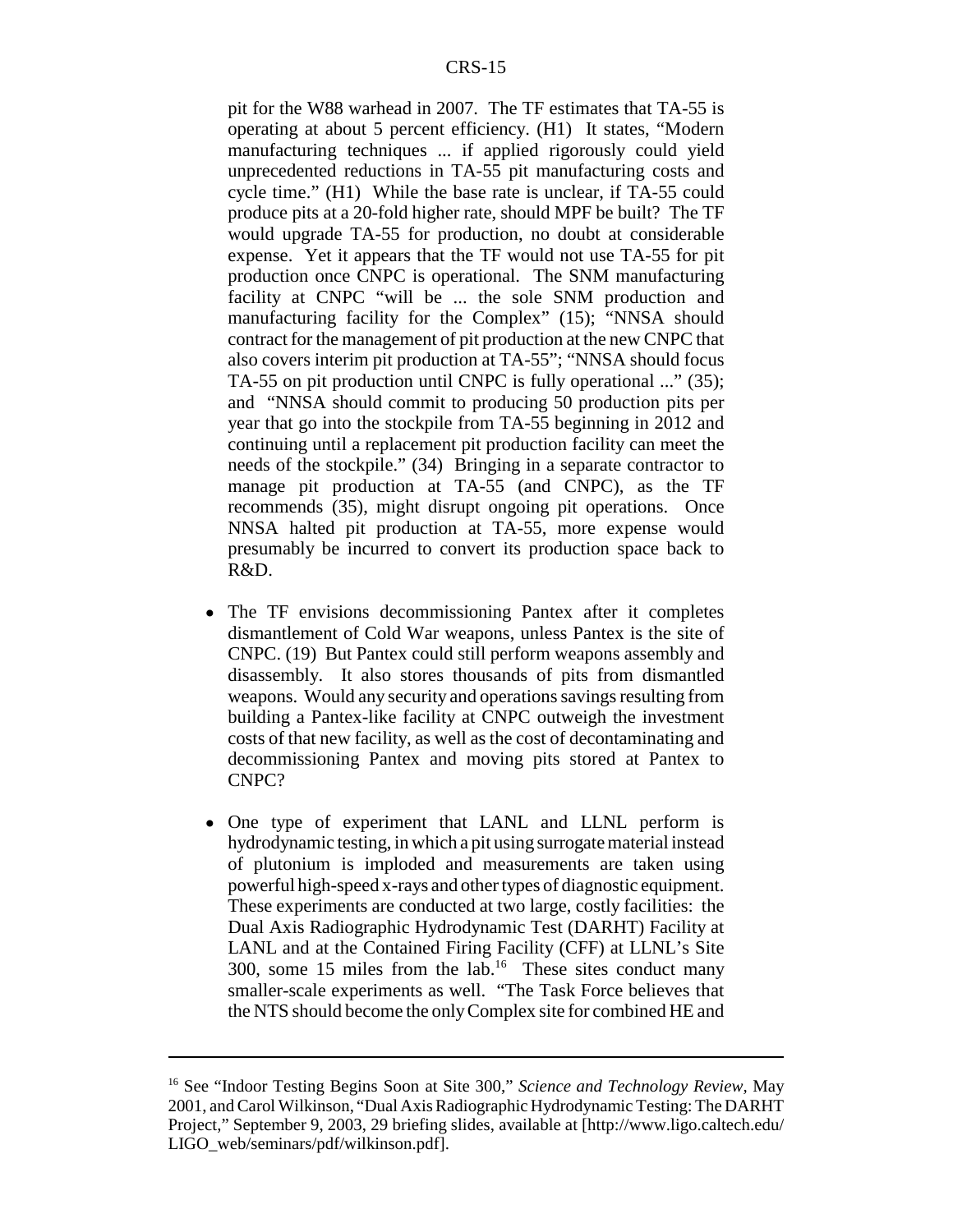Category I and II SNM testing. Consolidation of both facilities [DARHT and Site 300] into one Hydrodynamic Testing User Facility at the NTS, incorporating containment and radiography ..., could save significant costs."17 (21) Having one facility instead of two would presumably yield savings in operations and security. Further, it could prove difficult to secure the permitting needed to conduct tests using plutonium at DARHT or CFF, should such tests be desired. On the other hand, the two facilities are integrated into the work of the labs, and have ample work conducting tests without plutonium. Moving a large, delicate experimental facility to NTS could prove difficult and costly. The sunk costs of the two facilities would be lost. The NEPA process and any attendant lawsuits could delay construction. The purpose of the two axes in DARHT, each of which would take x-ray photos of an imploding surrogate pit, is to have a time sequence of the implosion or a three-dimensional radiograph. This information would be of value for LEP or RRW. DARHT's second axis is to be completed in 2008.<sup>18</sup> Halting work on DARHT and moving it to NTS threatens to delay pit experiments for years. A possible alternative, many years out, would be to build successor facilities to DARHT and CFF at NTS; even then, removing the existing facilities from their labs would make it harder for hydrodynamic experiments to draw on lab resources.

**Workforce issues.** Throughout the report, the TF recognizes the importance of a strong workforce for the Complex. It finds that the Complex is "rapidly losing experienced nuclear design experts." (1) It "was delighted to find a generation of young people entering the Complex." (3) It notes, "The enduring key to maintaining a safe, reliable stockpile of nuclear weapons is the quality of people ..." (22) Some of its recommendations are made with a goal of strengthening expertise. It stresses "the absolute necessity of resuming design activities now, such that those who still have the benefit of real testing experience can mentor the next-generation designers in the Complex." (23)

Several of its recommendations, however, might undercut this workforce, or seem to rely on a workforce that may not exist.

<sup>&</sup>lt;sup>17</sup> Category I and II refer to quantities of radioactive materials. Category I amounts are those for which "Hazard Analysis shows the potential for significant off-site consequences," and Category II are those for which "Hazard Analysis shows the potential for significant on-site consequences." U.S. Department of Energy. DOE Standard: "Hazard Categorization and Accident Analysis Techniques for Compliance with DOE Order 5480.23, Nuclear Safety Analysis Reports," DOE-STD-1027-92, December 1992, Change Notice No. 1, September 1997, p. A-2. The threshold for Category II for uranium-233, uranium-235, and plutonium-239 are 23,000 grams, 110,000,000 grams, and 900 grams, respectively, with the following major caveat: These values are "[t]o be used only if segmentation or nature of process precludes potential for criticality. Otherwise, use the criticality lists for U-233, U-235, and Pu-239 of 500, 700, and 450 grams, respectively." Ibid., p. A-12.

<sup>&</sup>lt;sup>18</sup> U.S. Department of Energy. Office of Management, Budget and Evaluation/CFO. *Department of Energy FY 2006 Congressional Budget Request.* Volume 1, National Nuclear Security Administration. DOE/ME-0046, February 2005, p. 98.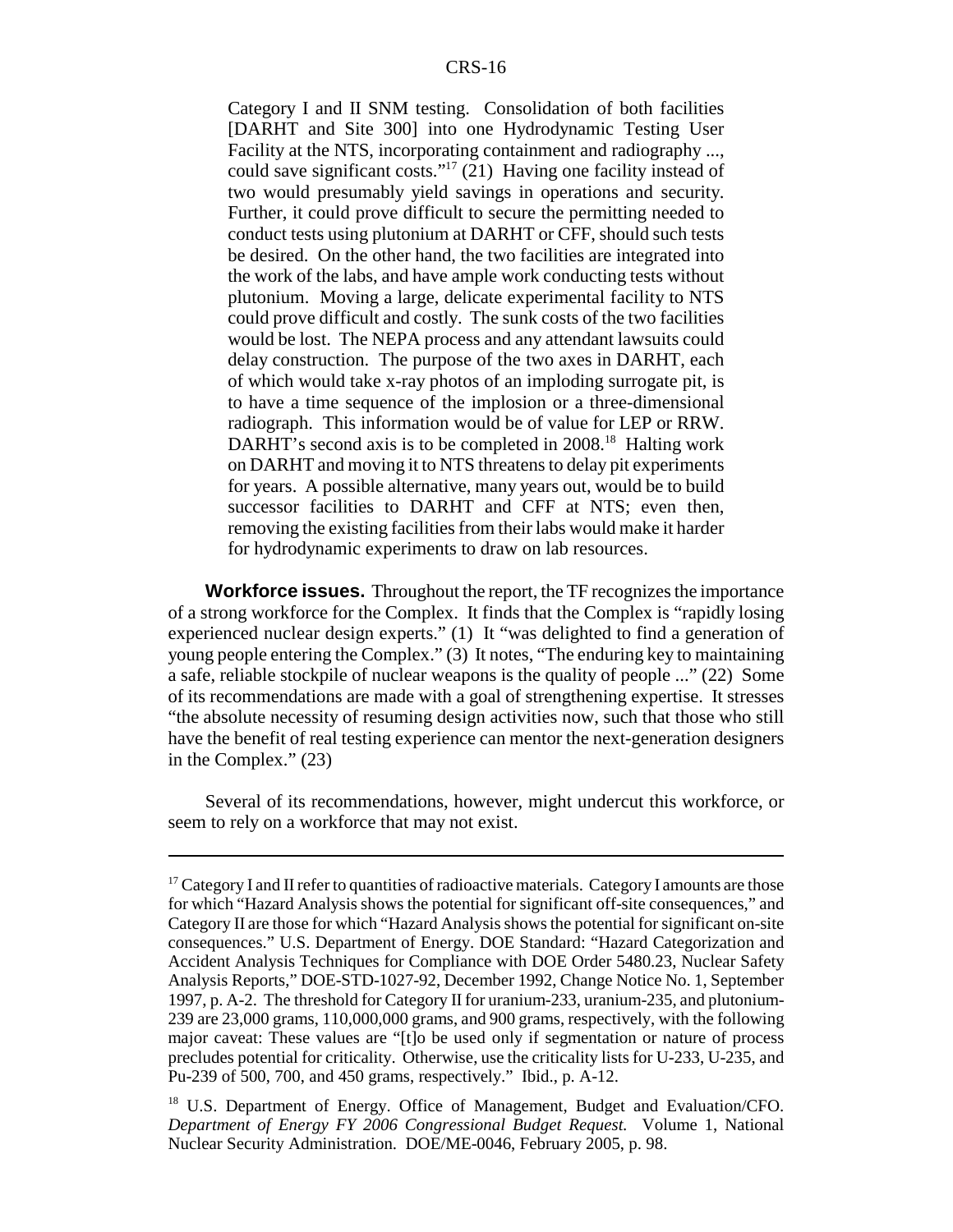- The TF states that "as the Complex is transformed, it will need to develop a talent pool of personnel experienced in modern production technologies and processes. ... The Task Force believes that these personnel should come from a commercial high-tech background, not from within the Complex." (23) The plants have modern equipment — and workers trained to operate it — as well as old equipment, yet the recommendation could be viewed as downplaying the value of the workers' skills, many of which are unique to the Complex. Suggesting that workers' skills may not meet current needs, and implying that existing workers will not be trained in the skills needed, could be seen as showing a lack of confidence in the workforce that could harm morale. Even RRW will require a workforce experienced in handling and machining SNM. It is also not clear that personnel with "a commercial hightech background" would have the expertise to work on nuclear weapons production, or that they would want to do so, as the specialized skills required might be difficult to market in the civilian economy, narrowing their career options.
- The TF would locate CNPC in a sparsely-populated area in order to reduce the effect that a terrorist attack on the facility would have on nearby communities. It considers LLNL, LANL, Y-12, and Pantex "sufficiently close to residential and commercial structures such that any partially successful terrorist attack on these sites may cause collateral damage to the surrounding civilian population and associated ... assets." (19) If LANL, Y-12, and Pantex are considered too densely populated for safety, CNPC would have to be located in an even more rural area. Yet it could prove difficult to hire thousands of people in a rural area who "come from a commercial high-tech background," and could take years to provide the requisite security clearances and training. The problem would be eased somewhat by the length of time needed to build CNPC.
- The TF envisions the Complex producing and dismantling 125 warheads per year, and states, "[a] second shift would provide surge capacity in pit production or weapon assembly should it be required." (5) It does not indicate the source of workers to constitute the projected second shift, a potential problem in rural areas. Would the Complex train a second cadre of people with these skills, and then provide them with work sufficient to maintain these skills, so they would be available if needed? Manufacturing typically requires some depth of personnel to back up workers who are ill, on vacation, in training, etc., but it is unclear if these added personnel would suffice to operate an entire shift, especially for an extended time.
- The director of LANL suggests that establishing CNPC would likely encounter high costs, major technical risks, and delays, all of which "would severely disrupt skilled personnel across the complex and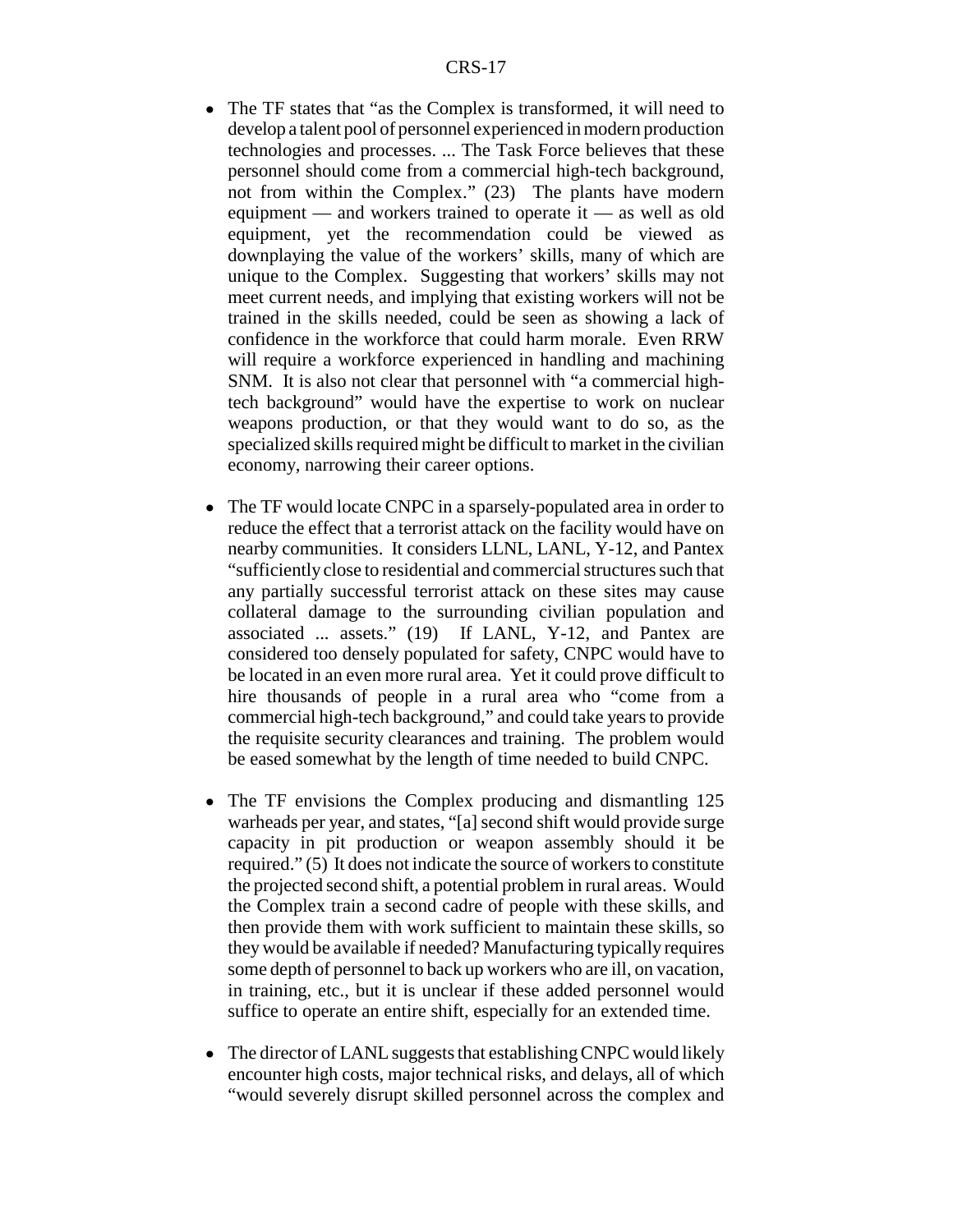could sharply curtail the ability of the complex to recruit and retain the next generation workforce."<sup>19</sup>

**Implications for the nuclear weapons laboratories.** The role of the nuclear weapons laboratories and the resources they require have been perennially contentious issues. Some have argued for raising or lowering the amount spent on experimental facilities, for reducing funds for independent research, for limiting nonweapons work, and the like. Some are concerned that having two physics design labs, Los Alamos and Lawrence Livermore, results in excessive redundancy, cost, and competitiveness.

In this regard, the TF shows an ambivalence concerning competition and cooperation at the labs. Regarding competition: "the current Complex needs to initiate a design competition immediately for a family of modern replacement weapons," (4) and "Each weapon design incorporated into a block change should be the result of a formal competition between LANL and LLNL, each supported by SNL [Sandia National Laboratories]." (34) Regarding cooperation: "Within the Complex, the physics design laboratories [LANL and LLNL] aggressively seek independence rather than cooperative interdependence, resulting in redundant programs and facilities, increasing costs and reducing productivity; and the production sites are under funded." (vi) Regarding both: "The challenges to the Complex will require competition for the best design concepts, followed by cooperation in implementing the winning design and cooperation in the certification." (19) Of particular concern,

The three design laboratories ... routinely compete with each other and set their own requirements as justification for new facilities and redundant research funding in the fear that one laboratory may become superior. The net result is that the Complex sites are competing for programmatic funds and priorities rather than relying upon their divergent and complementary strengths and thereby operating as a truly interdependent team, with shared success and rewards. (2)

The TF recommends a number of changes to the labs that seek to reduce redundancy, save money, and foster cooperation.

- It would eliminate many research facilities and capabilities from the labs in order to consolidate them. It would store all Category I and II quantities of SNM at CNPC (4), move R&D on Category I and II quantities of SNM to CNPC (15), close TA-55 as a pit production plant (15), move R&D on all but small quantities of explosives to CNPC or NTS (15), and consider consolidating the type of experiments done by DARHT and Site 300 at NTS. (21, J3)
- The TF proposes that "there be only one capability [i.e., high-end] [computing] machine location in the Complex. A single location would more effectively leverage staff and infrastructure. Users

<sup>&</sup>lt;sup>19</sup> Robert Kuckuck, Director, Los Alamos National Laboratory, letter to Richard Burrow, Deputy Director and Acting Executive Director, Secretary of Energy Advisory Board (AB-1), U.S. Department of Energy, September 27, 2005, p. 2.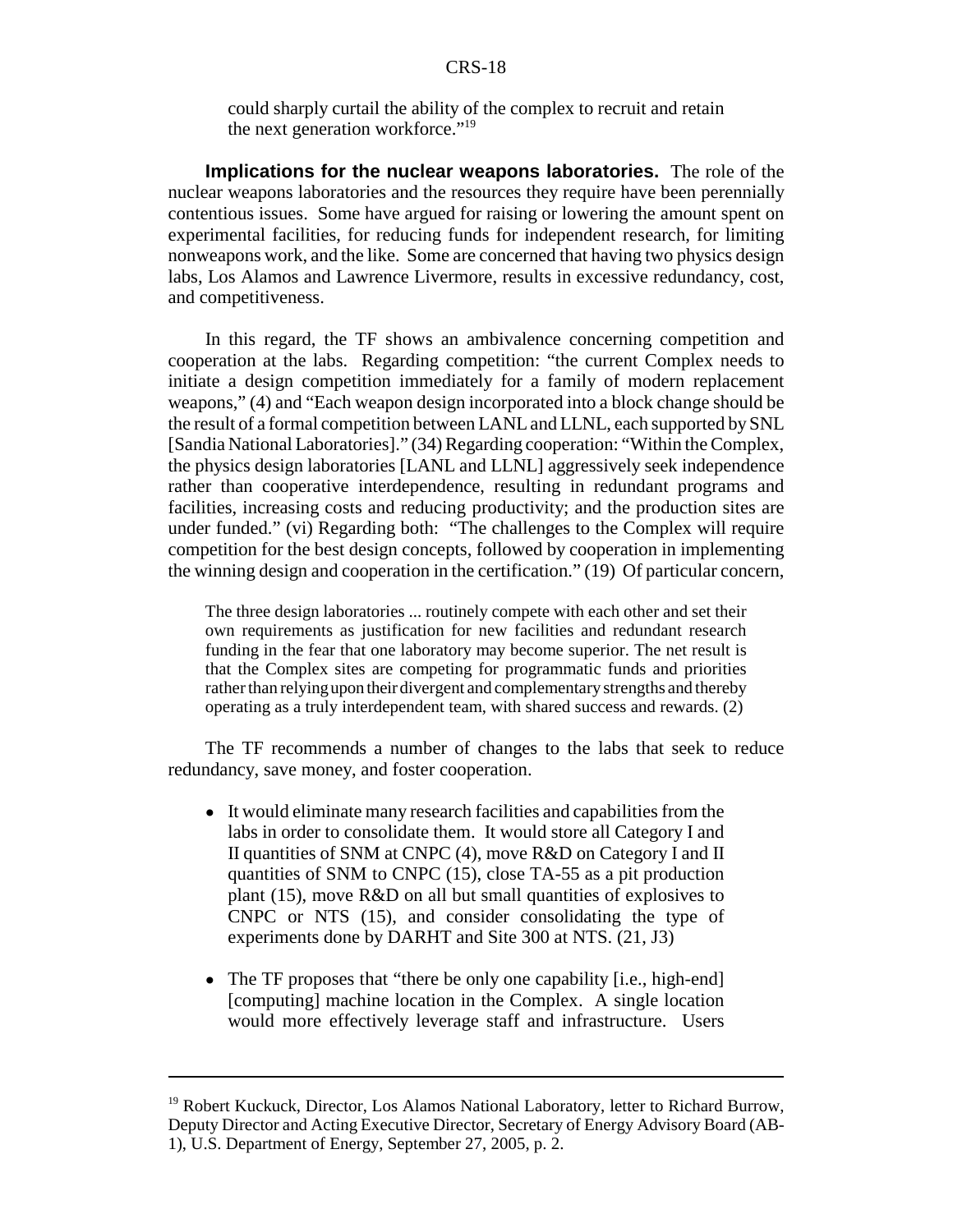would be, and should be, highly distributed. This would tend to enhance expertise and substantially reduce operating costs. ..." (20)

- The TF favors making some large facilities at a single lab into user facilities — that is, shared-use facilities — that would be run by the host lab but available to users from other labs. It proposes that "NNSA can reduce operating costs and promote teamwork by designating many of its facilities as User Facilities. Examples of such facilities are the high-energy density devices (e.g., the NIF [LLNL's National Ignition Facility], the Z-Machine [at Sandia], Omega [a laser facility at the University of Rochester]), as well as the facilities involved in such activities as hydrotesting (Site 300 and the DARHT facility), HE [high explosives] testing, SNM testing, and tritium research." (28) Further, "over the last 12 years, the science-based Stockpile Stewardship Program has made an enormous investment in new capability and test facilities in the three design laboratories. The Task Force believes that these are valuable Complex assets and should be operated as assets for the benefit of the Complex, not the host site." (20)
- ! The TF calls for "elimination of redundant non-weapons relevant research and testing." (33)
- The TF accepts the prospect of smaller labs: "The weapons" laboratories of the future will likely have smaller nuclear weapons program staff than they have today." (19)

Critics of the TF report are likely to raise a number of issues concerning these recommendations.

- Regarding user facilities, some current laboratory facilities have been operated in this manner for many years. The labs treat major facilities such as NIF, Sandia's Z Machine, and the Los Alamos Neutron Science Center as national assets. Because it would be too costly to replicate, maintain, and staff them at two or three labs, they are instead made available for use by Complex staff, and in some cases by academic and industrial researchers.
- The TF would have lab scientists travel to CNPC or NTS to do some work. This would result in additional effort, expenditure of time, and costs, and would separate work at those sites from other relevant equipment and expertise at the labs. It is also uncertain if these sites could provide the needed support. The TF states that CNPC would include a center for research on SNM as a user facility for laboratory staff, and "CNPC staff would provide all requisite equipment and technical support staff to support the design laboratories' science and engineering users." (15) But the existing facilities at the labs for SNM R&D have been developed over many years through scientific, administrative, budgetary, and political reviews and are integrated into the work of the labs. Critics believe it would be difficult to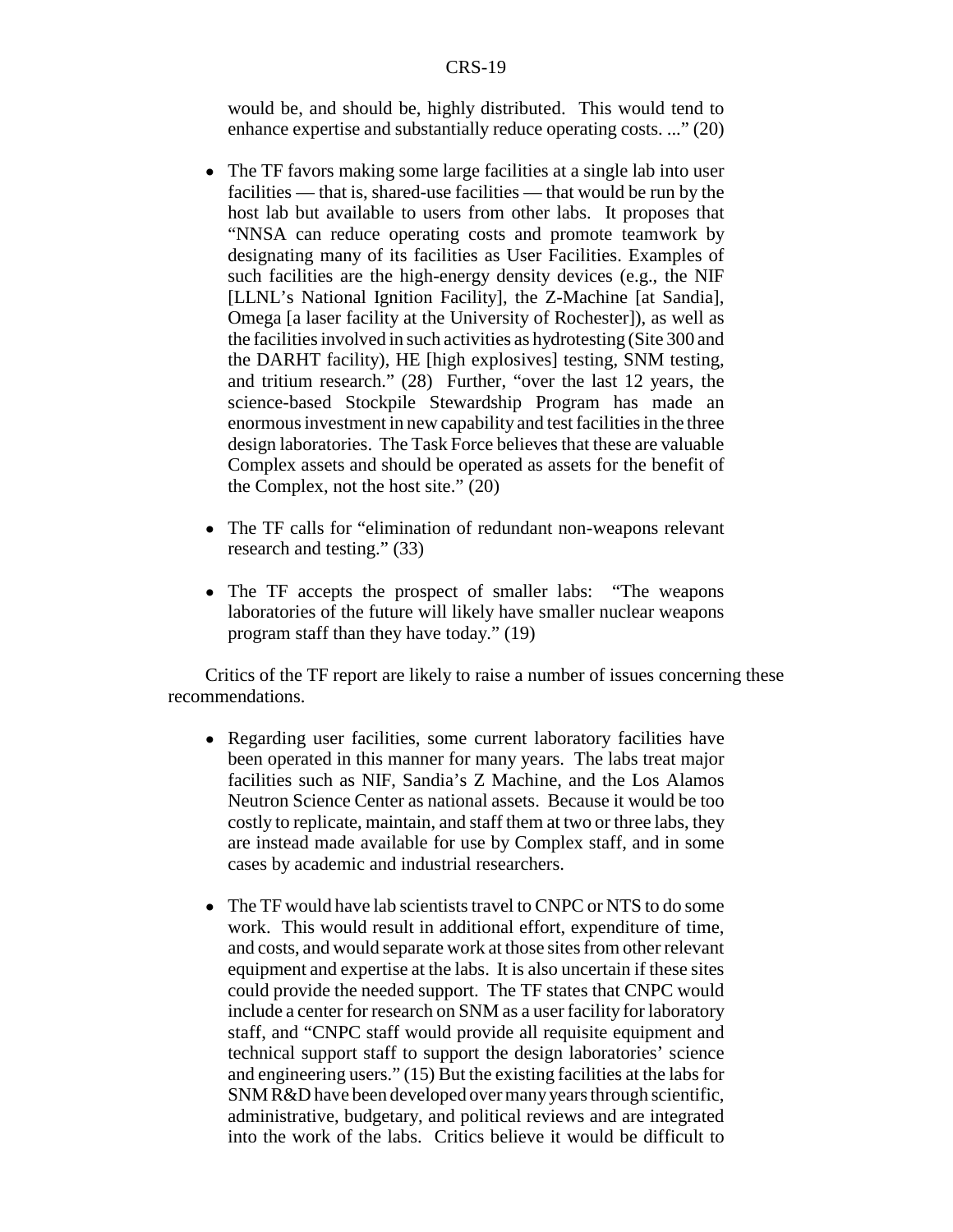bring the required support into being at CNPC, a new site whose prime mission would be production rather than R&D.

- As noted, the Chemistry and Metallurgy Research Replacement Building at LANL would conduct research on plutonium and uranium. LANL's director has expressed concern that limiting this building to Categories III and IV quantities of SNM, as the TF recommends, "will (1) eliminate the capability to do the necessary suite of actinide chemistry required to meet pit production mission requirements, (2) would not allow secure access to and storage of necessary quantities of SNM critical for interim pit manufacturing capacity, and therefore, (3) undermine the development and deployment of RRW."20
- LANL's director is also concerned about changes affecting key experimental facilities. "RRW design certification will push the limits of current predictive tools. The SEAB recommends that these critically important tools be consolidated, transferred or eliminated — putting RRW at risk." $^{21}$

The TF approach raises more general issues as well. Regarding the labs' cooperation/competition relationship, LANL and LLNL cooperate in many ways, such as peer review of weapon designs, joint use of computational and experimental facilities, and collaboration on scientific research. At the same time, they are, by design and evolution, competitive in their most important strength, nuclear weapon design. During the Cold War, they created competing designs in response to military requirements for new weapons. In these competitions, Sandia's Albuquerque branch teamed with LANL, and Sandia's Livermore branch teamed with LLNL. This competition continues with the design for RRW. Many analysts believe that design competition is especially important now that nuclear testing is not available to check warhead performance. In this view, competitions require competitors; nuclear weapon design competitions require rival labs in order to explore differing approaches and to challenge competing design teams. Redundant facilities at the two labs help make competition possible by providing each lab with a similar base of resources. Some supporting the current laboratory system hold that if the TF wants competition, there must be redundancy because it would be difficult to have one without the other.

Even more than research facilities, the core strength of the labs is arguably their ability to bring many disciplines to bear on weapon problems. Each lab is a community with each member drawing on the skills of many others, and each contributing to the research needs of many others. Because of the complexity of nuclear weapons, solving a typical weapon problem draws on many skills resident at a lab, including physics, chemistry, metallurgy, computer operation, computer modeling, engineering (mechanical, chemical, electrical), instrumentation, and

<sup>&</sup>lt;sup>20</sup> Letter from Robert Kuckuck to Richard Burrow, September 27, 2005, p. 2. Actinides are chemical elements numbered 89-103, including uranium and plutonium.

 $21$  Ibid.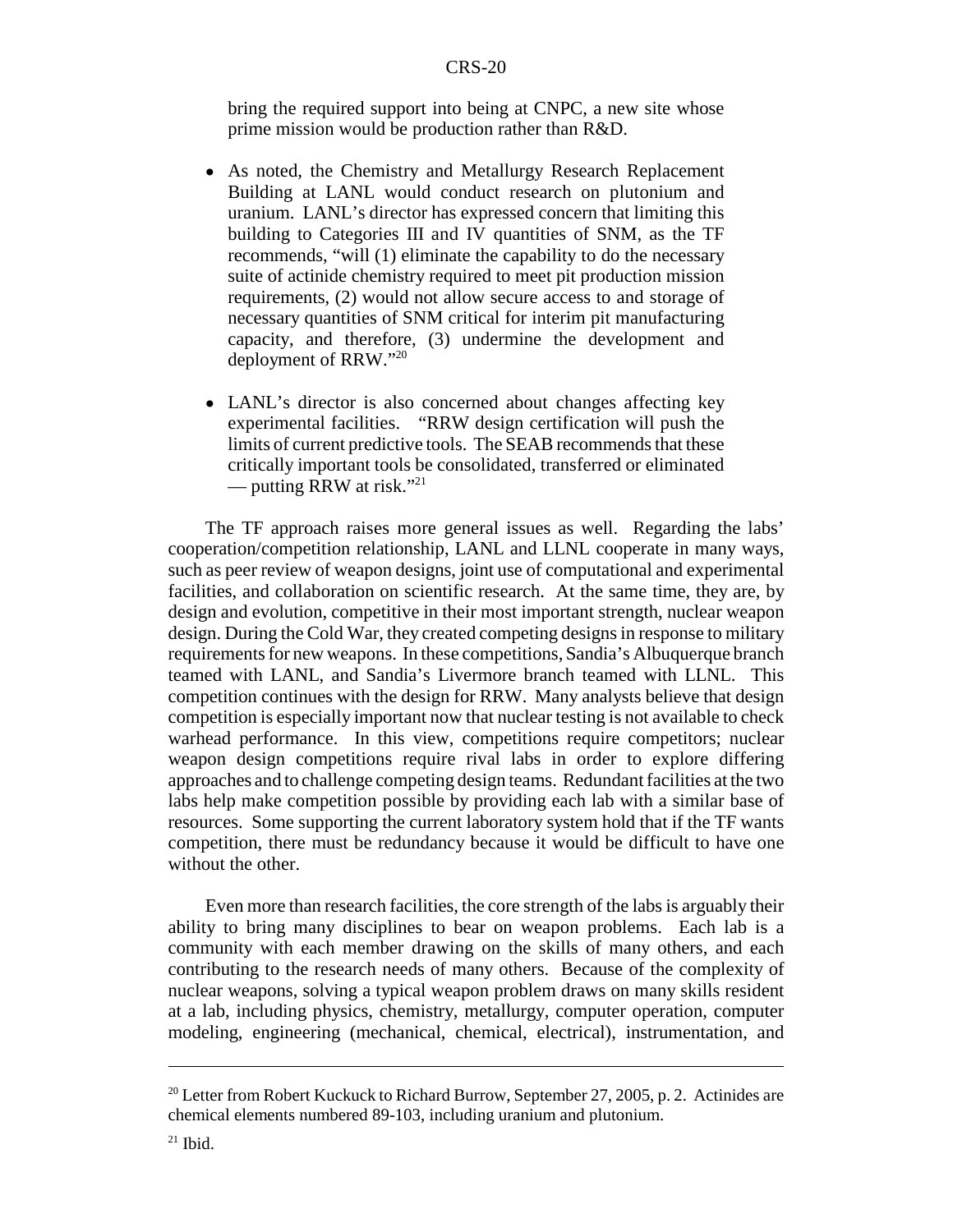experimentation. Designing a weapon also draws on many skills. Similarly, research facilities support multiple areas of expertise. Only a few laboratory staff may operate an experimental facility, computer center, research laboratory building, and the like, but a single experiment may draw on many skills and may contribute data valuable to staff in many areas of the weapons program. Accordingly, some are concerned that removing one major scientific resource would be likely to disrupt work in a number of areas.

The TF would shift resources in a number of crucial areas of weapons science. It would remove a high-end computation facility from most labs, and would move much work on SNM and HE from the labs to CNPC and NTS. SNM, high explosives, experimentation, and computation are critical to nuclear weapon labs, and are often interdependent. A nuclear explosion requires HE and SNM. Experimentation provides data on the behavior of nuclear weapons. Computer modeling integrates data from experiments, scientific theory, and past nuclear tests to improve understanding of weapons performance and of the relevant theory. The TF would move Category I and II SNM to CNPC and NTS. Yet LLNL and LANL are currently conducting so-called accelerated aging experiments on plutonium to provide a better estimate of pit life, which is crucial for determining future pit production requirements. These experiments use more than Category II amounts of plutonium, so the TF plan would seem to bar that work from the labs. Both labs dismantle pits, which have a Category I quantity of SNM, to inspect them for agerelated changes. The TF would apparently move pit production from TA-55 to CNPC, yet TA-55 could arguably be used to experiment with production methods and as a pilot plant, in addition to serving as a backup to MPF. Some believe that removing major scientific facilities from the labs could impair recruiting; laboratory staff have stated for many years that outstanding scientific facilities attract outstanding recruits. For example, a goal of the Laser Science-Based Stockpile Stewardship program at Los Alamos is to "[e]xploit excellent high-quality science in recruiting." $^{22}$ 

While the TF envisions the prospect of a smaller weapons program staff, critics of the TF report maintain that a nuclear weapons laboratory requires a certain set of skills regardless of stockpile size. They point out that staffing assumptions based on the more limited range of skills that the TF seems to believe may be required by the RRW concept implicitly rest on other assumptions: that the RRW concept will appear, after study, able to meet its goals; that the Administration and Congress will choose to replace many current warheads with RRWs; and that designing and engineering such new warheads will require a smaller skill set than is needed to maintain existing designs. They question whether such far-reaching assumptions should be a present basis for planning future lab needs.

Regarding the possible impact of improvements in computing on reducing numbers of laboratory staff, the TF states, "Technical staffing levels at the design laboratories can be significantly reduced as the Complex leverages the years of investment in new, automated test and computational capabilities at the design

<sup>22</sup> Los Alamos National Laboratory, "Inertial Confinement Fusion: Mission Statement," available at [http://www.lanl.gov/programs/icf/mission.shtml].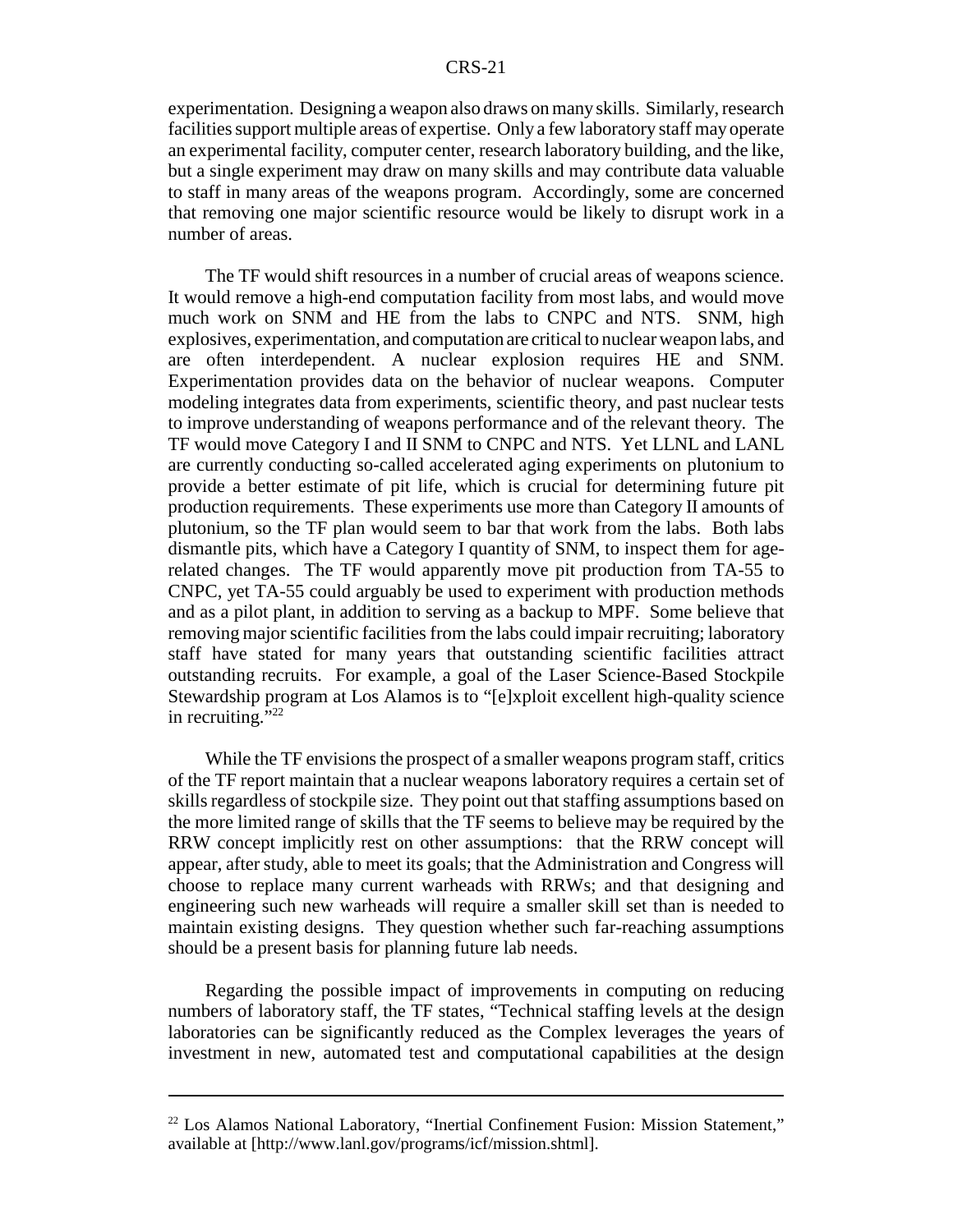laboratories." (23) Improved computing has greatly increased the capability of lab staff so they are able to do better work, and presumably more work per hour. This does not necessarily mean that fewer people are needed. Laboratory staff state that a chemist cannot do the work of a weapon designer, a designer who specializes in a weapon's primary stage cannot design a secondary stage, and computers cannot mentor new staff. They also question whether automated test equipment and enhanced computational capabilities would permit significant reductions in technical staff at the labs.

Having a high-end computer at each lab offers important benefits. It helps each lab recruit and retain talented computer specialists, who are attracted by the opportunity to work on such machines. Having top computation talent at each lab makes computer specialists more easily accessible to specialists in the many (if not all) disciplines who depend on high-end computing. It can be argued that providing high-end machines for all the labs permits them to try different approaches to computer and software design, and aids competition between the labs. A Complex relying on one high-end computer center could face the risk that connectivity to the labs would fail or become overloaded. Because it takes several years to design, program, and install high-end computers and make them operational, managers of a single high-end computer center serving the entire Complex might be unwilling or unable to introduce new machines very often. In contrast, supporters of the current laboratory system maintain that with each lab having its own high-end computers, which may phase in at different times, a high-capability computer is likely to be introduced into the Complex more often than would be the case with a single Complex-wide computation site. Clearly, supporting one location instead of four would save on procurement, operation, and maintenance; at issue is whether the savings outweigh the benefits of the current approach.

Laboratory staff have stated over the years that sharply curtailing non-weapons work, as the TF proposes, would harm the labs. The labs conduct much nonweapons research. Some is related to security, such as nonproliferation, conventional defense technology, and homeland security. For example, weapons scientists help interpret intelligence data relevant to nuclear proliferation and study how to disarm potential terrorist nuclear weapons.23 The labs perform other work in areas such as energy, global climate modeling, the human genome, traffic flow modeling, and basic research. Such work aids recruiting. Interviews with laboratory staff suggest that few graduate students start out intending to do nuclear weapons work, but as postdoctoral fellows some come to the labs to work on non-weapons-relevant projects and then move to classified weapons work.<sup>24</sup> Permitting staff to do some work that they and their laboratory deem as having high potential value aids morale, skill development, and retention, as well as leading to useful new technologies. Critics maintain that removing non-weapons work could harm weapons work because the two often benefit from each other's resources and efforts.

<sup>&</sup>lt;sup>23</sup> On the latter point, see Eileen Patterson, "Render Safe: Defusing a Nuclear Emergency," *Los Alamos Research Quarterly,* Fall 2002: 22-23.

<sup>&</sup>lt;sup>24</sup> Personal interviews, Los Alamos, Livermore, and Sandia staff.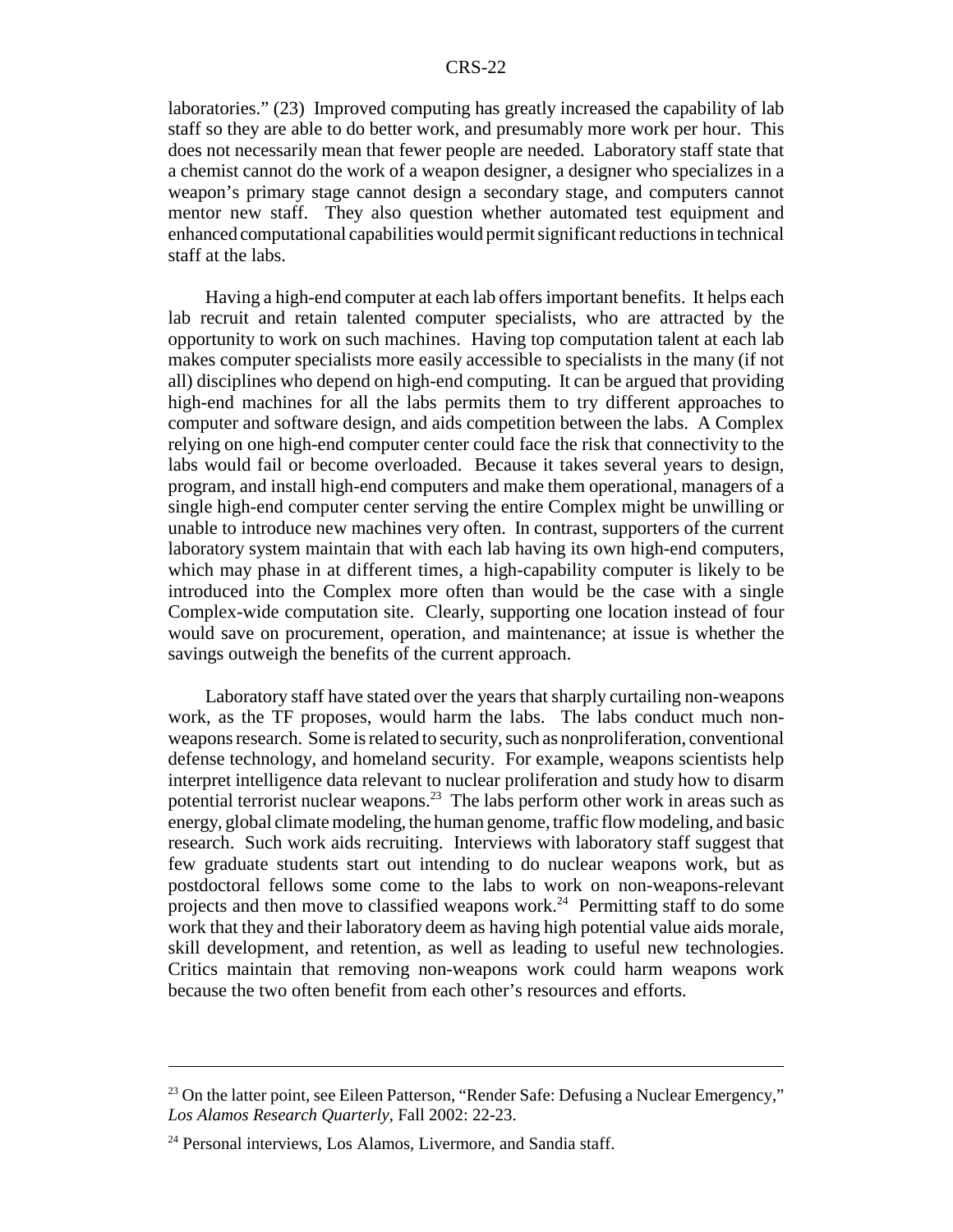**Implications for the plants.** The TF, many of whose members have over the course of their careers done some work in industry,<sup>25</sup> was sensitive to perceived problems at the plants. It "found the production side of the Complex operating from World War II era facilities, lacking in modern-day production technology and striving to optimize performance with antiquated equipment and facilities." (1) Congress and NNSA recognize these problems as well and have begun to address them by, among other things, directing part of the budget to the plants for specific purposes and including a Facilities and Infrastructure Recapitalization Program, for which \$150.9 million was appropriated for FY2006. CNPC proposes a more comprehensive solution, with CNPC for nuclear components and more contracting out for nonnuclear ones.

The industrial model that the TF applies to the plants, however, may have some deficiencies in dealing with nuclear weapons production. For one, as an organizing principle, cost has been accorded a lower ranking in the design and production of nuclear weapons than in other areas of industry. The TF states, "Strong leaders and healthy organizations must have a commitment to success, not perfection. Successful businesses know when products and services are good enough, and recognize that cost is one of the metrics for excellent performance." (25) And, "aggressive cost goals are achievable on new weapon component designs, and a cost goal adds a healthy degree of discipline to the design process." (9) Many would maintain that, when designing and manufacturing nuclear weapons, in contrast to many commercial products, only something close to perfection is good enough. During the Cold War, cost was much less important than warhead safety and reliability. While cost is a more salient consideration now, nuclear weapon experts hold that safety and reliability are, and will remain, of greater importance. The TF also suggests a designto-cost model, which may not be appropriate to the Complex. "Upon DOD and NNSA acceptance of life-cycle cost estimates, 'design/produce-to-cost' metrics can be established for the Complex." (14) Yet there is no design-to-cost equation for the Complex. CNPC is to perform specific tasks, many of which are at the state of the art and unique to the Complex, at the lowest price; if that price is greater than the targeted design cost, what happens?

The TF recommends outsourcing of nonnuclear components. "[T]he Complex is strongly encouraged to purchase these components and assemblies from commercial industrial vendors to the degree practical given classification and security requirements." (14) While this has been done for years to a limited extent, expanding the scope of outsourcing could encounter many problems. Qualifying vendors such as by assuring compliance with quality assurance standards, obtaining security clearances for workers, and installing security apparatus for facilities — would be burdensome to companies even if NNSA bore the monetary costs. Some nonnuclear components would be procured in small lots that would be economically unattractive to vendors. Some would be of old design, or would use nonstandard manufacturing techniques, so would not provide skills or equipment of value to the vendor in commercial work. Removing a substantial amount of work on nonnuclear components from the Kansas City Plant (KCP) could harm the operations of that

<sup>&</sup>lt;sup>25</sup> U.S. Department of Energy. Secretary of Energy Advisory Board. "Advisory Board" Member Biographies." Available at [http://www.seab.energy.gov/sub/bios\_nwcitf.html].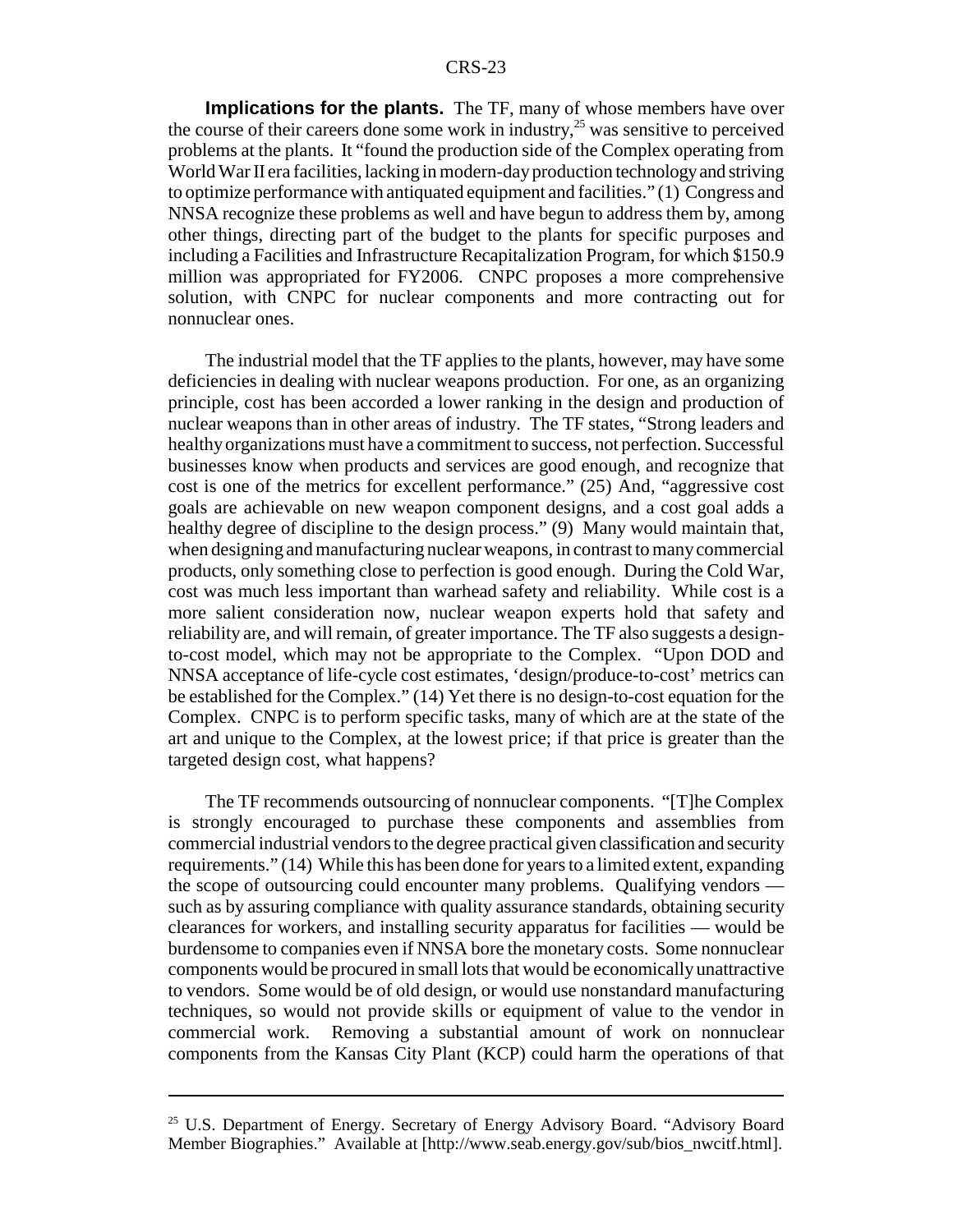plant. KCP contracts out for some nonnuclear components, but is set up to produce the full range of them. If KCP's workload drops significantly, it would have difficulty maintaining a diverse set of skills. These problems could become significant: a large shrinkage of the plant could put production of certain nuclear weapon components at risk if a key vendor went out of business or chose not to continue its work.

One TF recommendation on outsourcing might be seen as a potential conflict of interest. In keeping with its approach to outsourcing nonnuclear components, the TF recommends outsourcing production of beryllium and beryllium oxide components "immediately if services can be obtained from quality commercial vendors" (22). A TF member is Director of Technology at Brush Wellman (iii); that company bills itself as "the only fully integrated producer of beryllium and beryllium oxide in the world."26

The TF would also outsource storage of components to save money on security. "For security cost savings, most of these [nonnuclear] components would be stored at the commercial vendor's location or another Complex facility but consistent with just-in-time commercial practices." (16) However, total security cost could arguably be higher if components were made at dozens of industrial plants, each of which would seemingly have to be secured, rather than at KCP, which has security in place. And elaborate procedures for accounting for these components as they work their way through the transportation system might hamper just-in-time deliveries.

The recommendations could affect Pantex. "Upon dismantlement of the last of the Cold war weapons, Pantex, if not the site of the CNPC, could be decommissioned. For the sustainable stockpile, the ongoing dismantlement of all future RRW based weapons would be conducted at the CNPC." (19) CNPC would contain facilities for the main operations now at Pantex: weapons assembly and disassembly, explosive component fabrication, and storage of pits. (15-16)

The TF would consolidate most if not all of Y-12's weapons work at CNPC, including a foundry for highly enriched uranium (HEU; see Appendix), a Uranium Production Facility, assembly of secondaries, storage of HEU and secondaries, and HEU R&D. (15-16) The TF would also move beryllium work from Y-12 and LANL to CNPC or would contract it out. (J1-J3) This consolidation would eliminate many if not all of Y-12's critical weapon functions, calling into question the rationale for retaining Y-12.

Potential consequences of closing existing plants and building a new CNPC could include political pressure from constituents on NIMBY (not in my back yard) and KIMBY (keep it in my back yard) grounds. CNPC would provide construction and operating jobs for the region chosen, but fear of many new nuclear facilities, even at an existing site, might lead to public protests. When NNSA sought public comments on siting MPF as part of the environmental impact process, the Office of

<sup>26</sup> Brush Wellman website home page, [http://www.brushwellman.com].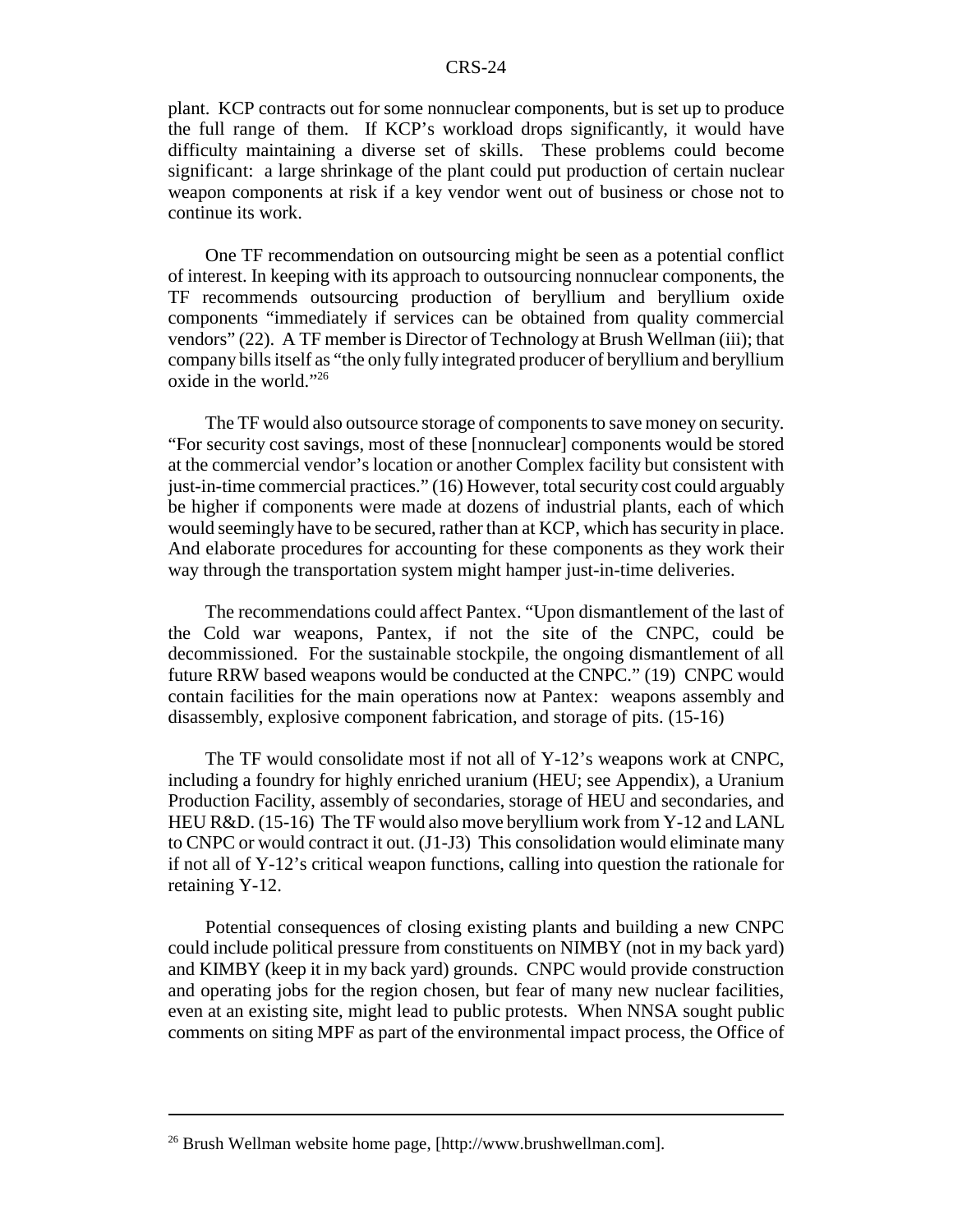the Governor of Nevada strongly opposed siting MPF at NTS.<sup>27</sup> Conversely, closing existing sites could arouse public opposition. Sites for the Complex were built in the 1940s and 1950s and are major employers.

**Pit production issues.** The "pit" is the fissile core of a nuclear weapon's primary stage (see Appendix). The United States has been unable to produce pits certified for use in deployed nuclear weapons since 1989, when the only large-scale pit production site in the Complex, Rocky Flats Plant (CO), closed.<sup>28</sup> NNSA argues that pits deteriorate over time and must eventually be replaced. Critics believe that NNSA may be underestimating pit life, but do not dispute the need for eventual pit replacement.29 Accordingly, NNSA seeks a way to produce pits on a scale sufficient to sustain the stockpile. At present, LANL is building a few pits at TA-55, which was designed for plutonium R&D. These pits have not yet been certified for use in the stockpile because development of the procedures needed to have high confidence in certification has not yet been completed. NNSA does not view TA-55 as having sufficient capacity for the long term; instead, NNSA has planned for a Modern Pit Facility, or MPF, with a capacity of 125 pits per year. The TF would locate all of MPF's functions at CNPC. (15)

As discussed below, congressional actions have raised questions about the future of MPF. That facility might proceed; on the other hand, a decision not to proceed with it would call into question the future of CNPC because MPF would arguably be CNPC's most important facility. The TF analysis of MPF and TA-55 is discussed here to cast light on the role of TA-55 and considerations involved in establishing a pit production program.

The schedule and capacity required for pit production hinge on several factors.

• Pit life: The TF states that the pits in the stockpile were made between 1978 and 1990 (actually 1989), and that the best current estimate of pit life from the weapons labs is a minimum of 45 to 60 years. (12) "Thus the entire stockpile may need to be 'turned-over' by 2035 to 2050 depending on the acceptable level of uncertainty in pit lifetime." (12)

<sup>&</sup>lt;sup>27</sup> Letter from Robert Loux, Executive Director, Agency for Nuclear Projects, Office of the Governor, State of Nevada, to Jay Rose, NNSA, August 4, 2003.

 $28$  The TF uses a date of 1990 for when the United States made its last pit for the stockpile, but an NNSA report states: "In December 1989, DOE shut down production at the RFP [Rocky Flats Plant] due to environmental and safety concerns. Consequently, stockpilecertified pits have not been manufactured in the United States (U.S.) since that date." U.S. Department of Energy. National Nuclear Security Administration. *Requirements for a Modern Pit Facility: Summary,* Report to Congressional Defense Committees Requested by the United States Congress in Public Law 108-375, Ronald W. Reagan National Defense Authorization Act, January 2005, p. 6.

<sup>&</sup>lt;sup>29</sup> See, for example, Steve Fetter and Frank von Hippel, "Does the United States Need a New Plutonium-Pit Facility?," *Arms Control Today,* May 2004: 10-14.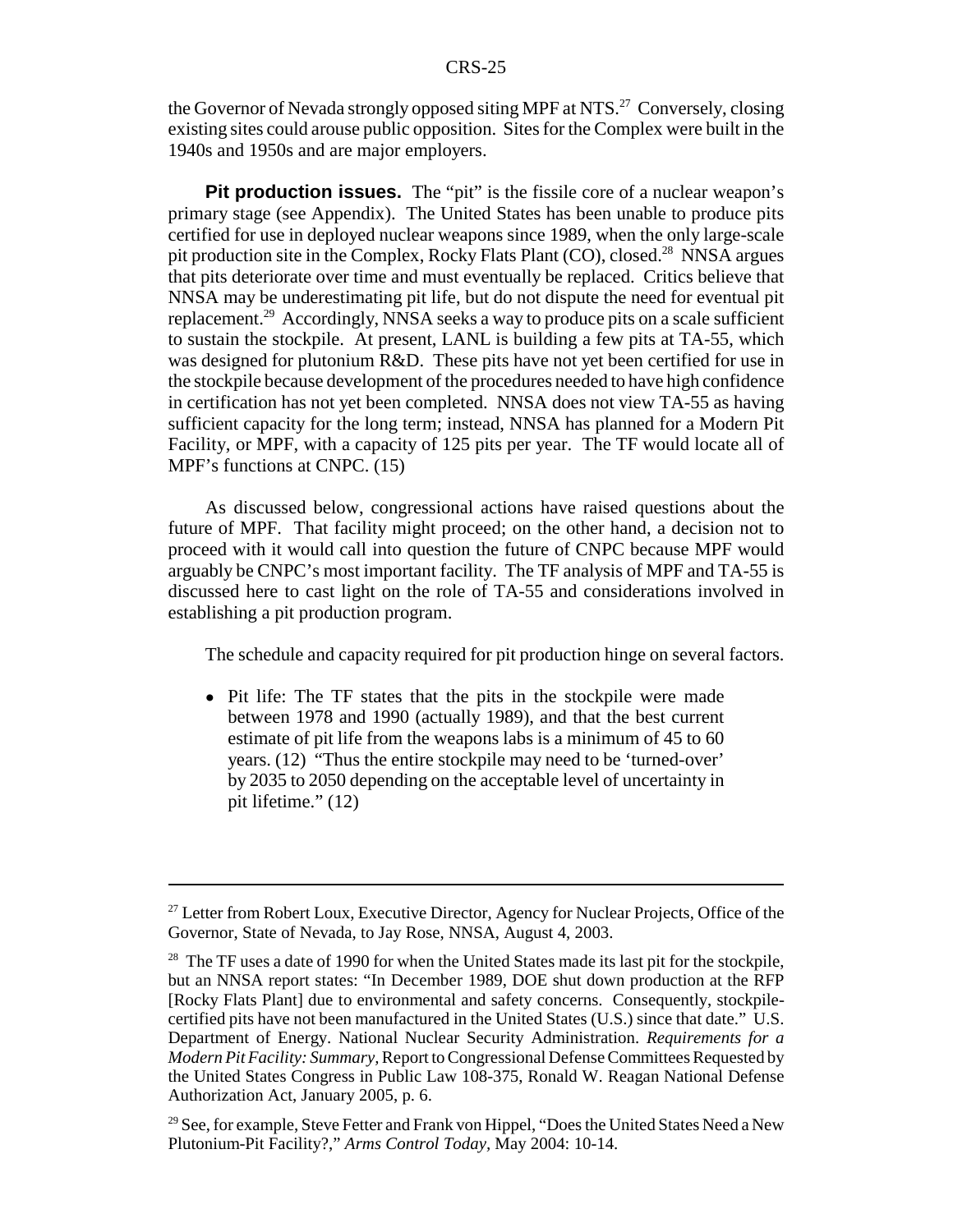- Stockpile size: The TF analyzes the CNPC schedule needed to support a stockpile of 2,200 active and 1,000 inactive warheads. (17) It finds that to support that stockpile with a pit life of 45 years and a production rate of 125 pits per year, CNPC must be "functional" by 2014; with a pit life of 60 years, that date shifts to 2034. (17). Either case assumes that TA-55 produces 50 pits per year (17) from 2012 until a replacement pit facility came on line. (34) A larger stockpile would require that MPF have more capacity or (in theory) an earlier operational date.
- TA-55 capacity. NNSA plans to have TA-55 reach a capacity of 10 pits per year by the end of  $FY2007<sup>30</sup>$ . The TF envisions boosting that capacity to 50 pits per year by FY2012. (34) A higher capacity at TA-55 would permit a lower capacity at MPF or a delay in reaching a given capacity at MPF. Alternatively, it appears that the TF would close production at TA-55 when CNPC opens, as noted earlier; if TA-55 were kept open, then it and MPF could meet stockpile requirements more easily than MPF alone. Without MPF, TA-55 would require a very large increase in capacity to maintain a stockpile of 3,200 warheads.
- Ability to reuse pits. The TF states that "reuse of 'young' plutonium pits (less than 45 years old) and of canned secondary assemblies should be evaluated ..." (9) Reusing "young" pits would reduce the number of pits that would have to be made before then, perhaps permitting a delay in MPF until pit life and future weapon requirements became clearer. In contrast, if TA-55 is to be the sole U.S. pit facility, its capacity would have to be increased sharply even if "young" pits are used.
- Much more capacity is needed than simply enough to provide pits for direct stockpile use. Under the Moscow Treaty, the United States and Russia will each have 1,700 to 2,200 operationally deployed strategic nuclear warheads by the end of 2012; other warheads would be needed for tactical missions and for nondeployed reserves. The TF assumes a stockpile of 3,200 warheads NNSA notes that additional pits must be manufactured because some units will be scrapped because of manufacturing defects, while others will be needed to meet requirements for (a) replacements for pits destroyed in the course of evaluating the condition of pits in the stockpile over many years, (b) pits reserved for later evaluation, (c) pits to prove manufacturing processes at the start of production of each type of pit, and (d) "pits built and destructively tested during steady-state production to assure product quality."<sup>31</sup>

<sup>30</sup> NNSA, *Requirements for a Modern Pit Facility: Summary,* p. 6.

 $31$  Ibid.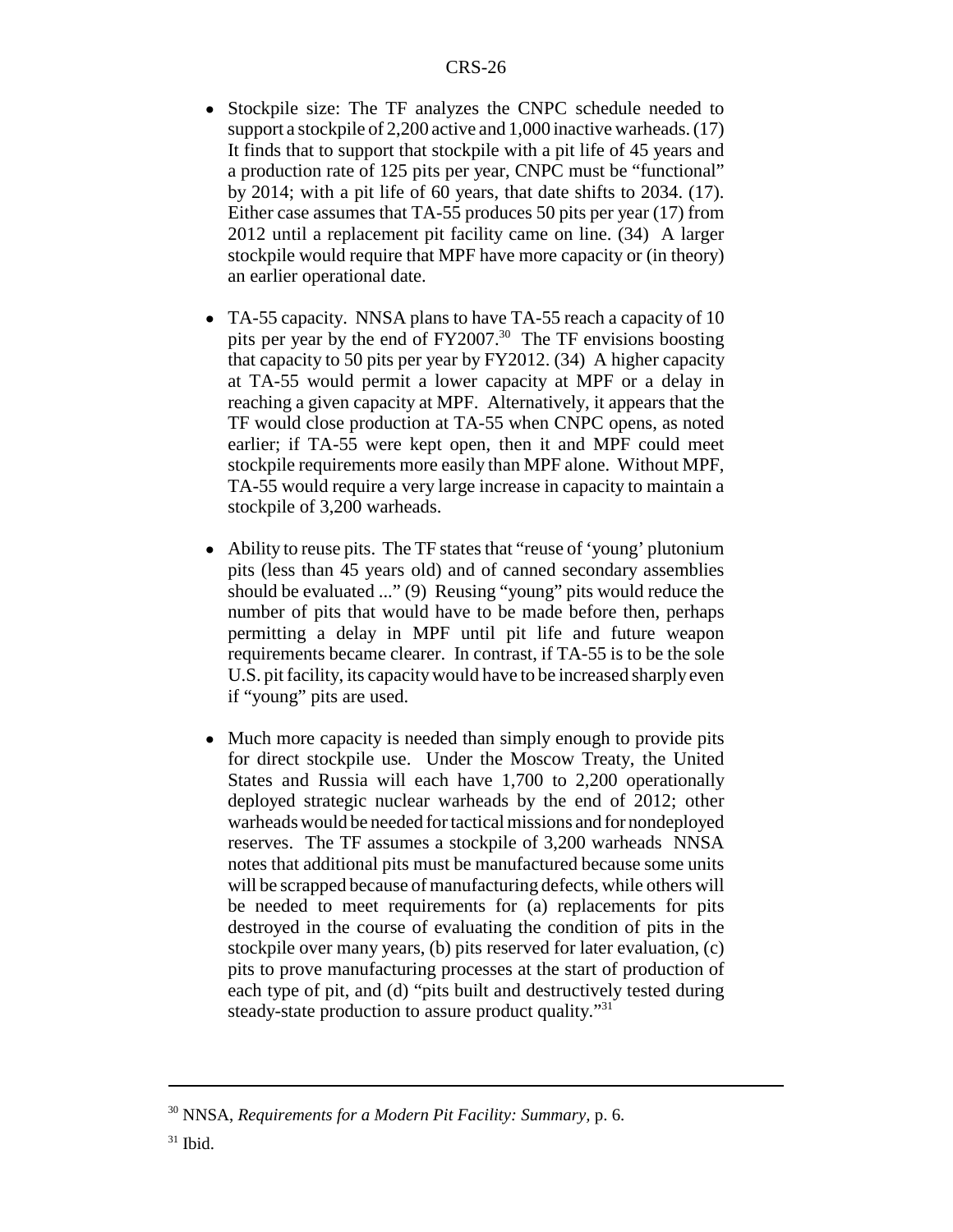In the TF plan, NNSA would select a site for CNPC "expeditiously" starting in FY2006, (23) and the entire CNPC would need to be "functional" by 2014 under assumptions noted above. (17) This plan, however, has several problematic elements.

First, it is not known whether Congress would support MPF or, by extension, CNPC. In the FY2004 conference report on the Energy and Water Development Appropriations Act, P.L. 108-137, conferees reduced the request for MPF by \$12.0 million, to \$10.8 million, on grounds that "until the Congress reviews the revised future Stockpile plan it is premature to pursue further decisions regarding the Modern Pit Facility."32 The conferees' statement on P.L. 108-447, the FY2005 Consolidated Appropriations Act, included the following: "The conferees agree that funding for Modern Pit Facility cannot be used to select a construction site in fiscal year 2005."<sup>33</sup> The House Appropriations Committee report on FY2006 energy and water appropriations stated, "The Committee continues to oppose the Department [of Energy]'s accelerated efforts to site and begin construction activities on a modern pit facility ... The Committee will consider a modern pit facility site and design only when the detailed analysis of the pit aging experiments and the concomitant capacity requirements tied to the long-term stockpile size are determined."34 The Senate Appropriations Committee report on FY2006 energy and water appropriations stated,

the Committee disagrees with the purported [Task Force] proposal to consolidate all of the nuclear material and the entire weapons manufacturing capability, including the construction of a Modern Pit Facility, at a single location. There are very strong opinions in Congress regarding the siting of a new pit facility or changing the military capability of the existing weapons. As such, the Committee believes it is unlikely that Congress would support such comprehensive reforms as currently proposed by the NNSA Complex study panel.<sup>35</sup>

The FY2006 Energy and Water Development Appropriations Act conference report stated, "The conference agreement provides no funding for the modern pit facility. The conferees direct the Administrator of the NNSA to undertake a review of the pit program to focus on improving the manufacturing capability at TA-55."36 On the

<sup>32</sup> U.S. Congress. Committee of Conference. *Making Appropriations for Energy and Water Development for the Fiscal Year Ending September 30, 2004, and for Other Purposes.* Conference report to accompany H.R. 2754. H.Rept.  $108-357$ ,  $108<sup>th</sup>$  Congress,  $1<sup>st</sup>$  Session, p. 158.

<sup>&</sup>lt;sup>33</sup> U.S. Congress. Committee of Conference. Consolidated Appropriations Act, 2005. H.Rept. 108-792, to accompany H.R. 4818. Reprinted in U.S. Congress. Congressional Record, November 19, 2004: H10557.

<sup>34</sup> U.S. Congress. House. Committee on Appropriations. *Energy and Water Development Appropriations Bill, 2006, H.Rept. 109-86, to accompany H.R. 2419, 109<sup>th</sup> Congress, 1<sup>st</sup>* Session, 2005, p. 136.

<sup>35</sup> U.S. Congress. Senate. Committee on Appropriations. *Energy and Water Appropriations Bill, 2006, S.Rept. 109-84, to accompany H.R. 2419, 109<sup>th</sup> Congress, 1<sup>st</sup> Session, 2005, p.* 152.

<sup>36</sup> U.S. Congress. Committee of Conference. *Making Appropriations for Energy and Water Development for the Fiscal Year Ending September 30, 2006, and for Other Purposes,* (continued...)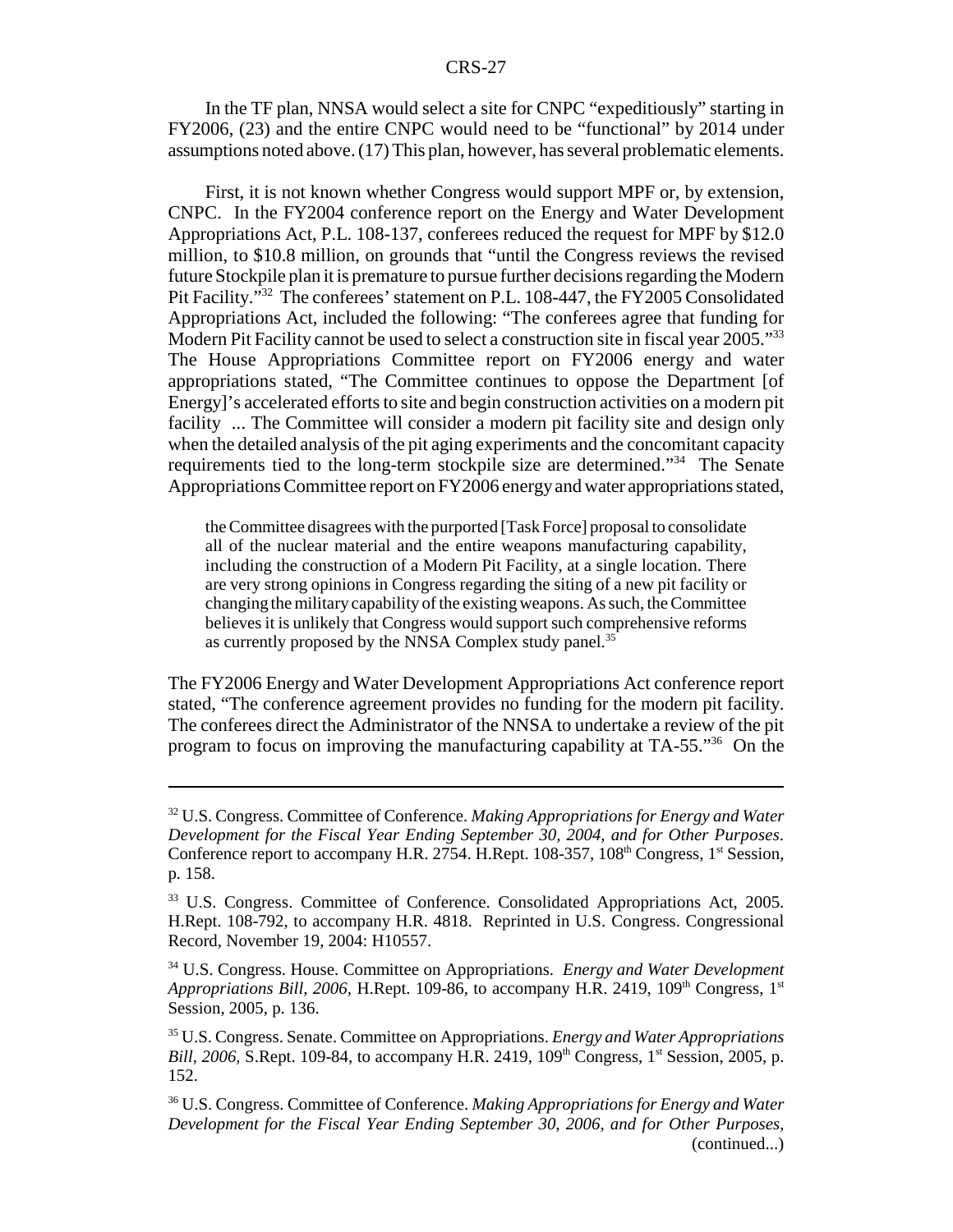other hand, Representative Hobson, who as Chairman of the House Energy and Water Development Appropriations Subcommittee has taken the lead on several issues on nuclear weapons and the Complex, said in an address of December 2005 that he focused on the need to define MPF rather than opposing that facility *per se*:

We'll probably build a modern pit facility, but we need to know what size we're going to build first and how many we're going to build. ... I'm not opposed to building a new modern pit facility, but this numbers thing drove me nuts and until we get there, we're just not going to do it.<sup>37</sup>

Consequently, the TF recommendation to greatly accelerate the current pit production schedule despite congressional opposition to MPF, unresolved concerns over MPF characteristics, and sharp constraints on capacity at TA-55 would appear problematic.

Second, it may be difficult to find a site for CNPC; for example, as noted earlier, the Office of the Governor of Nevada opposed siting MPF at NTS. Even if a site is found, it would take years to complete the NEPA process, obtain the needed permits, design and build the facility, and prepare it for operation. Lawsuits by national nongovernmental organizations or local groups could further delay site selection.

Third, the TF's estimates of capacity and schedule for MPF and TA-55 are at odds with those of NNSA. The TF states,

A classified Supplement<sup>2</sup> analyzes the issue of timing for the CNPC for a stockpile of 2200 active and 1000 reserve and the expected pit manufacturing capacity of the future Complex. The conclusion is that if the NNSA is required to: 1) protect a pit lifetime of 45 years, 2) support the above stockpile numbers, and 3) demonstrate production rates of 125 production pits to the stockpile per year, the CNPC must be functional by 2014. If one accepts the uncertainty of pit lifetime of 60 years, the CNPC can be delayed to 2034. In either case TA-55 is assumed to be producing 50 production pits to the stockpile per year. (17)

[footnote 2 in text:] *Classified Supplement to the NWCITF Report Recommendations for the Nuclear Weapons Complex of the Future*.

In contrast, NNSA states, "A minimum production capacity of about 125 pits per year starting in 2021 ... is required to support a reduced stockpile as reflected in the June 2004 Stockpile Plan assuming a 60-year pit lifetime," and "The current NNSA planning approach for an MPF of 125 pits per year with production starting in 2021 is not sufficient for pit lifetimes of 40 or 50 years, or for larger long-term

 $36$  (...continued)

H.Rept. 109-275, to accompany H.R. 2419,  $109<sup>th</sup>$  Congress,  $1<sup>st</sup>$  Session, 2005, p. 162.

<sup>&</sup>lt;sup>37</sup> Representative David Hobson, "How Congress Changed Administration Policy on the Bunker Buster Bomb: a Case Study in Effective Oversight," address delivered at Center for American Progress, Washington, DC, December 14, 2005, p. 19, transcript available at [http://www.americanprogress.org/atf/cf/{E9245FE4-9A2B-43C7-A521-5D6FF2E06E03 }/HOBSON%20SPEECH%20ON%20THE%20BUNKER%20BUSTER.PDF].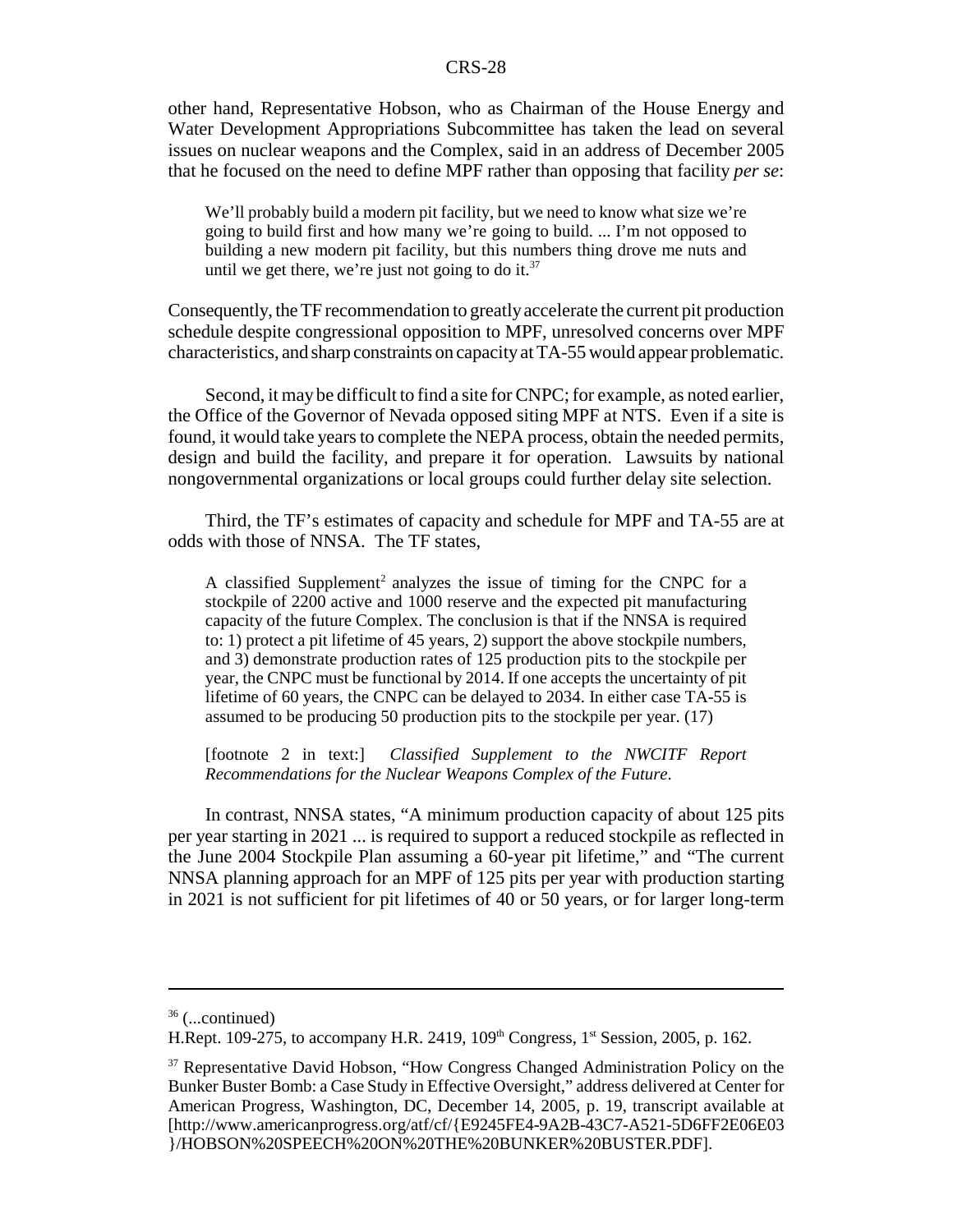stockpiles."<sup>38</sup> NNSA would start construction in 2012.<sup>39</sup> NNSA notes that more pits must be produced than the number headed for the stockpile, as discussed earlier. Some would be spares, or withheld to examine later for aging problems, or destined to replace pits that a detailed evaluation renders unusable. Others would be rejected because of manufacturing defects. The TF envisions an annual MPF production rate of 125 pits to the stockpile,<sup>40</sup> while NNSA envisions MPF producing 125 total pits per year. Thus the capacity of the TF's MPF would be substantially larger than that of NNSA's MPF. NNSA's plan for MPF is to start construction in 2012 and fullscale production in 2021; the TF calls for an operational MPF with a capacity well beyond 125 pits per year 7 years ahead of NNSA's schedule.

At the same time, the TF envisions modifying TA-55 to produce 50 pits per year by 2012. It is not clear that that is feasible. NNSA's goal is to have TA-55 produce 10 pits per year by the end of  $FY2007<sup>41</sup>$  and is planning to increase that figure to 30-40 per year "sometime after 2010," according to a report of an interview with Ambassador Brooks.<sup>42</sup> Modifying TA-55 to produce 50 pits per year starting in 2012 would require a larger investment, and the schedule might prove difficult to meet.

As discussed under "Forgoing the value of sunk costs," the TF would shut production at TA-55 when MPF opens at CNPC, which could (in the TF plan) be as early as 2014. If MPF proceeds, the logic of spending large sums to turn TA-55 into a production facility and then closing it for production after only 2 years is open to question on several grounds. Most of the potential value of the investment would be lost. After converting TA-55 so that its main mission was production, it might be desirable, at added cost, to reconvert it back to a research facility once production halted because plutonium facilities are extremely costly and TA-55 is the largest such facility in the Complex. If MPF were to open, TA-55's production capacity would appear to be of potential value in many ways: as an engineering facility to test new production techniques, as a pilot plant to test and improve the producibility of new pits, as a surge producer in case the international situation called for added capacity, as a source of extra production to fix unanticipated warhead problems without disrupting MPF's production schedule, as a "boutique" producer of small lots of pits for new or modified nuclear weapons, and as a backup production facility in case MPF must shut down so as to avoid a total halt to weapons production as occurred when Rocky Flats pit production ended.

<sup>38</sup> NNSA, *Requirements for a Modern Pit Facility: Summary,* p. 9.

<sup>39</sup> NNSA, *Requirements for a Modern Pit Facility: Summary,* p. 9.

<sup>&</sup>lt;sup>40</sup> The Task Force later reemphasized this point. When he transmitted the final TF report, Task Force Chairman David Overskei stated, "We [the TF] wish to clarify that pit production means pits produced and certified for the stockpile." Letter from Dr. David O. Overskei, Chairman, SEAB Nuclear Weapons Complex Infrastructure Task Force, to M. Peter PcPherson, Chairman, Secretary of Energy Advisory Board, Department of Energy, October 4, 2005, p. 1.

<sup>41</sup> NNSA, *Requirements for a Modern Pit Facility: Summary,* p. 6.

<sup>42</sup> John Fleck, "Nuclear Agency Looks to Expand LANL Pit-Making," *Albuquerque Journal,* October 22, 2005: 1.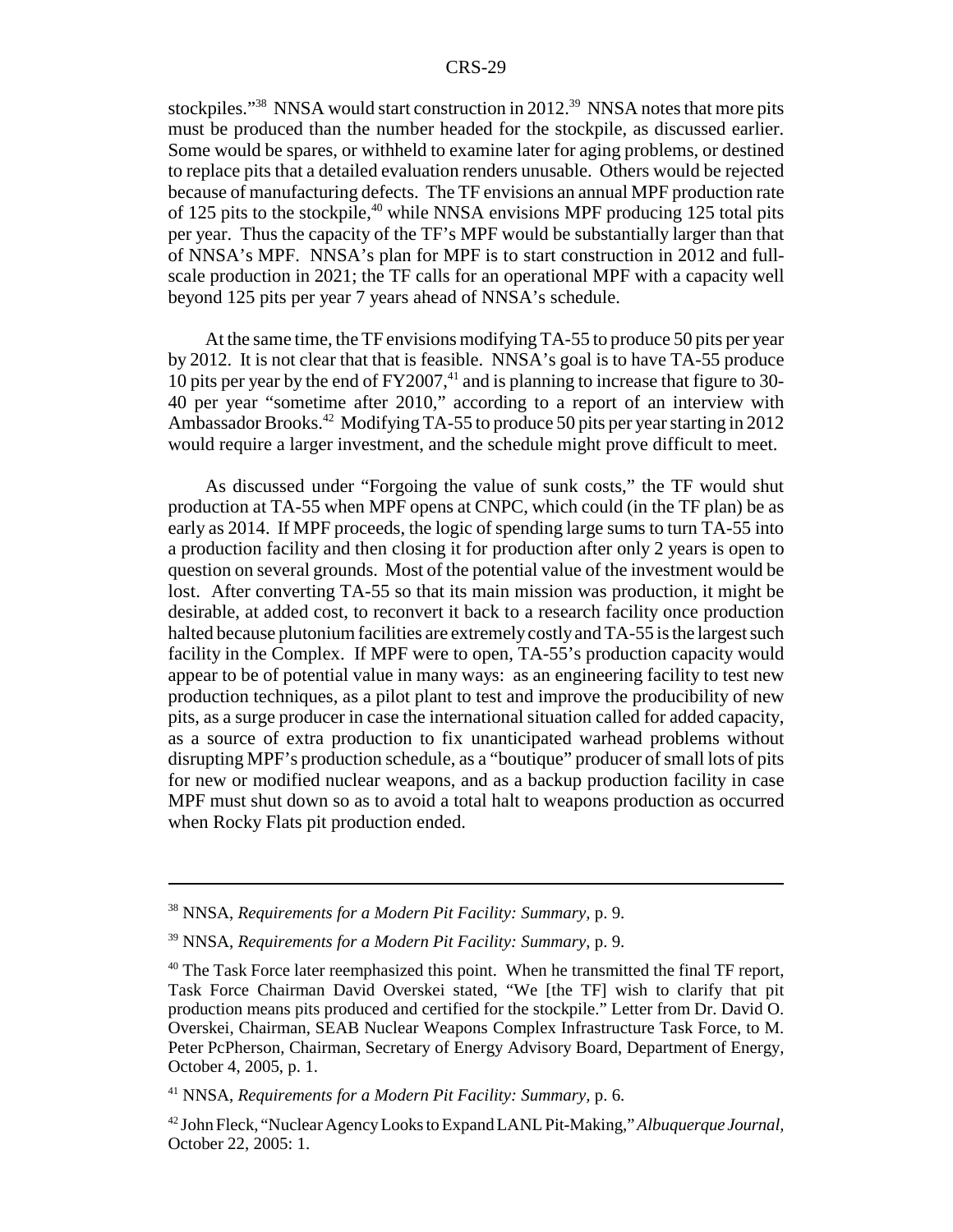Finally, the TF raises the prospect that newer pits could be reused. If this is the case, then fewer new pits would be needed. As a result, the capacity required by a pit facility could be reduced or the pit production schedule extended.

**Security.** In the TF plan, CNPC would be the only site in the Complex for Category I and II SNM. (14, 15) This material would be moved from Pantex and Y-12 (assuming CNPC is not located at either site), and from LANL and LLNL. Part of the rationale is to reduce security costs. CNPC would probably achieve that objective. Whether it would "reduce the overall threat to the Complex" (vii) is less clear. It would reduce the number of sites and communities "that could be targets of terrorist attacks," (24) but reducing the number of potential terrorist targets would seem to increase security only if there is concern about the possibility of an attack on multiple Complex sites at the same time. If terrorists could attack only one site, having more sites with fewer assets at each would make each site a lower-value target, which could reduce the risk of attack on any one site. Conversely, locating many facilities at a single site would seem to make that site a more attractive terrorist target. It is far from certain that any Complex site would rise to the top of a terrorist target list given that these sites are well defended and large in area.

A related TF goal is that "consolidation would result in reduction of risk to adjacent civilian populations. Currently, the LLNL, LANL, Y-12, and Pantex sites are sufficiently close to residential and commercial structures such that any partially successful terrorist attack on these sites may cause collateral damage to the surrounding civilian population and associated public and private assets." (19) Of these four sites, only LLNL is located in a densely-populated area, yet the TF's consideration of relocating plutonium R&D to LLNL (35) would require increasing the inventory of plutonium at that laboratory. For the threat of SNM release to occur as a result of terrorist attack on a Complex site, several steps would be required. Terrorists would have to attack the site, which would be difficult given site security. They would have to gain access to SNM, which additional security features would render very difficult. They would then have to seize and detonate a bomb, although there are few complete weapons in the Complex other than at Pantex and complete weapons are well protected. Alternatively, they might try to seize and disperse SNM as a dirty bomb, but SNM is a poor choice for a dirty bomb because it is very much less radioactive or accessible than such radioactive materials as cobalt-60 or cesium-137. Reducing risk to adjacent population thus seems a questionable rationale for CNPC.

**Nonproliferation.** Critics hold that the TF report might adversely affect U.S. nuclear nonproliferation efforts. The lead sentence of the report states that the goal of the nuclear weapons program has "shifted to sustaining existing warheads for the indefinite future," (v) even though states party to the Nuclear Nonproliferation Treaty, including the United States, agreed in Article VI to "pursue negotiations in good faith on effective measures relating to cessation of the nuclear arms race at an early date and to nuclear disarmament." The TF recommends continuous design and production on "a family of modular nuclear weapons." (23) This might likewise be interpreted as inconsistent with the NPT. The TF says it is "confident that the Complex can now design a nuclear weapon that is certifiable without the need for underground testing." (vi) This has been true since 1945; designers were so confident in the Hiroshima bomb that it was dropped without a test of its design. At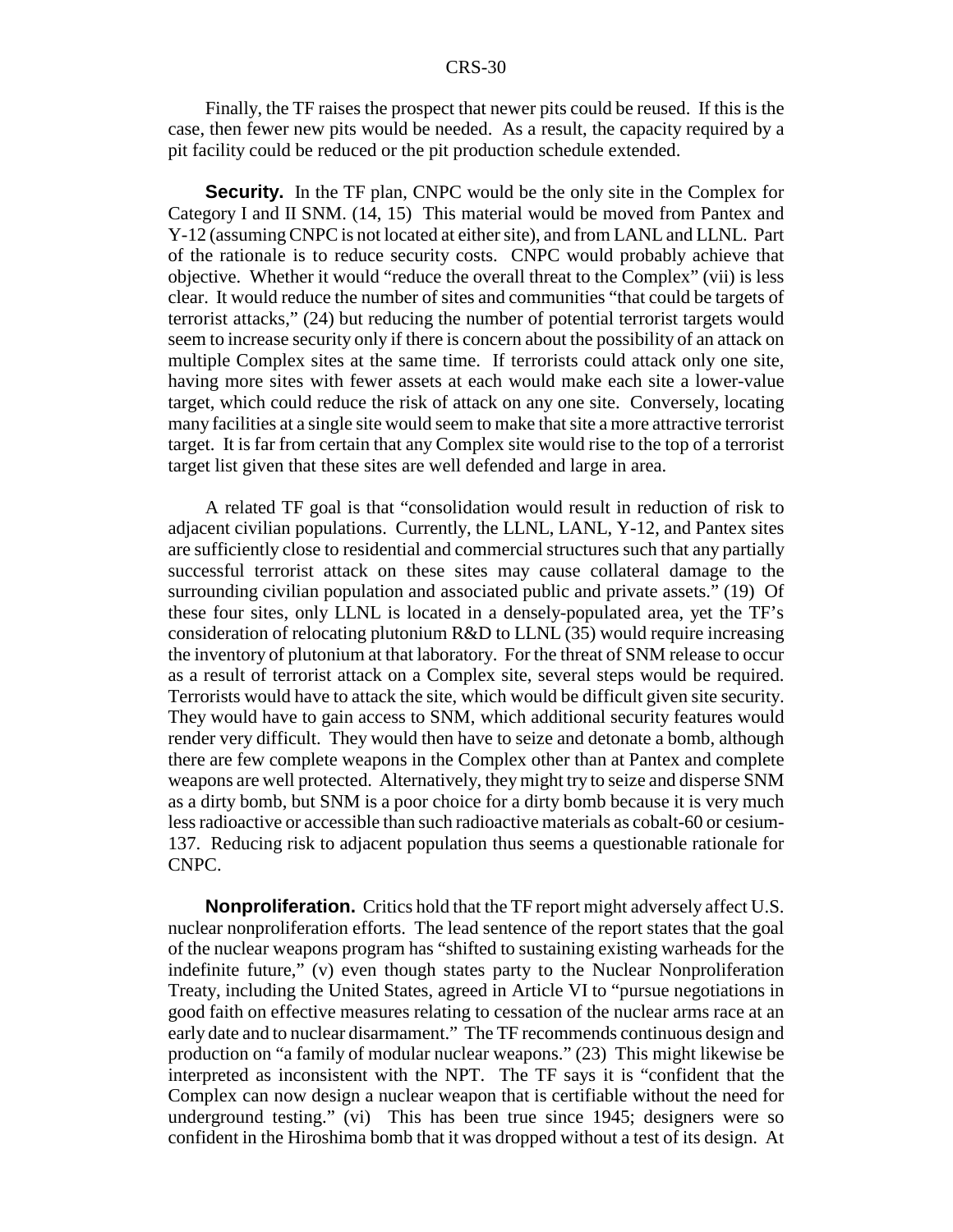the same time, some who hope to reduce the number of U.S. nuclear weapons fear that the Stockpile Stewardship Program is intended to enable the United States to design weapons without testing;<sup>43</sup> the TF statement might be taken as support of this point. The TF recommends considering placing key SNM facilities underground (17), even though the United States has expressed concern about Iran's and North Korea's practice of hiding their nuclear facilities underground and has conducted research on a nuclear earth penetrator weapon to destroy buried facilities.

**Assessment of nuclear weapon issues.** Critics might call into question several TF statements on nuclear weapons, the nuclear weapons program, and the Complex.

The report states, "As weapon designs move away from the UGT [underground nuclear test] experience base toward high-margin, conservative designs, the issue of final stockpile certification becomes increasingly important." (10) Nuclear weapon experts maintain that "final" stockpile certification may become more or less difficult, but never more or less important, asserting that it has always been of the utmost importance.

 "The TA-55 facility is not being run as a production unit, but rather as a research and compliance driven facility. Productivity is about 5% of what would be required and achievable of an industrial operation in the same facility with the same task." (H1) A high production rate, however, was not the goal of TA-55's pit production program. After Rocky Flats closed, DOE could have converted part of TA-55 to more efficient production by taking out existing equipment and installing new production lines, but that could have taken years and been expensive. Instead, DOE chose to utilize existing equipment and space at a loss of efficiency but with less expense and quicker time to begin limited production. TA-55 is a pilot plant installed in an R&D building to prove out the processes to make a certifiable pit. Until the processes can be shown to work, and pits can be certified, and a decision on MPF can be taken, and a decision reached on where to conduct plutonium R&D, and the type of pits to be produced (current or RRW designs) is decided, critics argue, there is little point in incurring the expense of redoing TA-55 for a 20-fold increase in production.

In trying to arrive at industrial benchmarks for production of plutonium components at MPF, the TF stated:

Since there is little commercial experience with plutonium, the Study Group [a TF subgroup] looked at beryllium manufacturing. Beryllium components are used in current primary designs and have very similar machining requirements and tolerances to the plutonium parts. A number of the casting techniques are different, but not sufficiently different that the physical nature of the building is altered. Rather, the hazardous nature of Be and Pu make handling specifications and restrictions similar, thus a lot of the building requirements are similar, and

<sup>43</sup> See, for example, Christopher Paine and Matthew McKinzie, *End Run: Simulating Nuclear Explosions under the Comprehensive Test Ban Treaty,* Natural Resources Defense Council, Washington, 1997, Chapter V, "Conclusions and Preliminary Observations." Available at [http://www.nrdc.org/nuclear/endrun/er5.asp].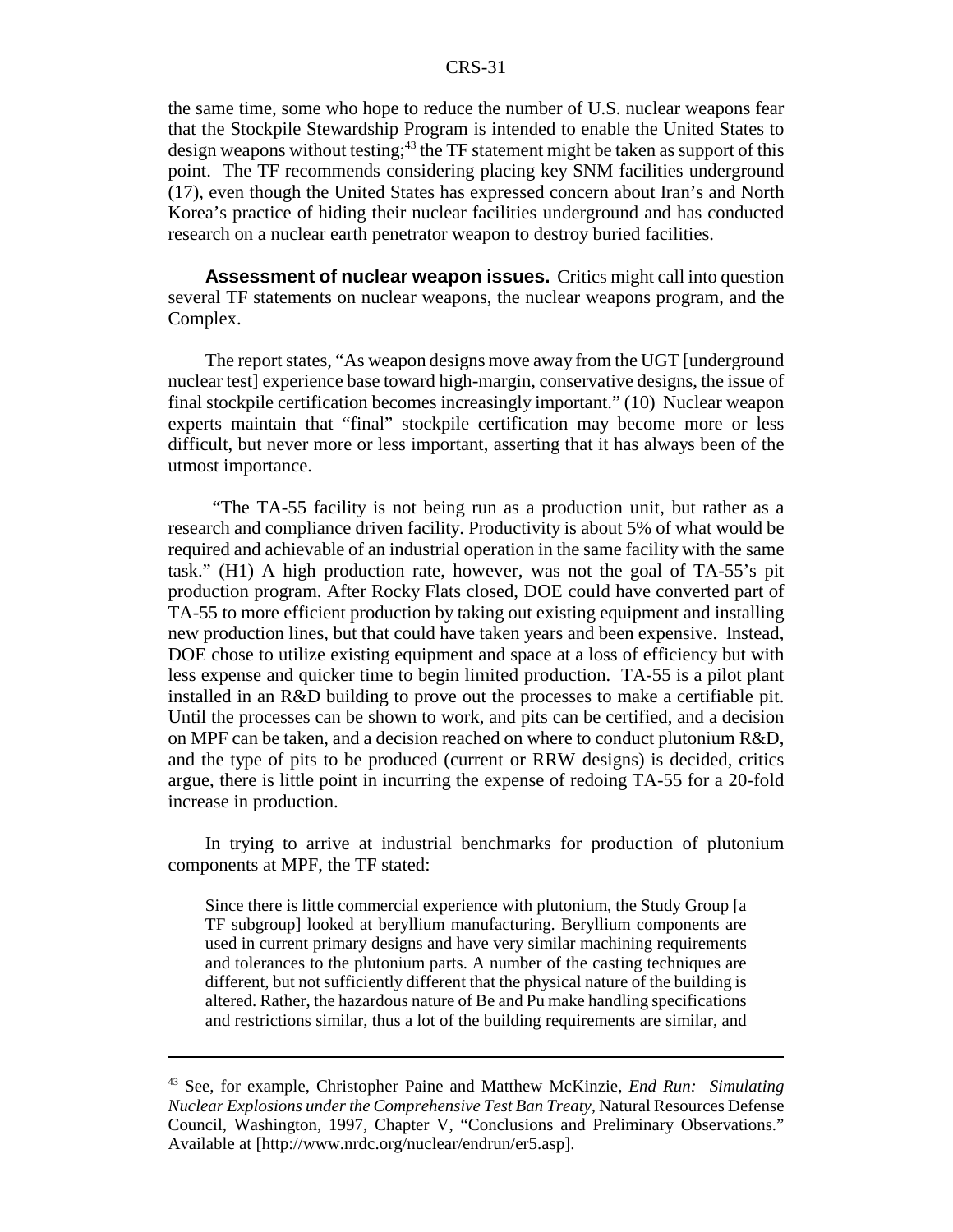other than the forging and casting equipment, the machining and metrology equipment is virtually identical. (H1)

However, beryllium and plutonium are very different. Beryllium is light and stable, while plutonium is heavy and radioactive. Weapon scientists note other differences. Concerns over criticality (the possibility that too much plutonium in a small volume could lead to a small nuclear chain reaction) and security drive every aspect of planning a plutonium facility. Radioactivity dictates spacing between plutonium processing stations to limit worker exposure to radiation. Plutonium hemispheres must be joined together to form a pit; a LANL metallurgist stated that welding processes used to join beryllium components are very different than those used to join plutonium components. Equipment for forging and casting differs for the two metals, as the TF notes. (H1) Applications for commercial beryllium parts are not at all like those for plutonium components. Plutonium has different metallurgical characteristics at different temperatures and pressures; for example, like ice, plutonium increases in volume when it solidifies. Since plutonium is radioactive, leaks during handling can be detected constantly in real time, unlike beryllium, so that processes for handling the two metals are very different. Industrial methods for handling beryllium are not necessarily an ideal model. The *Toledo Blade* reported health and safety problems resulting from beryllium exposure at a plant in Elmore, Ohio, and elsewhere.<sup>44</sup>

The TF states, "The current lack of teamwork and trust is manifested in unnecessary redundancy of missions and facilities at various sites and an inability to harness the talent of the Complex to solve critical problems." (28) Concern with these stated problems underlies many TF recommendations. Supporters of the current Complex, however, would raise questions about the TF's statement. They would maintain that:

- LANL and LLNL have for decades competed on nuclear weapon design, as noted earlier. This institutionalized competition should not be characterized as a failure of teamwork.
- Despite this competition, there are many examples of teamwork between the labs. LANL and LLNL conduct peer review as part of the annual assessment process in support of weapon certification; this peer review will arguably be critical as the laboratories proceed with work on RRW. LANL teams with SNL/New Mexico, and LLNL with SNL/California, in developing warheads. Staff from the labs use each other's experimental facilities, and cooperate in many aspects of weapons and non-weapons science.
- The labs partner much more with the plants than they did during the Cold War. Lab and plant staff frequently said that during the Cold

<sup>44 &</sup>quot;Deadly Alliance," *Toledo Blade,* March 28, 1999. This article is the introduction to a long series, and contains links to the other articles. It is at [http://www.toledoblade.com/ apps/pbcs.dll/artikkel?Dato=19990328&Kategori=SRDEADLY&Lopenr =908002&Ref=AR].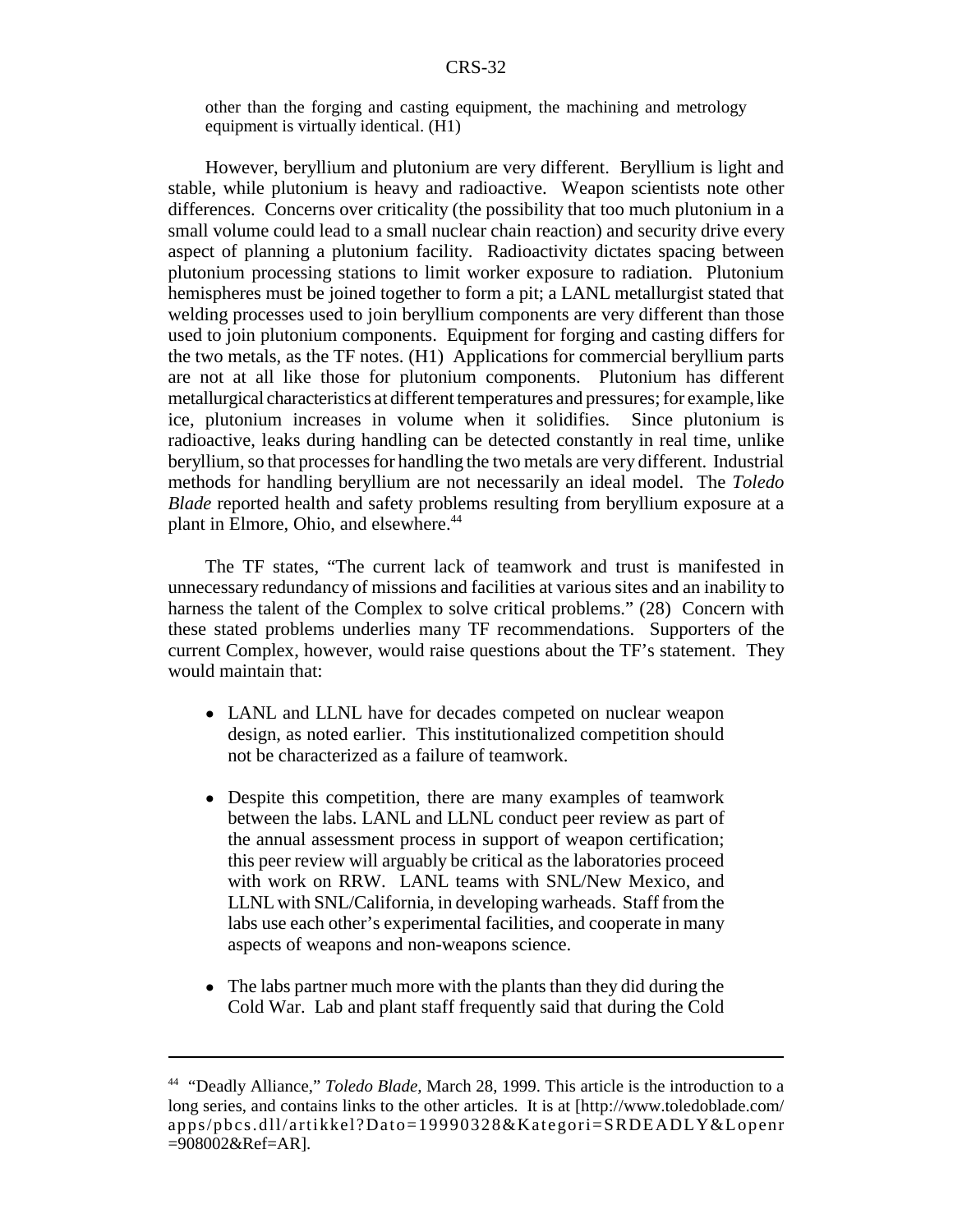War, the labs would design components with little regard for ease of manufacture and "throw the designs over the fence" to the plants, leaving the latter to make the components despite difficulties. Now, labs and plants exhibit much more concern about ease of manufacture. For example, the two design teams routinely consult with the plants on this topic, ease of manufacture is a goal of RRW, and plant representatives participate in the RRW Project Officers' Group, the focal point of RRW activity.

- Redundancy has value in certain instances. For example, Rocky Flats Plant was the only site in the Complex that made pits for the stockpile. When production at Rocky Flats Plant halted in 1989, the Complex could no longer produce nuclear weapons. As a result, "Today, the United States is the only nuclear weapons power without a production-level capability to manufacture plutonium pits for the nuclear arsenal."45
- Supporters of the current Complex maintain that there are many examples to counter the TF statement that the Complex is unable to solve problems: the ability of the Complex to create scores of warhead designs, and to produce many thousands of units, during the Cold War; the ability of the Complex to increase its understanding of nuclear weapon behavior through the SSP; and the ability of the Complex to maintain the nuclear stockpile after the Cold War so that DOE and DOD could certify its safety and reliability annually for nine years so far. Another example is the ability of the Complex to recapture the pit manufacturing process despite a long hiatus between 1989, when Rocky Flats manufactured the last "certified" pit, 2003, when LANL delivered the first "certifiable" pit, and 2007, when LANL is scheduled to deliver its first "certified" pit.<sup>46</sup>

The Task Force "found a Complex of varied strengths and weaknesses, with little evidence of a master plan." (vi) Task Force critics acknowledge that there is no single, overarching, multi-decade master plan, but maintain that that lack is inevitable. From their perspective, the Administration's Nuclear Posture Review of December 2001 sought a responsive infrastructure, and in fact the Complex has responded to, and been shaped by, many political and technical developments over the past six decades: World War II, the start of the Cold War, the prospect of developing the hydrogen bomb, Sputnik, the massive buildup and subsequent reductions of nuclear forces, the end of the Cold War, the development of modern information technology, and the global war on terrorism, to name a few. They note that the Administration and Congress have responded over the years by funding new programs and facilities at Complex sites to obtain capabilities needed at the time.

<sup>45</sup> NNSA, *Requirements for a Modern Pit Facility: Summary,* p. 6.

<sup>46</sup> Certifiable pits meet manufacturing and inspection quality assurance requirements but not performance requirements. When in addition NNSA completes analyses and nonnuclear experiments needed for pits to meet performance requirements, certifiable pits can be certified for use in the stockpile.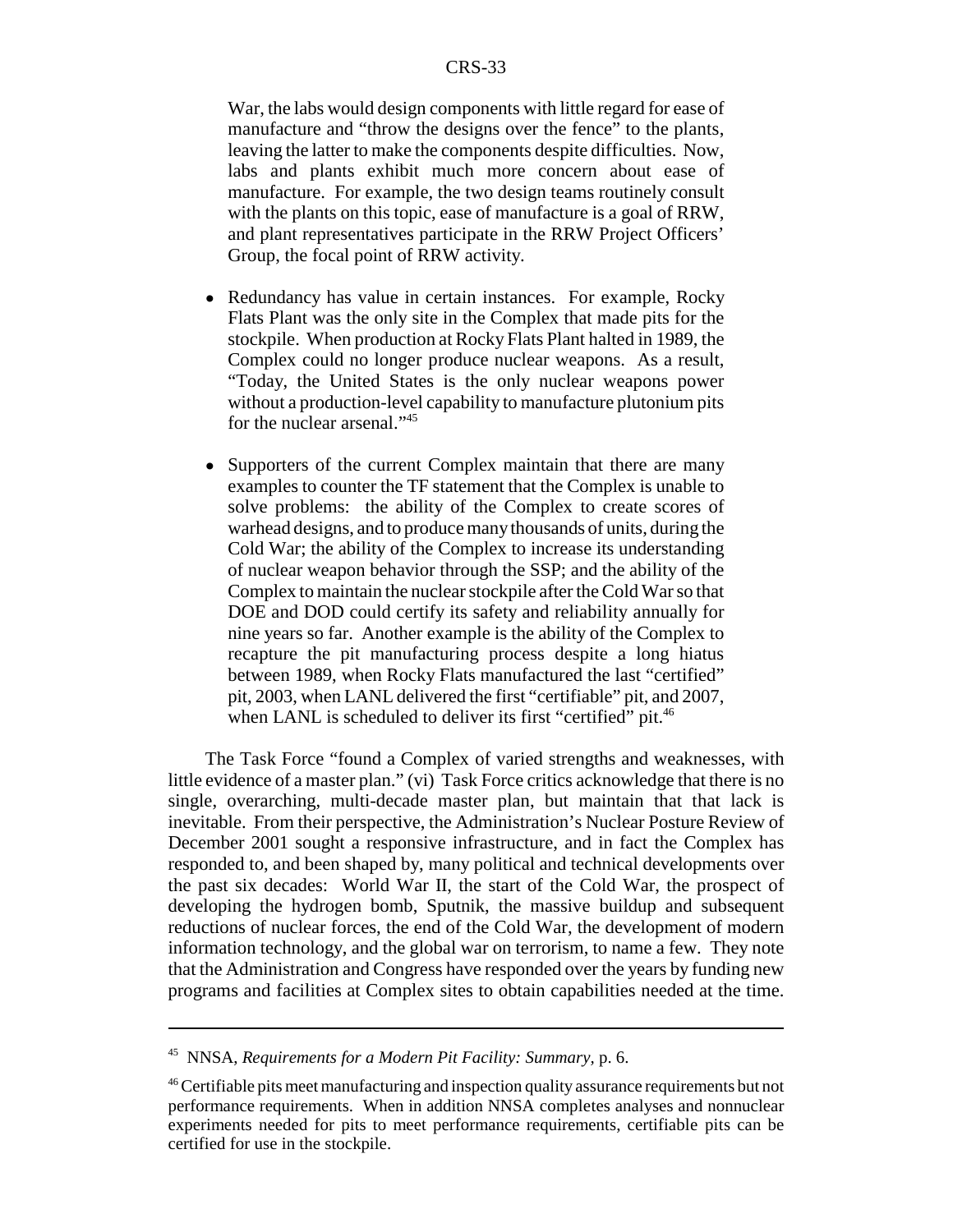Just as the foregoing developments did not exhibit a master plan, so too were many responses necessarily *ad hoc*. At the same time, major facilities typically take years to build, so there has necessarily been some long-term planning as well.

According to the TF, "dismantlement ... is a central element in nuclear threat reduction and deterrence. As the Complex embarks on a continuous production strategy and replaces the Cold war stockpile, the nation needs to dismantle the retired Cold war weapons to demonstrate to its citizens, the Congress, and the world that the deployment of an improved sustainable stockpile is not the beginning of stockpile growth." (19) Yet there is no link between deterrence and dismantlement. In the long history of U.S. nuclear weapons policies and programs, U.S. arms control and weapon employment policies have focused on U.S. deployed forces, perceived U.S. will and intent to use them, and the potential to increase their numbers or capabilities, not on the ability to dismantle them. Similarly, the Nuclear Posture Review of late 2001 links infrastructure (such as the Complex) to deterrence, but this linkage results from the ability of the infrastructure to maintain existing warheads or make new ones, not from its ability to dismantle them.

Warheads are removed from deployed forces as a byproduct of treaties and other agreements that reduce deployed forces, as a result of a determination that certain types of warheads or their delivery systems are no longer needed, or, during the Cold War, because they were replaced by newer models. Some of these warheads are kept in an inactive status, available for use; others are retired. Stockpile size has dropped because fewer and fewer warheads are deemed necessary for deterrence or other military requirements. The end of the Cold War, for example, led to a sharp reduction in the number of potential targets and therefore in the number of weapons needed. By one analysis, the size of the U.S. nuclear stockpile has been falling steadily since 1966, and even more sharply since 1989.<sup>47</sup> This trend may continue. President Bush said, "I am committed to achieving a credible deterrent with the lowest possible number of nuclear weapons consistent with our national security needs, including our obligations to our allies. My goal is to move quickly to reduce nuclear forces."48 Such reductions in deployed forces might lead to further stockpile reductions, though not necessarily in any precise numerical relationship.

While many retired warheads are dismantled, dismantlement is not required by treaty, but is more a housekeeping matter to reduce the cost and effort for maintenance, storage, and security. Current methods used at Pantex to dismantle "the Cold war stockpile" provide no physical basis for "demonstrat[ing] to the world that the overall number of nuclear weapons is being reduced, thereby reducing the nuclear threat" (24) because there is no transparency, such as international monitors observing dismantlement. If there were continuous production, as the TF suggests, dismantlement would demonstrate a net reduction "to [U.S.] citizens, the Congress, and the world" only if observers could monitor both dismantlement and new production and found that the former exceeded the latter. In contrast, the United

<sup>47</sup> Natural Resources Defense Council, "Table of U.S. Nuclear Warheads," last revised November 25, 2002; available at [http://www.nrdc.org/nuclear/nudb/datab9.asp].

<sup>&</sup>lt;sup>48</sup> President George W. Bush, "Remarks by the President to Students and Faculty at National Defense University," Fort Lesley J. McNair, Washington, D.C., May 1, 2001.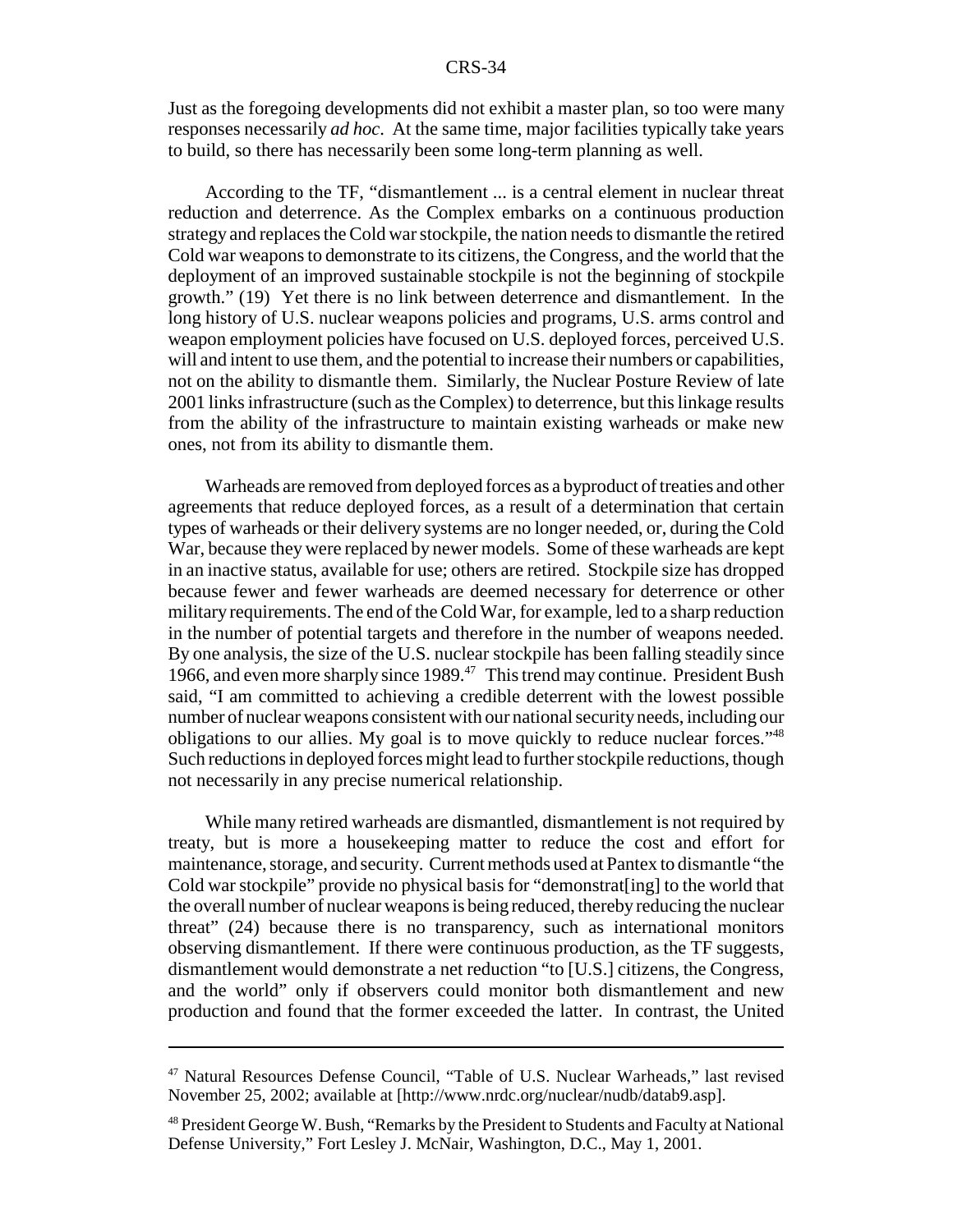States has for decades demonstrated "threat reduction" through verifiable dismantlement of delivery vehicles and associated equipment (e.g., bombers, intercontinental ballistic missile silos, and missile submarines).

Moreover, there is no link between dismantlement and force reduction. Different stockpile sizes can support the same deployed force, and it is that force that figures in U.S. deterrent policy. Further, most current dismantlement is happening to warhead types totally removed from deployment over the last two decades, not to warhead types still deployed.

**Task Force assumptions.** The TF makes a number of assumptions on LEP and RRW that may prove correct, but further details are required to make the case convincingly. Accordingly, some would view it as premature to adopt recommendations based on them.

The Task Force assumes that the current method for repairing problems with existing warheads, the LEP, will be increasingly costly over the long term. (v) It notes that many warheads contain toxic materials, that the Complex must maintain materials and equipment no longer in current use, and that "[t]he LEP strategy requires that the Complex retain or re-acquire capabilities and processes that are necessary to refurbish weapons designed and built many years ago." (11-12) While it would be costly to maintain the stockpile using LEP, the TF does not show why it would be *increasingly* costly. An alternate possibility is that while the first LEP of a warhead type might be costly and difficult, second and subsequent LEPs of that warhead might be easier and cheaper. In that scenario, several thing would occur between the first and second LEPs. SSP would learn more about weapons science in the intervening decades. The surveillance program would provide further information on the specific warhead. Details of conducting the LEP on that warhead type would be recorded, software instructions to production machines would be stored, and key equipment and materials would be stockpiled.

A related point involves the longevity of the stockpile under LEP. The TF argues that LEP "will sustain the viability of the Cold war stockpile for a while, but it will not achieve [a] future, sustainable stockpile ..." (12) Some are concerned that an accumulation of small changes with several LEPs could lead to insufficient confidence to certify warheads in the absence of nuclear testing. In this view, the very lack of adequate evidence on the future effectiveness of LEP, combined with the absence of a Complex with adequate capacity, poses a risk that an unexpected failure of a warhead type could undermine the deterrent force. On the other hand, if SSP, including surveillance and LEP, have been able to sustain the stockpile for about a decade, LEP supporters ask, why should it not be able to do so for longer? Indeed, NNSA's goal for LEP is to extend warhead life by 20 to 30 years.<sup>49</sup> To that end, it has conducted an LEP of an intercontinental ballistic missile warhead (W87) and is conducting LEPs of a gravity bomb (B61), a submarine-launched ballistic missile

<sup>49</sup> Department of Energy, *Department of Energy FY 2006 Congressional Budget Request.* Volume 1, p. 75.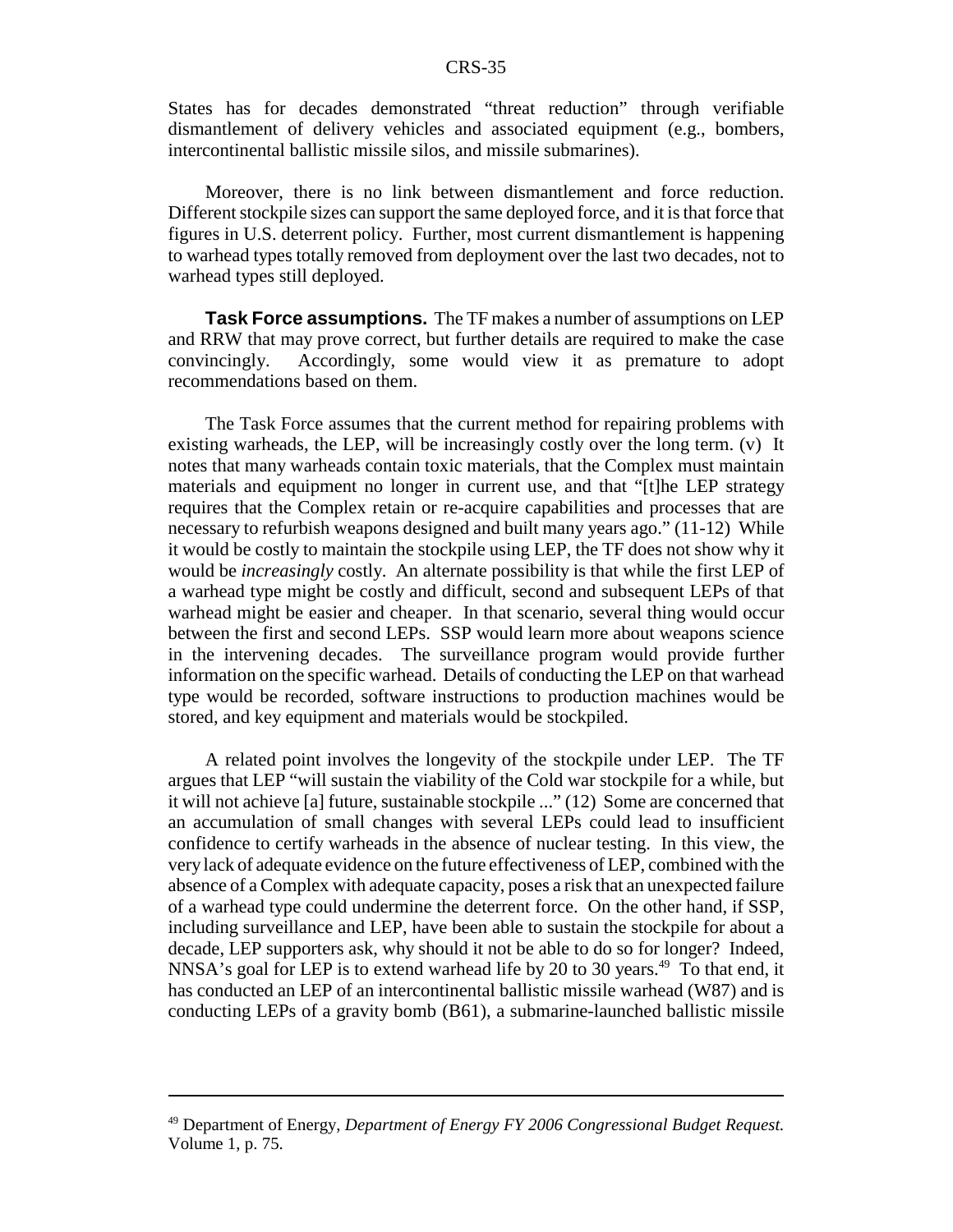warhead (W76), and a cruise missile warhead (W80)<sup>50</sup> — that is, an LEP for each major type of nuclear delivery system.

The Task Force recommends that the United States should proceed immediately with RRW. The recommendation rests on assumptions that the labs can come up with a workable design for RRW, that the weapon can be produced at acceptable cost and on an acceptable schedule, and that the design can be certified without nuclear testing. Further, the TF assumes that the cost of refurbishing existing weapons through LEP will exceed the cost of designing and certifying RRW, setting up new production lines to manufacture it, and producing thousands of newly-built units. The TF also assumes that the status quo is not "financially sustainable." (ix) Clearly, the status quo is costly. It is one thing, though, to estimate that a particular course of action would cost a certain amount; to call it unaffordable appears to be a subjective judgment.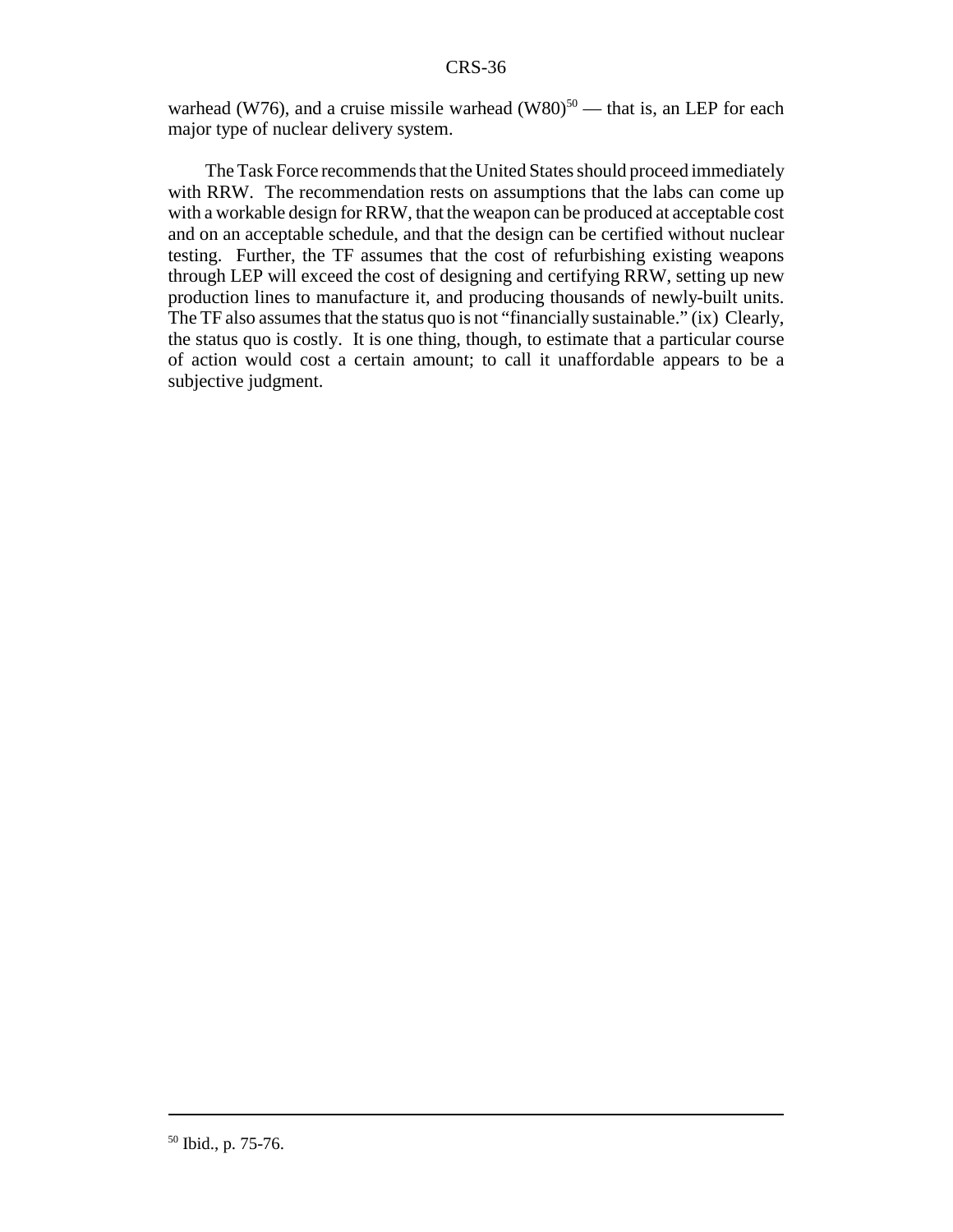## **Appendix: Nuclear Weapons and the Nuclear Weapons Complex**

This Appendix describes key terms, concepts, sites, and facilities as an aid to readers not familiar with them.

Current strategic (long-range) and most tactical nuclear weapons are of a twostage design.<sup>51</sup> The first stage, the "primary," is an atomic bomb similar in concept to the bomb dropped on Nagasaki. It provides the energy needed to trigger the second stage, or "secondary."

The primary has a hollow core, often called a "pit," made of fissile weaponsgrade plutonium (with a high content of isotope number 239). It is surrounded by a layer of chemical explosive designed to generate a symmetrical inward-moving (implosion) shock front. When the explosive is detonated, the implosion compresses the plutonium, greatly increasing its density and causing it to become supercritical, so that it creates a runaway nuclear chain reaction. Neutrons drive this reaction by causing plutonium atoms to fission, releasing more neutrons. To increase the fraction of plutonium that fissions — boosting the yield of the primary — a neutron generator injects neutrons directly into the fissioning plutonium. In addition, "boost gas," a mixture of deuterium and tritium (isotopes of hydrogen) gases, is injected into the pit; the intense heat and pressure of the implosion cause the gas to undergo fusion, generating a great many neutrons. The chain reaction can last only a moment before the force of the nuclear explosion drives the plutonium outward so that it can no longer support a chain reaction.

A metal "radiation case" channels the energy of the primary to the secondary stage, which contains lithium deuteride and other materials. The energy from the primary implodes the secondary, causing fission and fusion reactions that release most of the energy of a nuclear explosion.

The primary, radiation case, and secondary comprise the "nuclear explosive package." Thousands of other "nonnuclear" components, however, are needed to create a weapon. These include a case for the bomb or warhead, an arming, firing, and fuzing system, and a means of linking the weapon to its delivery system.

The Hiroshima bomb used a simpler "gun assembly" design, in which one subcritical mass of highly enriched uranium (i.e., highly enriched in the fissile isotope 235) was shot down a gun barrel into another subcritical mass of highly enriched uranium, forming a critical mass and causing a nuclear explosion. Highly enriched uranium and weapons-grade plutonium are referred to as special nuclear material, or SNM.

<sup>51</sup> U.S. Department of Energy, *Final Programmatic Environmental Impact Statement for Stockpile Stewardship and Management,* DOE/EIS-0236, Sept. 1996, summ. vol., p. S-4. This page contains further information on nuclear weapon design and operation.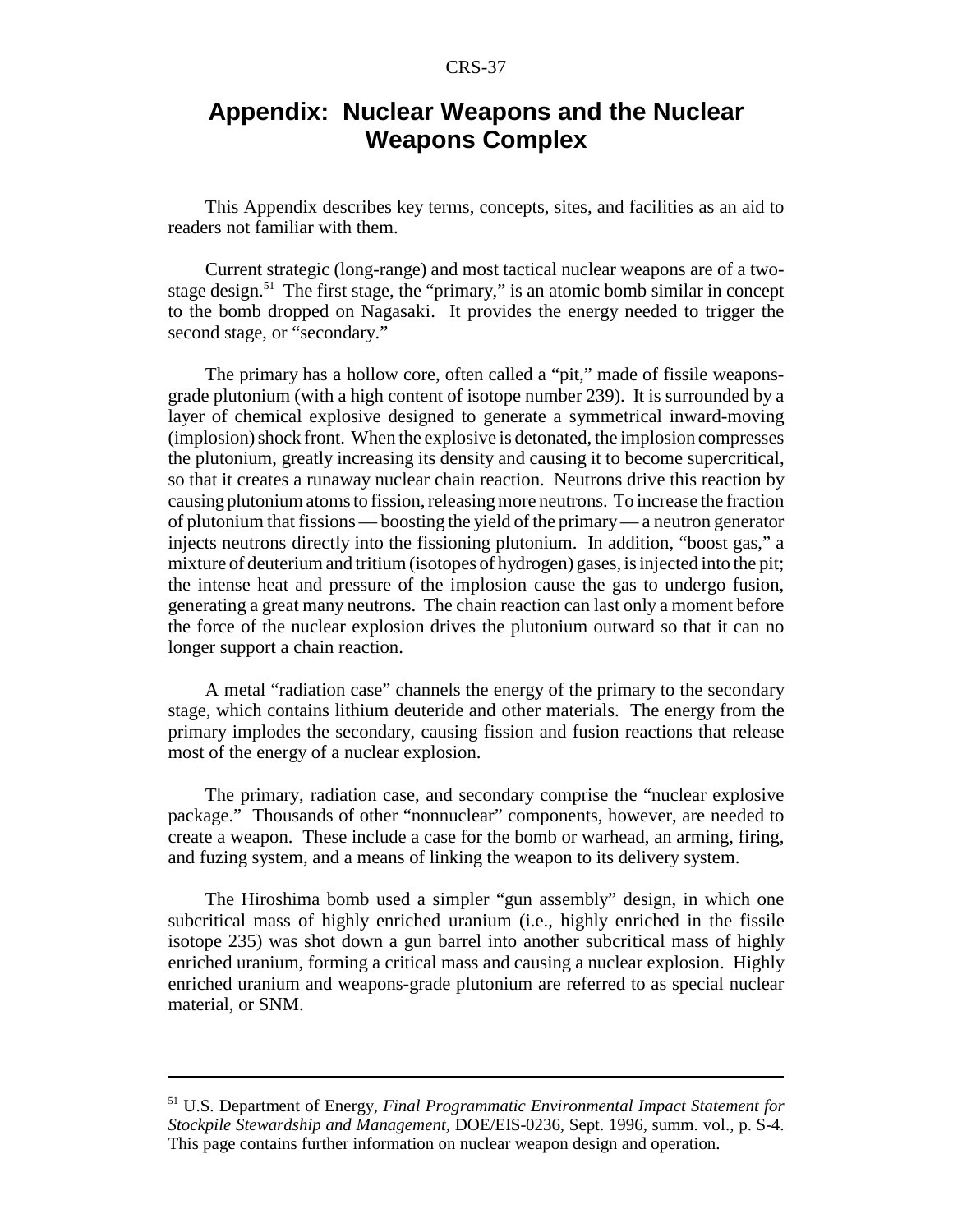Nuclear weapons were designed, tested, and manufactured by the nuclear weapons complex, which is composed of eight government-owned contractoroperated sites: Los Alamos National Laboratory (NM) and Lawrence Livermore National Laboratory (CA), which design nuclear explosive packages; Sandia National Laboratories (NM and CA), which design the nonnuclear components that turn the nuclear explosive package into a weapon; Y-12 Plant (TN), which produces uranium components and secondaries; Kansas City Plant (MO), which produces many of the nonnuclear components; Savannah River Site (SC), which processes tritium from stockpiled weapons to remove decay products; Pantex Plant (TX), which assembles and disassembles nuclear weapons; and the Nevada Test Site, which used to conduct nuclear tests but now conducts other weapons-related experiments that do not produce a nuclear yield. These sites are now involved in maintaining existing nuclear weapons. A federal agency, the National Nuclear Security Administration (NNSA), a semiautonomous part of the Department of Energy, manages the nuclear weapons program and the Complex.

Pit production is the most controversial aspect of nuclear weapons production, and the one most closely linked to the Reliable Replacement Warhead program. Rocky Flats Plant (CO) used to produce pits, but that work was halted in 1989 due to safety concerns. Since then, the United States has not made any pits that have been certified for use in stockpiled warheads. Once Rocky Flats pits were used up, the United States has been unable to make entire new warheads.

Los Alamos has established a small-scale pit production plant at its plutonium facility, Technical Area 55 (TA-55). TA-55 has produced several pits, but Los Alamos has not completed the work needed to certify them for use in the stockpile. NNSA anticipates that that work will be completed in FY2007, and that TA-55 will achieve a capacity of 10 pits per year beginning in FY2007. NNSA has plans to increase TA-55's capacity to 30-40 pits per year sometime after 2010.

NNSA, however, believes that that number is inadequate to support the stockpile, and proposes a new Modern Pit Facility (MPF) to provide more capacity: "A 125 pit per year MPF with full production starting in 2021 (on-time) is the minimum capacity to support the President's reduced 2012 stockpile assuming a 60 year pit lifetime."<sup>52</sup> In NNSA's view, because of the long lead time needed to design and build a pit facility, planning for MPF should continue as a hedge against unexpected problems with pits in the stockpile. Others challenge that plan, arguing that if pit lifetime proves longer than anticipated, or if the future stockpile declines more than anticipated, an expanded TA-55 would suffice, so that the United States should delay a decision on MPF until future pit requirements become clearer. The FY2006 Energy and Water Development Appropriations Act, P.L. 109-103, deleted funds for MPF; conferees on the measure directed NNSA to "focus on improving the manufacturing capability at TA-55." On the other hand, Representative David Hobson, Chairman of the House Energy and Water Development Appropriations Subcommittee and a key player on nuclear weapons issues, stated in December 2005 that he does not oppose MPF but wants to have it defined more clearly before proceeding. The future of MPF thus appears uncertain.

<sup>52</sup> NNSA, *Requirements for a Modern Pit Facility: Summary,* p. 4.